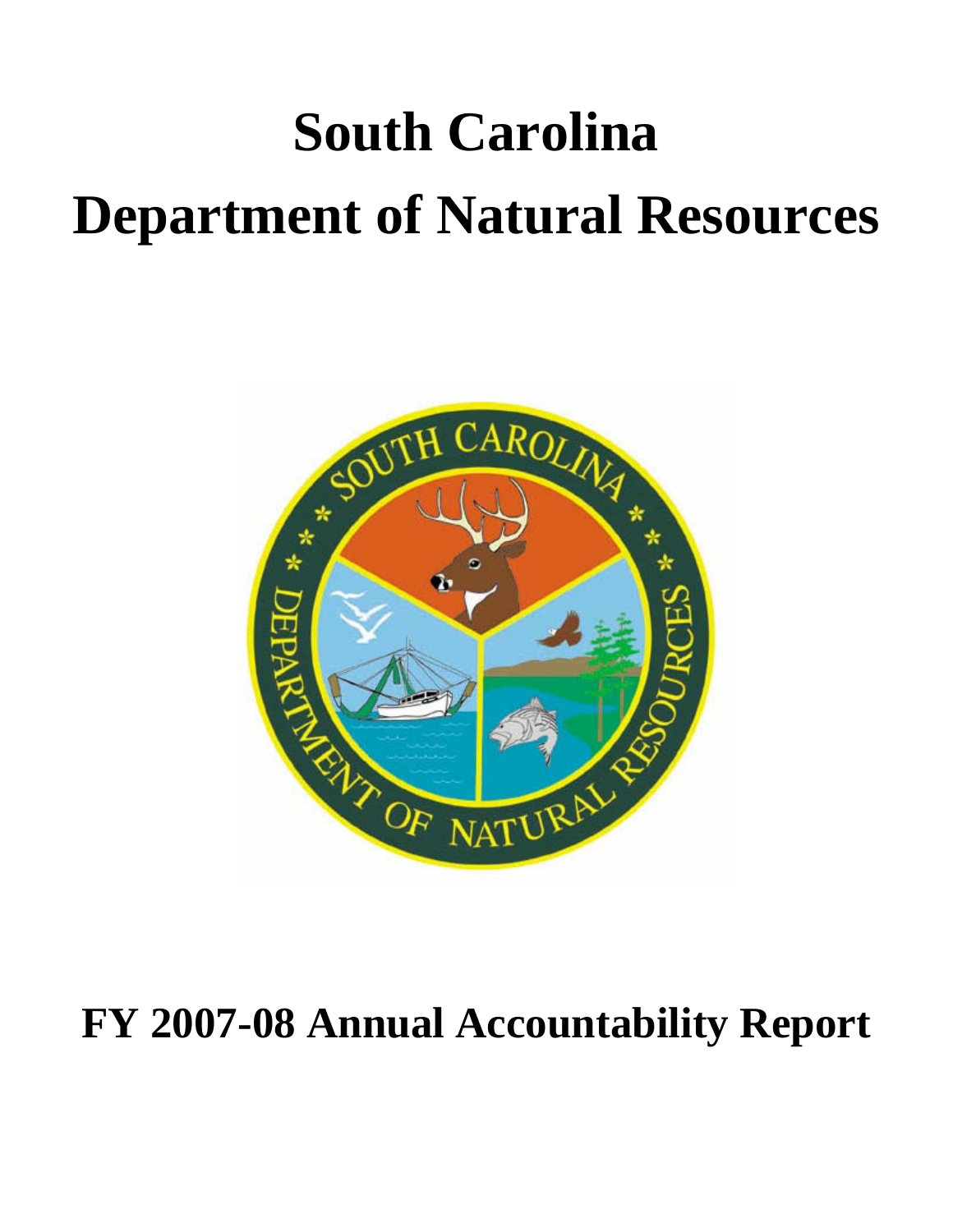# **SOUTH CAROLINA DEPARTMENT OF NATURAL RESOURCES**

Accountability Report Transmittal Form

| Agency Name:                                       | SC Department of Natural Resources |  |  |  |
|----------------------------------------------------|------------------------------------|--|--|--|
| Date of Submission:                                | September 15, 2008                 |  |  |  |
| Agency Director:                                   | John E. Frampton                   |  |  |  |
|                                                    | Kevin Kibler                       |  |  |  |
| <b>Agency Contact Person:</b>                      |                                    |  |  |  |
| 803-734-3965<br>Agency Contact's Telephone Number: |                                    |  |  |  |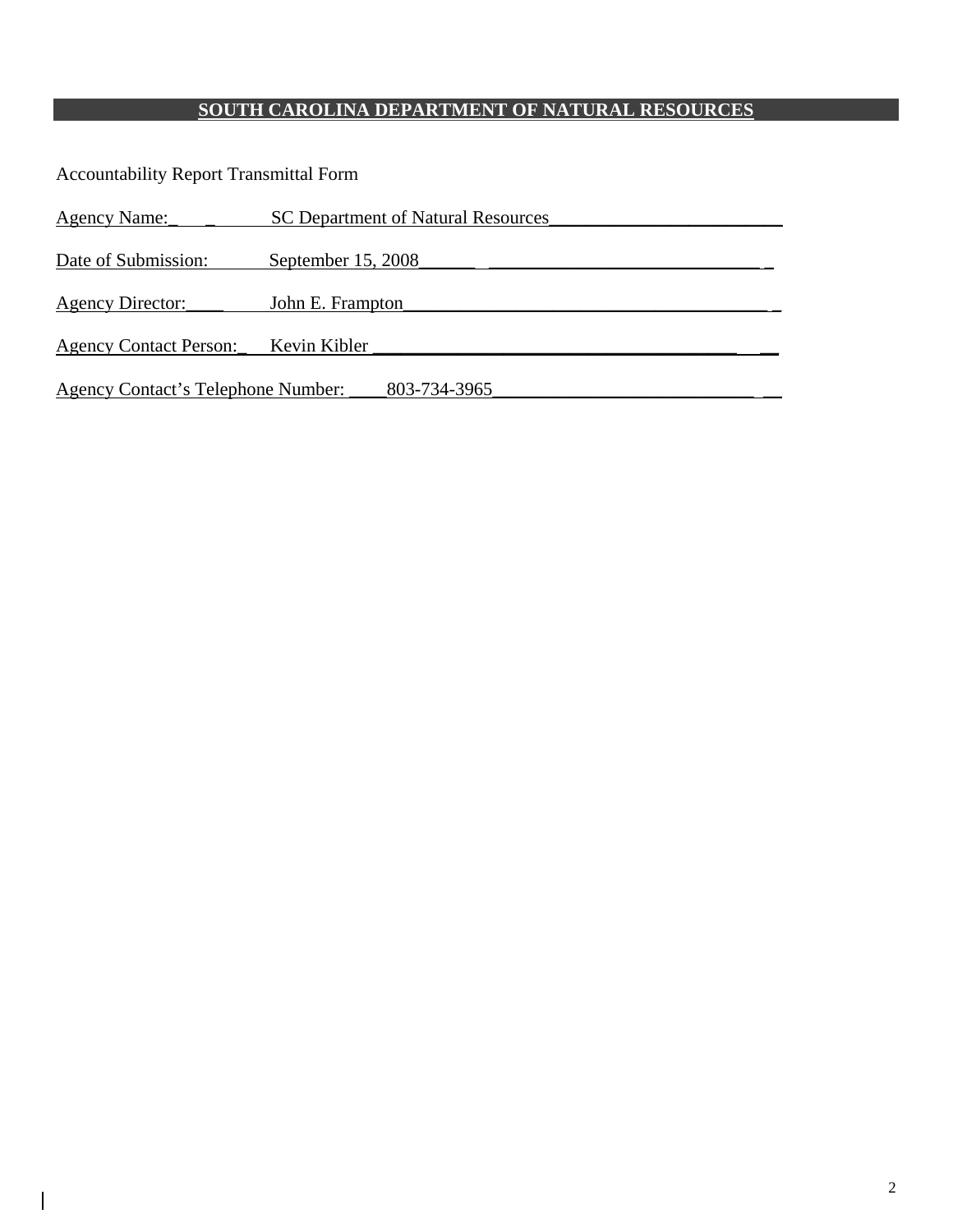#### **SECTION I EXECUTIVE SUMMARY 2007/2008 ANNUAL ACCOUNTABILITY REPORT SOUTH CAROLINA DEPARTMENT OF NATURAL RESOURCES**

#### **(1) Mission & Values**

During FY 2007-08, the Department of Natural Resources ("the DNR", the "Agency") operated its programs based upon the DNR Board's Strategic Plan entitled *South Carolina Department of Natural Resources Vision for the Future*. The DNR's mission is to serve as the principal advocate for and steward of South Carolina's natural resources." The DNR accomplishes its mission based upon an agenda that encompasses these values:

- **1. Teamwork** The Agency will accomplish its mission and achieve its vision through goal-focused, cooperative efforts that rely on effective internal and external communication and partnering;
- **2. Integrity** The Agency will lead by example, ensuring that its standards are high, and its actions are fair, accountable, and above reproach;
- **3. Dedication** The Agency will maintain a steadfast commitment to the state's natural resources and its mission;
- **4. Excellence** The Agency will always do its best, and continuously strive to improve its processes, activities, policies, operations, and products; and,
- **5. Service** The Agency will provide quality service that meets the needs and exceeds the expectations of the public and its employees.

#### **(2) Major Achievements**

The DNR implemented the Strategic Plan's primary goals and strategies to accomplish significant results and major achievements over the past year. By Agency Division, major achievements during FY 2007-08 included the following:

#### *Wildlife & Freshwater Fisheries*

- o Acquired management authority over the Botany Bay Plantation Wildlife Management Area (WMA).
- o Continued providing quality public outdoor recreation opportunities on approximately 1.1 million acres of land in the WMA program throughout the state.
- o Significantly improved the habitats of all wildlife species on many of the Heritage Preserves.
- o Acquired property in the Jocassee Gorges to continue protection efforts there.
- o Conducted more youth hunts across the state and accommodated more mobility impaired hunters than ever before.
- o Produced a major sea turtle video with ETV.
- o Formed the Indian Creek Wildlife Habitat Restoration Initiative involving the DNR, other governmental agencies, conservation organizations, and private landowners to restore and improve grassland habitats on approximately 16,000 acres.
- o Successfully implemented a stakeholder process to acquire public input, build public support, develop legislative recommendations, and implement regulation changes to protect, enhance, and recover the Santee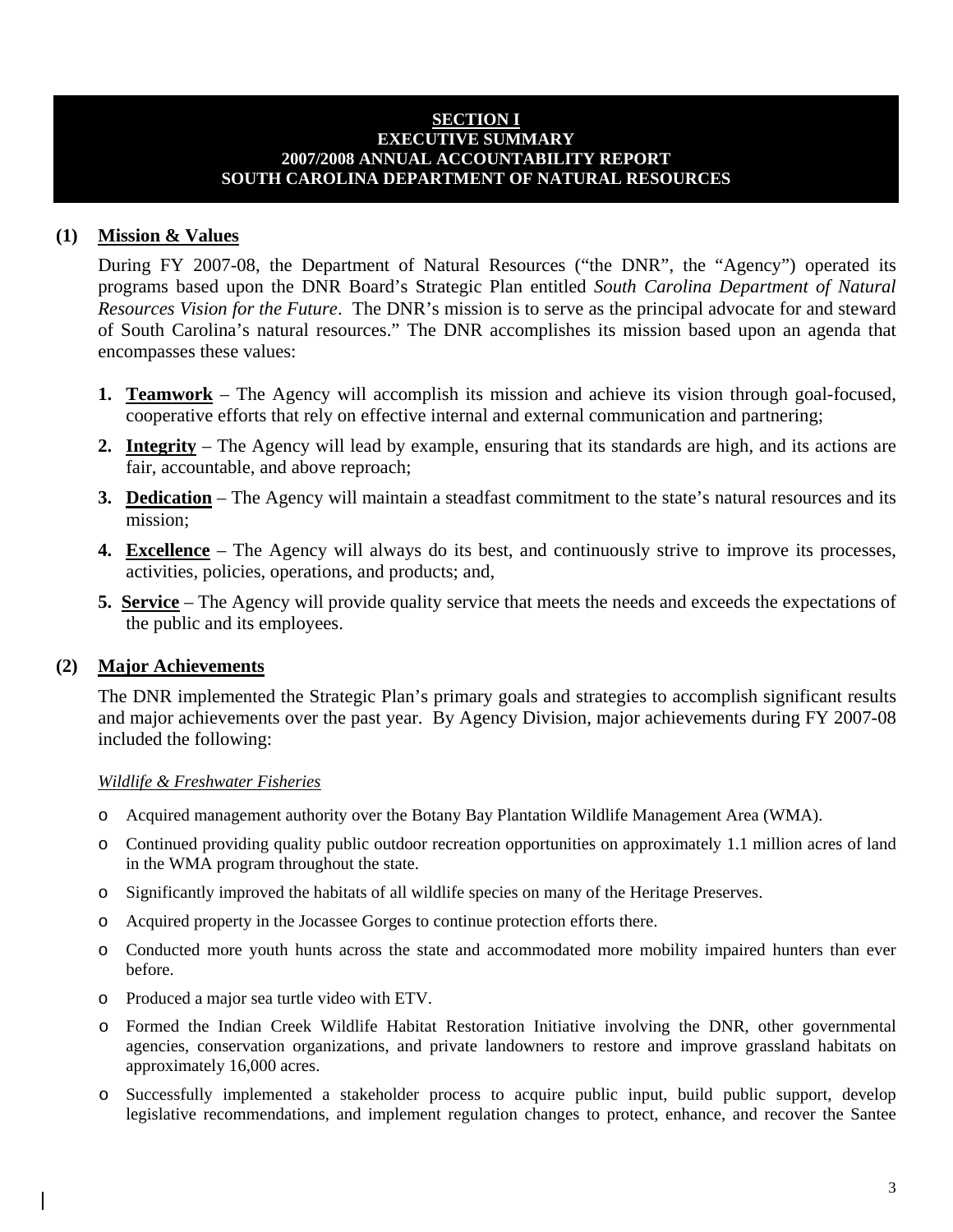Cooper striped bass population.

#### *Marine Resources Division*

- o Expanded Educational Vessel Discovery program for school children into Georgetown and Horry Counties.
- o Initiated a first-ever cooperative program with private anglers that tagged and released 1,559 fish on Myrtle Beach piers.
- o Initiated a large-scale shellfish restoration program in Charleston Harbor in cooperation with the State Ports Authority.
- o Conducted an open house at the Marine Resources Center that was attended by more than 1,500 citizens.
- o Initiated a striped bass experimental program in the Ashley River with over 100,000 fish being released in an effort to determine the viability of a stocking program.
- o Sponsored through the DNR Cooperative Research Program private culturists that have successfully grown marketable single oysters in 6-7 months, compared to three years in the wild.
- o Initiated the first "Green committee" to study energy consumption and possible savings.
- o Experimentally stocked through the Red Drum Research Program 2,477,692 juvenile red drums in five locations along the coast.
- o Initiated the renovation and conservation process of the Agency's historical coastal structures, including the Quarantine Offices Quarters and Marshlands House at the Marine Resources Centers.
- o Conducted Marine Resource based programs for approximately 2,500 students and adults, free of charge.

#### *Land, Water & Conservation*

- o Through the Heritage Trust Program, participated in the purchase and acquisition of six properties with special natural and cultural resources comprising 13,858 acres.
- o Designated two rivers as State Scenic Rivers: a 57-mile section of the lower Lynches River and a 30-mile section of the Catawba River.
- o Advised the Governor's Savannah River Committee on saltwater intrusion, drought management strategies, waste assimilation, and surface-water allocation issues for the Savannah River Basin.
- o Worked with DHEC and the USGS–Georgia to develop and refine a saltwater-intrusion model for the Floridan aquifer.
- o Participated in field work and modeling for the IFIM study of the lower Saluda River and the development of the Lake Murray reservoir operations model as part of the FERC relicensing of the Saluda Dam.
- o Drilled seven observation wells on DNR-owned properties in Jasper, Sumter, and Chesterfield Counties.
- o Monitored surface- and ground-water levels while potentiometric maps showing water levels in the three main Coastal Plain aquifers were prepared.
- o Convened the SC Drought Response Committee four times to evaluate the statewide drought status.
- o Surveyed 626 water systems to obtain data on the percentage of South Carolina's population under water restrictions during the severe stage of the drought.
- o Developed a web application for the State Climate Office website to track water conservation actions issued by water systems.
- o Issued bi-weekly drought updates to SC Drought Response Committee Members and Drought List Serv Subscribers.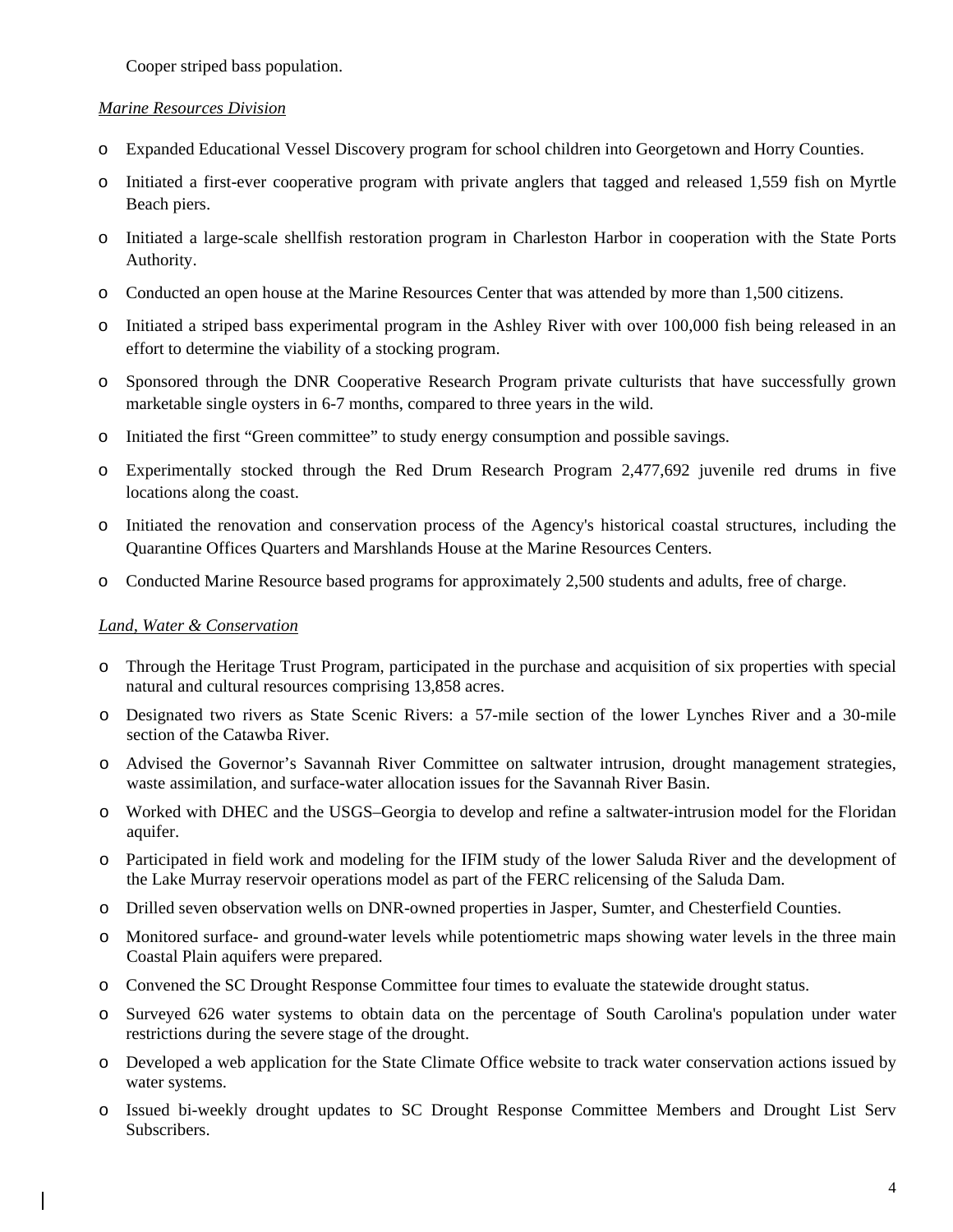- o Completed the fourth year of the Flood Map Modernization Initiative that will provide more accurate GIS-based Flood Insurance Rate Maps. (This Initiative should be complete by 2010)
- o Continued to provide technical and administrative assistance in five watersheds covering 400,920 acres in nine counties.
- o Initiated a leadership meeting for the chairpersons of the 46 Conservation Districts to enhance the relationship between the Agency and the Districts and to provide a venue to discuss critical issues of interest to the DNR and Conservation Districts.

#### *Law Enforcement Division*

- o Hired 28 new field officers to replace officers lost to budget cuts in previous years.
- o Upgraded the Division's communications system to a secure digital network. These upgrades included portable, vehicle, and boat radios, as well as a radio tower, repeaters, and dispatch consoles.
- o Increased accountability throughout the supervisory ranks by conducting regular reviews of reported officer work measures that are reviewed and reported both up and down the chain of command for field operations.
- o Restructured first line supervisory units increasing the number of units by three. This reorganization was done to lower worker to supervisor ratios, create more opportunities for advancement, and meet unique geographical work conditions. As part of the restructuring, the Division also added a new rank into the structure creating a non-supervisory staff sergeant between the ranks of sergeant and first sergeant.
- o Initiated a new approach to officer recruitment through the development of a recruitment video. The 3 minute video is music dubbed, action based, and focuses on the various duties of a DNR law enforcement officer including boating patrols, hunting and fishing patrols, homeland security, search & rescue, and hunter & boater education.
- o Continued to expand outreach programs including a joint boating safety promotion in conjunction with Wendy's Corporation, the Archery in the Schools Program, the Take One Make One program, and pre-launch courtesy boat inspections by officers.

#### Outreach & Support Services

- o Distributed 291,000 multi-purpose mailers to customers allowing them to purchase licenses, permits, and tags through the mail or the Internet.
- o Distributed 73,000 postcards to Agency customers that had purchased hunting or fishing licenses over the past two years.
- o Completed 18 engineering projects related to boating access.
- o Selected a Design/Build contractor and awarded a multi-million dollar repair contract for the Marine Resources Research Institute lab and classroom building at the Fort Johnson complex.
- o Initiated repairs and renovations to the labs and offices at Waddell Center, repairs at Blake House at Santee Coastal Preserve, and Direlton House at Samworth WMA.
- o Initiated a public awareness campaign to inform the public about the services the DNR provides South Carolinians.
- o Upgraded network circuits between the Columbia office and both the Geology and Charleston offices to provide faster access and increased capacity.
- o Installed new network routers and switches at the Marine Resources Division to provide enhanced high-speed file transfer and data access between the Columbia and Charleston facilities.
- o Installed video conferencing capabilities at various Agency locations to provide project and administrative meeting collaboration and remote training opportunities.
- o Answered more than 7,000 requests for help desk, web (Internet and Intranet), mainframe programming, and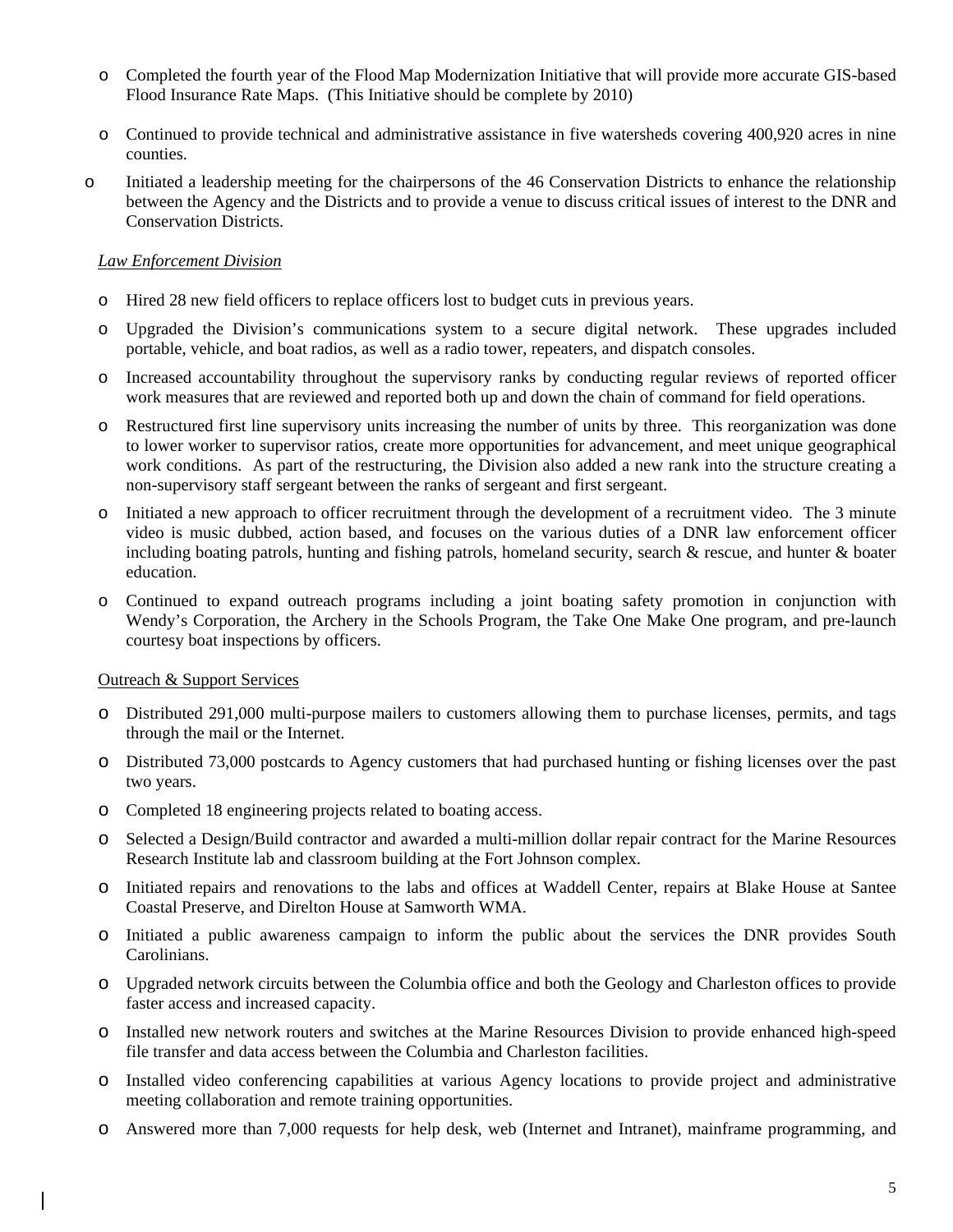spatial analysis support.

- o Upgraded the network antivirus protection system to provide remote management capabilities while insuring the Agency's network data security and integrity.
- o Continued the migration of the DNR's boat registration and hunting/fishing licensing programs to a web-based Oracle solution.
- o Provided at no cost to other state and federal agencies, local governments, and the public, non-sensitive spatial data maintained at the DNR through the SC DNR GIS Data Clearinghouse.
- o Upgraded Agency's Geographic Information Systems (GIS) and Internet mapping software to provide for enhanced web-based visualization and query of various natural resources data layers without requiring special software on the web site visitor's computer.
- o Completed the installation and configuration of an electronic document management system to replace handling of paper and microfilm documents.
- o Completed the migration of the Law Enforcement Hunter-Boater education system from MS Access to a webbased system with Oracle as the database.
- o Installed new laser printers for licensing and titling program areas for local printing of all Agency licenses and boating forms.
- o Completed the upgrade of all Microsoft Office software from the older 2000 version to the most recent release of the software (2007).
- o Completed the on-line registration system that links the DNR's public events web calendar to the Hunter-Boater Education classes and allows the public to see the times and locations of available classes and register on-line for the class of their choice.
- o Redesigned the DNR Intranet web site with a customer friendly "look and feel" and improved navigability.

#### **(3) Key Strategic Goals**

#### **1. Enhance the effectiveness of the Agency in addressing natural resource issues.**

- **a.** Broaden strategies to address the impacts of population growth, habitat loss, environmental alterations, overuse and other challenges faced in protecting, enhancing and managing diverse natural resources;
- **b.** More effectively develop, coordinate, and integrate resource-specific conservation and management plans, research, and policies within the DNR; and,
- **c.** Expand sound application of science for natural resource management and decision-making.

#### **2. Improve the general operations of the DNR.**

- **a.** Develop and implement department-wide operational plans that clearly connect all Agency activities to specific goals and annual accountability reports;
- **b.** Fully develop the Agency's regional hub system;
- **c.** Continue to develop and maintain modern, well-integrated information systems, and technology throughout the Agency;
- **d.** Enhance and maintain effective communications throughout all levels of the DNR;
- **e.** Maximize efficiency of internal operations and business procedures; and,
- **f.** Aggressively pursue increases in revenue, state and federal funding, and identify new funding sources to support accomplishment of the Agency's mission.

#### **3. Create an Agency environment that supports a dedicated, professional workforce.**

- **a.** Implement comprehensive workforce planning that is consistent with Agency priorities;
- **b.** Expand consistent, Agency-wide employee training, retention, and compensation efforts; and
- **c.** Implement initiatives that improve employee morale and teamwork, instill a sense of pride in the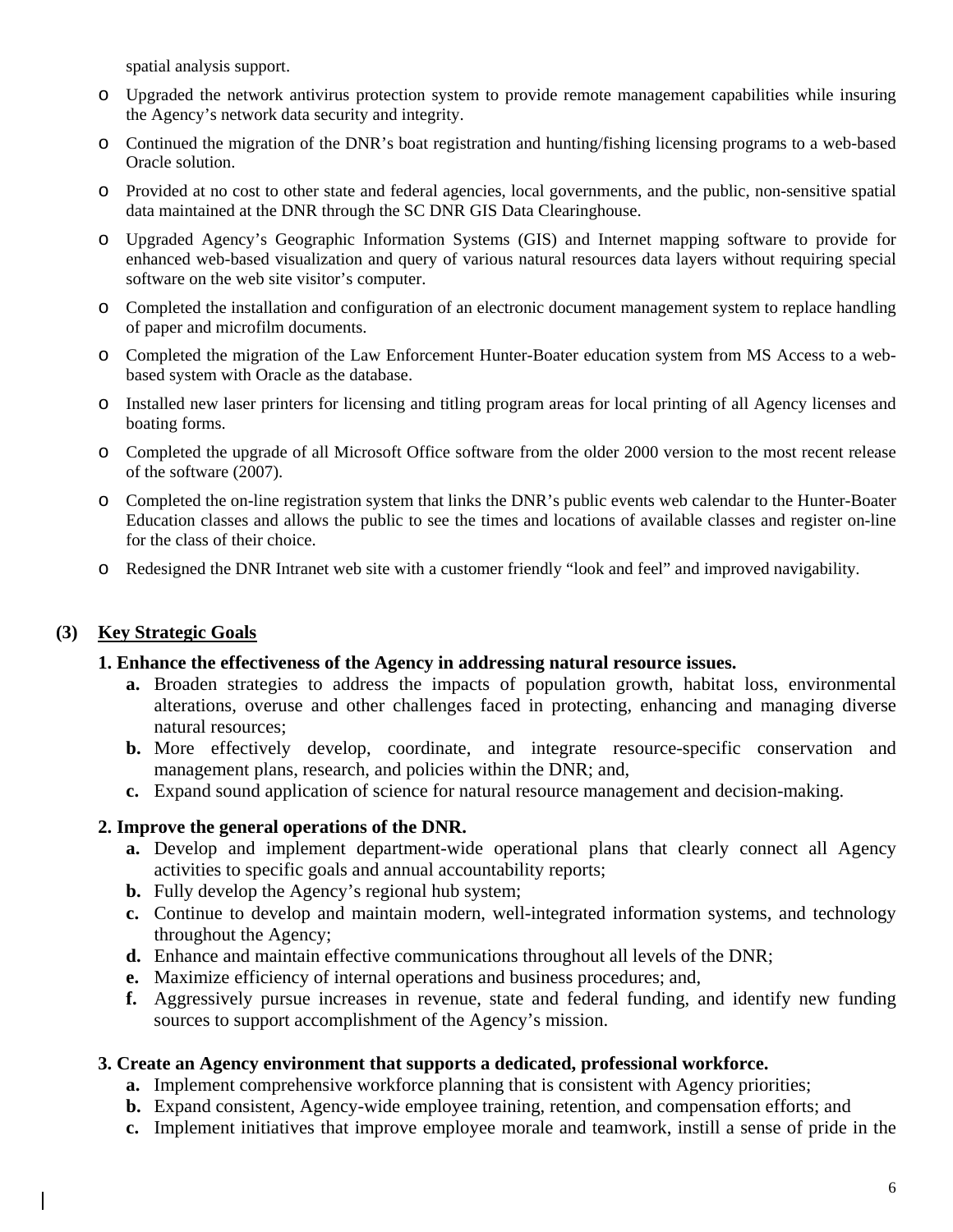agency, and emphasize the importance of its mission.

#### **4. Enhance public trust and confidence in the DNR.**

- **a.** Foster more effective communications, outreach, and partnering with the public and State Legislature;
- **b.** Develop strategies that address divergent public opinion and expectations concerning issues related to accessibility, use, and protection of natural resources;
- **c.** Optimize the DNR's customer service through regular monitoring of constituent needs, public opinion, and Agency performance; and,
- **d.** Enhance natural resource education to provide the public with knowledge necessary in making informed natural resource decisions.

#### **(4) Key Strategic Challenges**

The main barrier impeding the Agency's success in fulfilling its mission and achieving its strategic goals is the continuing economic uncertainty facing South Carolina and the nation. Indicative of this uncertainty is the recent three percent mid-year cut mandated by the State's Budget & Control Board. This reduction – which removes \$786,728 from DNR's base budget - will severely impede the Agency from meeting objectives established by statute and the DNR Board.

Finding new and adequate funding streams to successfully protect and manage the unique natural and cultural resources of South Carolina in a climate of economic uncertainty will be challenging. Nevertheless, the Agency has no choice but to pursue such funding opportunities. Given the lesser priority status some assign to natural resource concerns, the Agency is again at risk for deeper cuts than other agencies. This prioritization concern was most apparent during the last economic downturn as the Agency realized a \$12.8 million (41 percent) reduction in state appropriated funds from July 2001 through June 30, 2004. And, while the DNR has made progress in recent years toward regaining a portion of the funds lost during this period (though much of the recent funding received by the Agency has been for critical infrastructure needs from non-recurring sources), the impact of the reductions during the era cannot be minimalized.

Without adequate funding, the Agency will continue to struggle with the recruitment and retention of staff for jobs ranging from the Assistant Deputy Director to the Technician/Trade Specialist and all positions in between. As an example of this, the Agency is already experiencing difficulty in attracting qualified applicants for many positions within its Wildlife & Freshwater Fisheries; Land, Water & Conservation, Marine Resources; and Law Enforcement Divisions. Such recent attempts to hire and retain staff in such areas as biology, hydrology, climatology, engineering and law enforcement have shown the agency to not be competitive in salary offers. This problem is only compounded when the Agency attempts to increase the salaries of current staff in order to make them competitive with new hires. Recent research has shown that Agency employees are approximately \$1.1 million behind other state employees in comparable positions. Challenges associated with retention often have the overlapping issue of succession planning which results from the loss of experienced and key employees during a relatively short timeframe. In this case, the Agency has had an unusually high number of vacancies in its long-term staff due to the exiting of its TERI employees in recent years (29 and 14 TERI employees exiting in 2006 and 2007, respectfully).

The Agency also recognizes the challenges associated with minority recruitment. Given the often limited exposure minorities have traditionally had to Agency activities, the DNR has taken steps to increase its visibility at traditional minority recruiting events and has implemented a minority intern program. The current minority intern program is available during the summer months to 20 students. However, this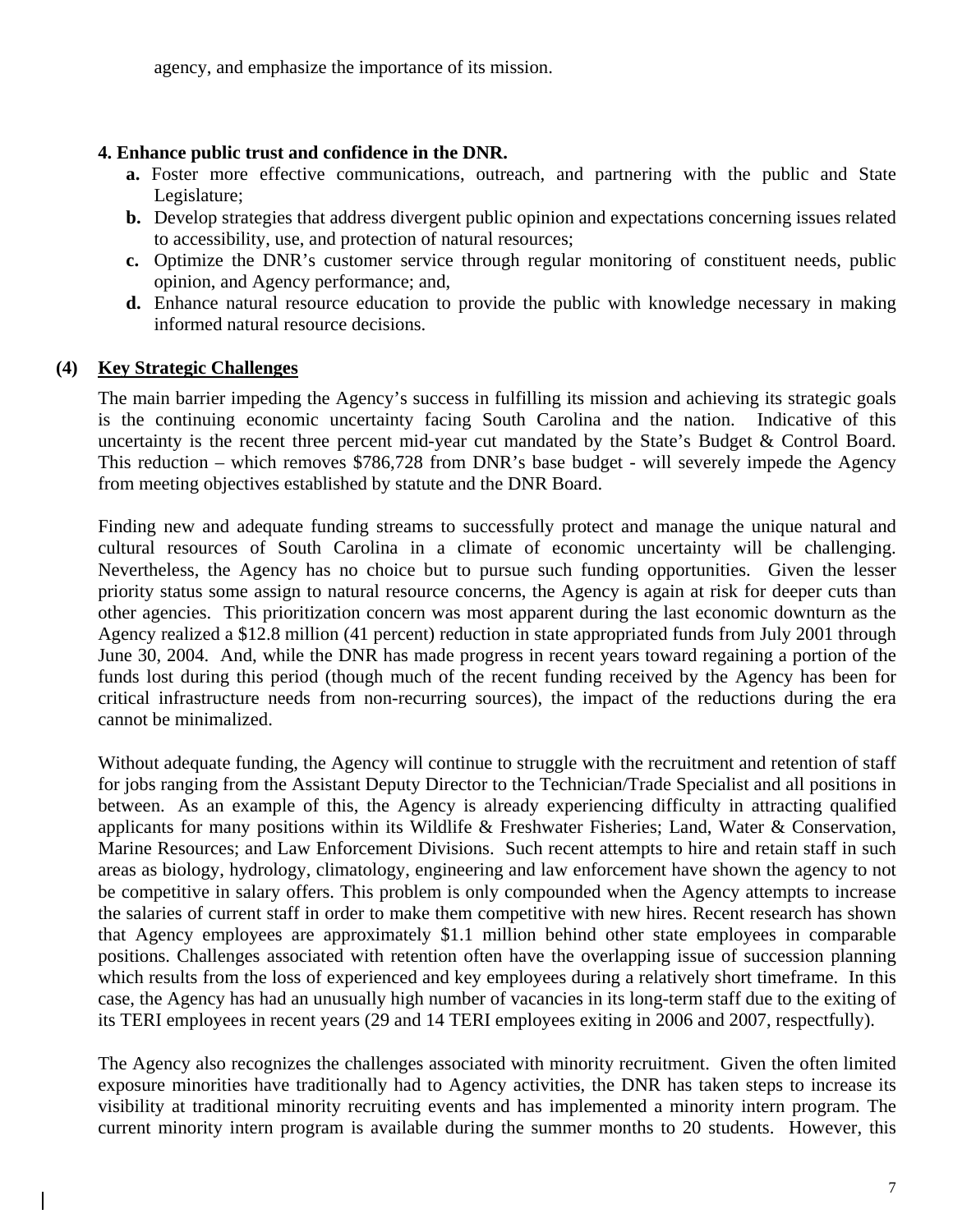program could be expanded successfully to a larger audience during the school year should additional funds become available.

In accordance with recruitment and retention concerns, adequate staffing levels continue to be an issue. While aggressively obtaining new properties to preserve natural habitats for future generations of the state makes sense, the Agency is nevertheless often unable to hire additional staff or specify additional funds to properly manage these areas. Such increases add to the burden of an already taxed staff. Another staffing challenge the Agency is contending with involves animal/human encounters. With the increase in development and the influx of people into the state, human interactions with wildlife have risen significantly. This includes bears, alligators, raccoons, etc. and the public expects the Agency to pick up every animal that invades their "space". In addition the public expects the Agency to respond and pick up every injured/orphaned animal they find which includes birds, squirrels, bats, seagulls, etc.

Beyond staffing issues, the Agency, like all other agencies and particularly law enforcement divisions, will continue to face challenges associated with increased fuel costs.

#### **(5) Use of the Accountability Report**

The accountability report is utilized by the DNR to monitor the Agency's progress in accomplishing its Strategic Plan goals, measuring organizational performance, addressing areas in need of improvement and setting improvement initiatives in order to better focus on primary core missions.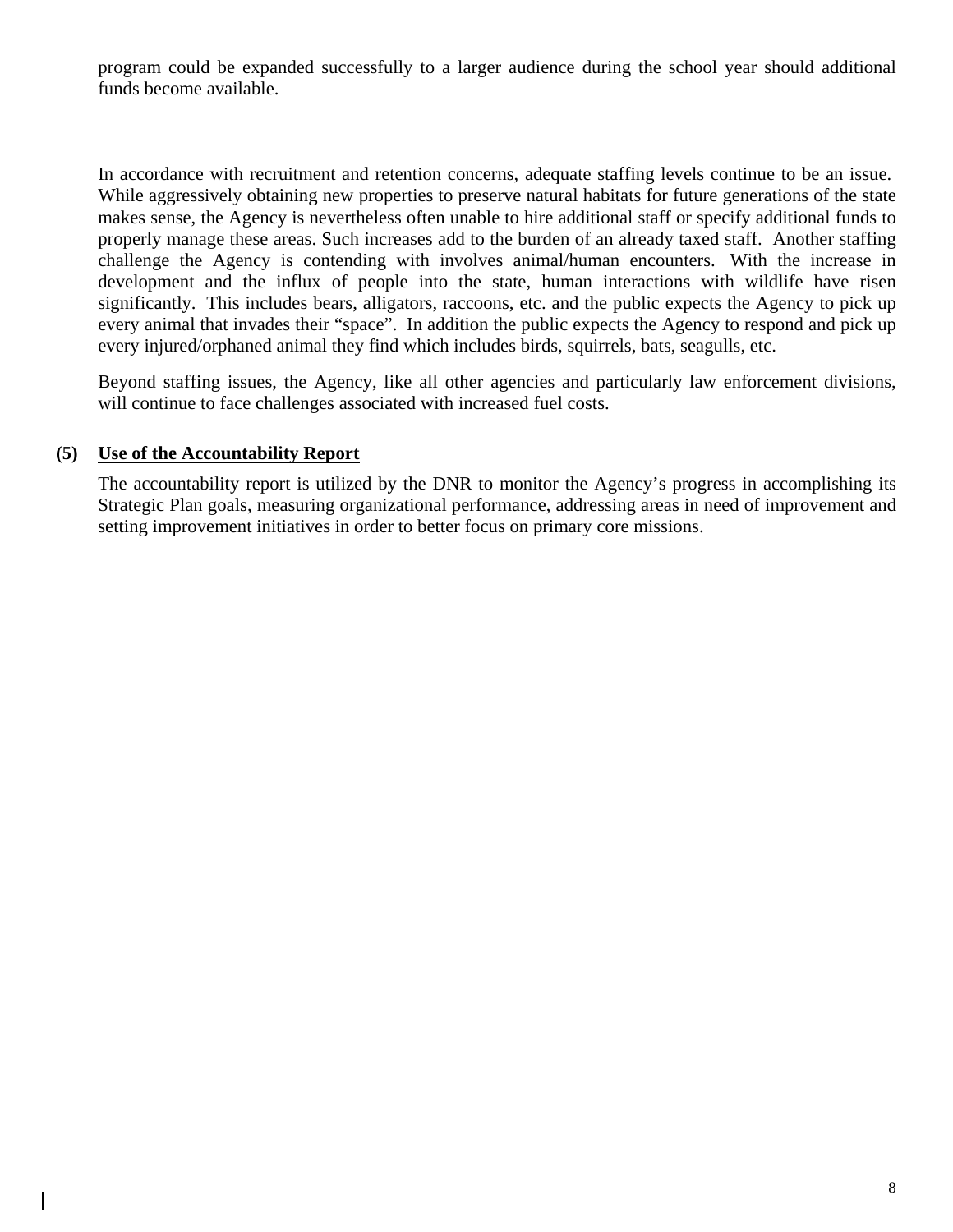#### **SECTION II ORGANIZATIONAL PROFILE 2007/2008 ANNUAL ACCOUNTABILITY REPORT SOUTH CAROLINA DEPARTMENT OF NATURAL RESOURCES**

#### **(1) The DNR's Main Products and Services & Primary method of delivery**

 The main service of the DNR is the protection and propagation of an enviable quality of life for the citizens of the state, which is created by the quality and abundance of South Carolina's natural resources. The wealth created by these natural resources are unsurpassed by other states and regions of the country and attracts and sustains business activity, which translates into economic wealth for all South Carolinians. This service is delivered through products and services that include administrative licensing/permitting processes and procedures, public outreach programs and activities that range from general information to detailed resource management, and promotion of South Carolina through the responsible use of these invaluable assets.

#### By The Numbers, **Products and Services** include, but are not limited to**:**

| 722,797 | Records submitted annually to county treasurers for tax purposes                 |
|---------|----------------------------------------------------------------------------------|
| 839,696 | Resident & Non-Resident licenses and permits purchased last year                 |
| 430,377 | Owners of actively registered watercraft                                         |
| 51,261  | Subscribers to the S.C. Wildlife magazine                                        |
| 49,878  | Individuals that participated in the Individual Antlerless Deer Tag Program      |
| 2,350   | Children participating in conservation education programs                        |
| 5,700   | Individuals participating in Beach Sweep/River Sweep cleanup activities          |
| 2,500   | Landowners that were consulted (from the Agency's Conservation District Section) |
| 1,682   | Landowners that participated in the Antlerless Deer Quota Program                |
| 884     | Requests for hydrological data and technical assistance                          |

 **Chart 1**

#### **(2) The DNR's Key Customers segments and their key requirements/expectations**

As the advocate for and steward of the state's natural resources, the Agency's primary customers are the citizens of South Carolina, and specifically sportsmen and members of a broad range of hunting, fishing, conservation, business, and environmental organizations. In order to meet its customer's key requirements/expectations, the DNR manages, protects, enhances, conserves, and propagates the state's natural resources through science, research, education, and state and federal statutory and regulatory frameworks.

The Agency's customers not only include residents of South Carolina, but non-residents as well. These include, but are not limited to:

- Commercial fishermen and trappers;
- Landowners participating in department land and species management programs;
- Educational institutions and their students:
- Teachers and staffs;
- Operators of private and corporate watercraft;
- Development interests needing land and water scientific data in order to plan, locate, and build facilities and infrastructure; and,
- Public and private planning organizations needing a wide array of scientific research and monitoring data.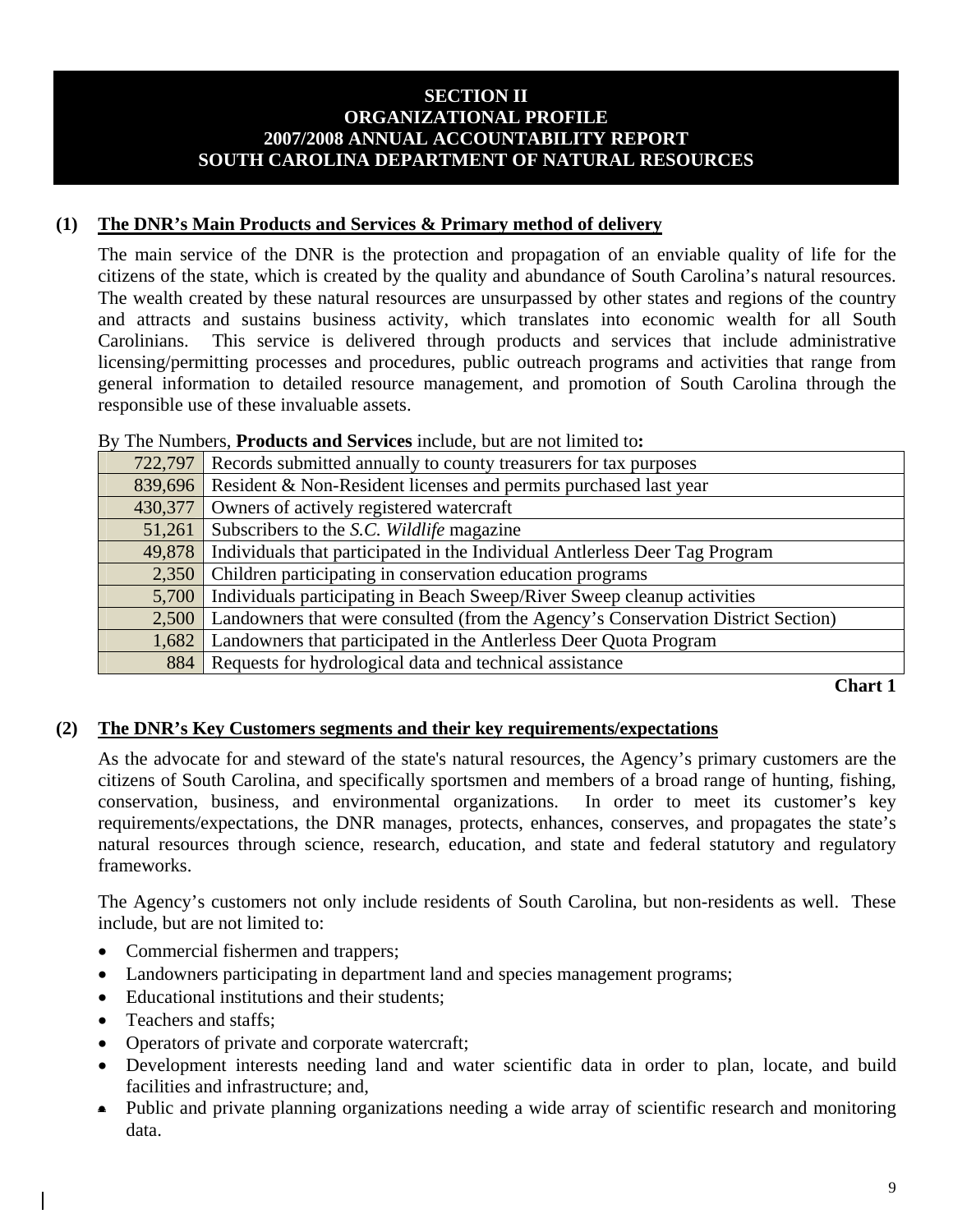Additionally, the DNR assists other state, federal and local government agencies, universities and colleges, planning agencies, and information and educational organizations needing information for the edification of their readers and students. The breadth and depth of its customer's segments show that in addition to managing natural, cultural, and historical resources of the state, the Agency is also a major economic development and tourism agency.

#### **(3) The DNR's Key Stakeholders (other than customers***)*

The DNR's key stakeholders that are not customers are the numerous hunting, fishing, conservation and environmental organizations, various state, county and municipal entities, and professional associations. Some of these groups have members who individually are customers, but their organizations as a whole are stakeholders. Many of these stakeholders, through partnerships with the Agency, are in fact suppliers to the department. Within Chart 2 below are examples of such organizations.

|                                    | The DNR's Key Stakeholders Other Than Customers (including but not limited to) |                                      |
|------------------------------------|--------------------------------------------------------------------------------|--------------------------------------|
| <b>Hunting &amp; Fishing</b>       | <b>Conservation &amp; Environmental</b>                                        | Other state, county and municipal    |
| <b>Organizations</b>               | <b>Organizations:</b>                                                          | entities:                            |
|                                    |                                                                                |                                      |
| <b>Hunting:</b>                    | Harry Hampton Wildlife Fund*                                                   | S.C. Conservation Bank*              |
| S.C. Sportsman's Coalition         | Wildlife Federation*                                                           | S.C. Emergency Preparedness          |
| Ducks Unlimited*                   | S.C. Farm Bureau*                                                              | <b>Division</b>                      |
| Wild Turkey Federation*            | The Nature Conservancy*                                                        | <b>Local Emergency Preparedness</b>  |
| Quail Unlimited *                  | S.C. Forestry Association                                                      | Offices                              |
| <b>Five Rivers Coalition</b>       | <b>Nemours Environmental</b>                                                   | Various law enforcement and entities |
|                                    | Foundation*                                                                    | State water users (industry,         |
| <b>Freshwater Fishing:</b>         | Focus Groups                                                                   | agriculture, & regional, county &    |
| Bass Anglers Sportsman's Society   | Palmetto Conservation Foundation*                                              | municipal water processors and       |
| Trout Unlimited*                   | The Conservation Fund*                                                         | providers                            |
| Greenville Striper Kings           | The Land Trust Alliance*                                                       | S.C. Department of Education         |
| Midlands Striper Club              | S.C. Land Trust Network                                                        | Regional Climate Centers *           |
| Lake Murray Guides Association     | S.C. American Fisheries Society                                                |                                      |
|                                    | S.C. Fisheries Workers Association                                             | <b>Professional Associations:</b>    |
| <b>Saltwater Fishing:</b>          | S.C. Wildlife Society                                                          | S.C. Wildlife Officers Association*  |
| Recreational Shrimper's            | Wildlife Action, Inc.                                                          | S.C. Association of Conservation     |
| Association                        | Sierra Club                                                                    | Districts*                           |
| S.C. Marina Association            | Audubon Society                                                                | Soil and Water Conservation Society  |
| S.C. Shrimper's Association        | <b>Coastal Conservation League</b>                                             |                                      |
| The S.C. Crabbers Association      | S.C. Forest Watch                                                              | <b>Climatological Society</b>        |
| Coastal Conservation Association * |                                                                                | S.E. Assoc. of Fish & Wildlife       |
|                                    |                                                                                | Agencies                             |
|                                    |                                                                                | Assoc. of Fish & Wildlife Agencies   |
|                                    |                                                                                | <b>Corporate Partners*</b>           |
|                                    |                                                                                | Duke Energy                          |
|                                    |                                                                                | <b>Crescent Resources</b>            |
|                                    |                                                                                | <b>International Paper</b>           |
|                                    |                                                                                |                                      |
|                                    |                                                                                | * Denotes entities that the DNR has  |
|                                    |                                                                                | partnered with.                      |

**Chart 2**

#### **(4) The DNR's Key Suppliers & Partners**

The Agency has a diversity of suppliers that provide input for its operations. This has evolved as the DNR has maintained a traditional focus to develop partnerships and cooperative efforts with state and federal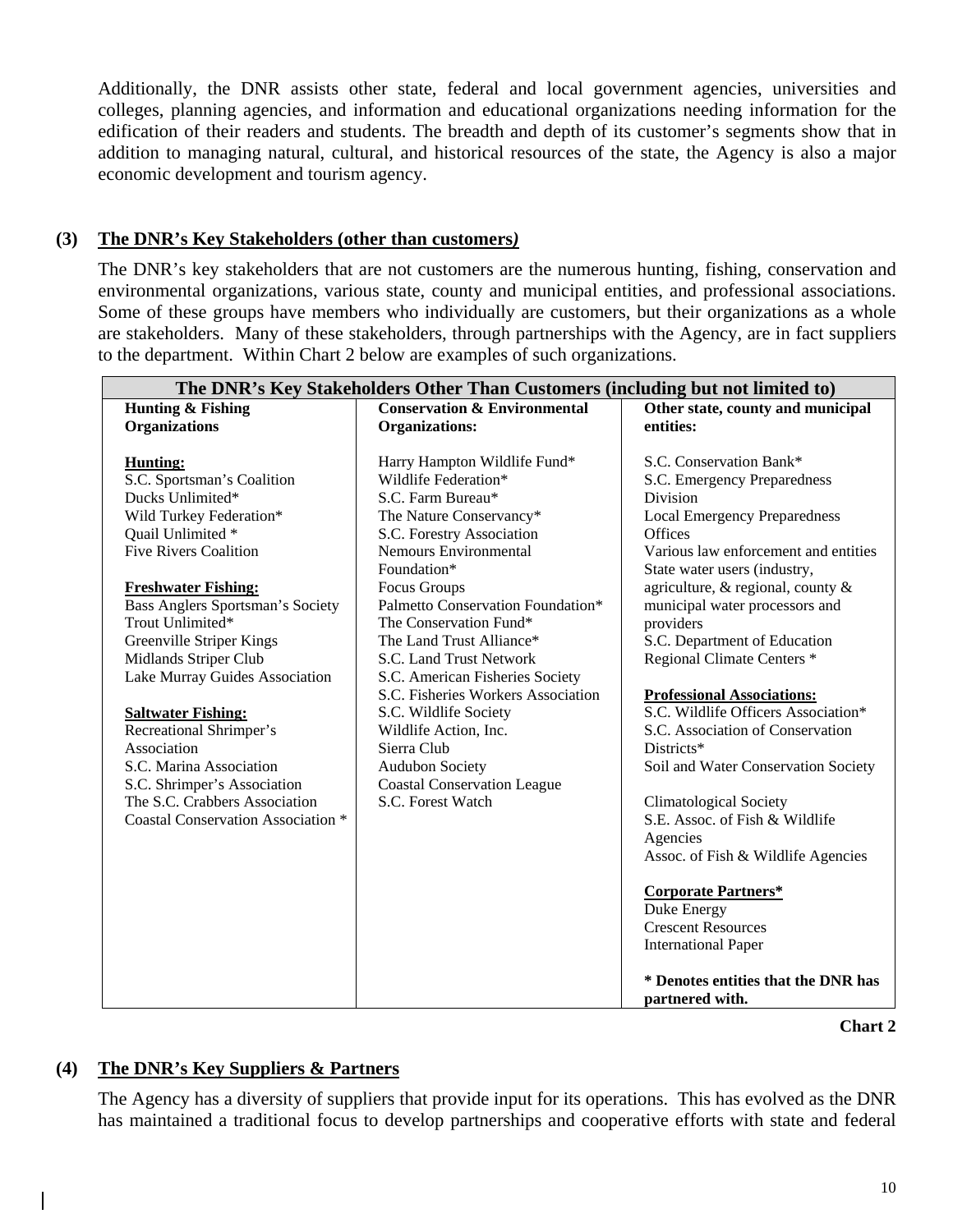agencies to include: S.C. Department of Health and Environmental Control; S.C. Department of Parks, Recreation and Tourism; S.C. Forestry Commission; Department of Commerce; Sea Grant Consortium; Medical University of South Carolina; Clemson University; Francis Marion University; College of Charleston; University of South Carolina; State Technical Education System; U.S. Fish and Wildlife Service; U.S. Forest Service; National Marine Fisheries Service; U.S. Coast Guard; National Oceanic and Atmospheric Administration; and the Natural Resources Conservation Service, to name a few.

Other suppliers of input to the DNR are: owners of over 2,030 acres of private land in 53 public dove fields; timber companies; U.S. Forest Service and other state and federal agencies and private individuals in the 1.1 million acre Wildlife Management Area Program; federal grant agencies that provide funding for marine resources research and monitoring projects; 1,463 environmental permit applicants related to commercial and residential development; nearly 100 requestors seeking resource planning and stewardship assistance; over 200 communities identified as flood hazard areas; city, county and regional water authorities; local river management and conservation organizations; the Agency's Advisory Committees; Deputy Law Enforcement Officers; boating dealers; marinas; sporting goods dealers and manufacturers; vehicle dealers; ATV dealers; law enforcement suppliers; agricultural and wildlife management suppliers; pond and aquaculture owners/operators; commercial fishermen; shooting preserves owners; hunting guides and lodges; and, commercial and recreational oyster bottoms lessees.

The DNR has developed partnerships with several institutions of higher education and with organizations denoted with asterisks in Chart 2.

| <b>Four Regional Hub Offices</b>             | <b>State Fish Hatcheries</b>                         |
|----------------------------------------------|------------------------------------------------------|
| Clemson, Columbia, Charleston, Florence      | West Columbia (Cohen), Mountain Rest (Wahalla)       |
|                                              | Heath Springs (Springs Stevens), Cheraw &            |
| <b>Major Operational Locations</b>           | Bonneau (Dennis Center)                              |
| Rembert Dennis Building (Columbia)           |                                                      |
| 5 Geology Road (Columbia)                    | <b>Wildlife Management Area Offices</b>              |
| Dennis Wildlife Center (Bonneau)             | Yawkey Wildlife Center                               |
| Marine Resources Center (James Island)       | Samworth and Santee Delta (Georgetown)               |
| <b>Waddell Mariculture Center (Bluffton)</b> | Santee Coastal Reserve (McClellanville)              |
|                                              | ACE Basin / Donnelley and Bear Island (Green Pond)   |
| <b>Freshwater Fisheries Work Centers</b>     | Webb Wildlife Center (Garnett)                       |
| Greenwood, Rock Hill, Barnwell, Eastover,    |                                                      |
| Bennettsville                                |                                                      |
|                                              | <b>Land, Water and Conservation District Offices</b> |
|                                              | 46 counties offices, primarily in each county seat   |
|                                              |                                                      |

#### **(5) The DNR's Operating Locations**

**Chart 3** 

#### **(6) The DNR's Employees**

| <b>Department of Natural Resources</b><br><b>Employee Count</b> |     |  |  |  |  |
|-----------------------------------------------------------------|-----|--|--|--|--|
|                                                                 |     |  |  |  |  |
| Permanent                                                       | 740 |  |  |  |  |
| Grant                                                           | 96  |  |  |  |  |
| Temporary                                                       | 158 |  |  |  |  |
|                                                                 |     |  |  |  |  |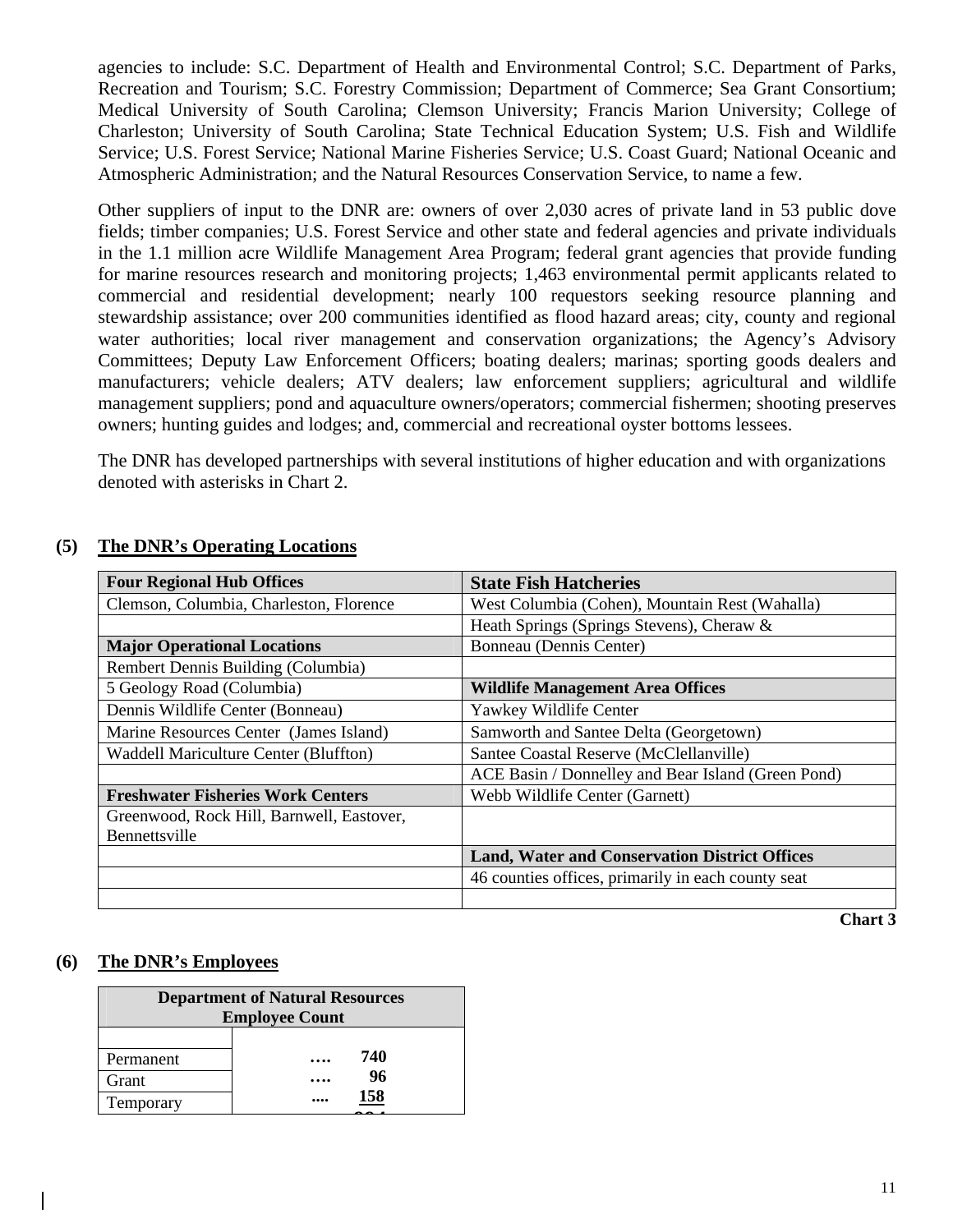**Total** 

**Chart 4**

#### **(7) The DNR's Regulatory Environment**

The DNR operates under numerous state and federal laws and regulations covering resource management, environmental affairs, administration and other areas specific to the Agency's mission. Chart 5 below provides just a few examples of statutes and regulations under which the DNR operates.

| <b>Resource Management</b>                                                                                                                                                                                                                                                                          | <b>Environmental</b>                                                                                                                                                                                                            | Administrative                                                                                                                                                                                                                                           | <b>Other</b>                                               |
|-----------------------------------------------------------------------------------------------------------------------------------------------------------------------------------------------------------------------------------------------------------------------------------------------------|---------------------------------------------------------------------------------------------------------------------------------------------------------------------------------------------------------------------------------|----------------------------------------------------------------------------------------------------------------------------------------------------------------------------------------------------------------------------------------------------------|------------------------------------------------------------|
| All State and Federal Game &<br>Fish Laws which include:<br>S.C. Code of Laws Title 50;<br>Federal Migratory Bird Act;<br><b>Endangered Species Act</b><br><b>Atlantic Coastal Fisheries</b><br>Cooperative Management Act;<br><b>Magnuson Stevens Fishery</b><br>Conservation & Management<br>Act: | DHEC Regulations,<br>U.S. Army Corps. Of<br>Engineers Regulations,<br>Clean Water Act (U.S.C.)<br>Rivers and Harbors Act<br>(U.S.C.)<br><b>SC Coastal Zone Management</b><br>Act<br>S.C. Code of Law Title 49<br>(Land & Water) | Administrative Procedures<br>Act<br><b>GAAP</b><br>Welfare Reform Act /<br>Deadbeat Dad Statute<br><b>FOIA</b><br>Family Privacy Act<br>Fair Labor Standards Act<br><b>OSHA</b><br>Americans With<br>Disabilities Act<br>Equal Employment<br>Opportunity | US Coast Guard<br>Regulations for titling of<br>watercraft |

**Chart 5** 

#### **(8) The DNR's Performance Improvement Systems**

 Implementation of action items is accompanied by measures. Measures provide the feedback loop needed to improve key processes. For example, the EPMS will be used to document important training initiatives, such as Supervisory Practices for all of the Agency's supervisors. Training and development is tied to all four Strategies listed in the Agency's Strategic Plan. The EPMS becomes the feedback mechanism to ensure it is able to approach performance improvement.

Other performance improvement systems include, but are not limited to:

- The Strategic Planning Process;
- "Regional Hub" coordination of Agency programs and activities \*\*;
- The DNR's Internal Auditor:
- The Federal Aid Coordinator; and,
- Various internal training programs by the Human Resources Office**.**

(\*\* The state is divided into four regional hubs. Each of the Agency's Divisions has a Regional Hub Coordinator whose primary function is to coordinate his/her respective Division's activities alongside his/her counterparts in order to ensure better coordination. This regional approach ensures better communication, coordination of efforts, and quicker response times, thus avoiding unnecessary duplication of efforts.)

In addition, human dimensions surveys are routinely performed to determine public opinions, attitudes and behavior related to programs and activities. These measures are used to develop data trends to compare performance and aid in setting priorities.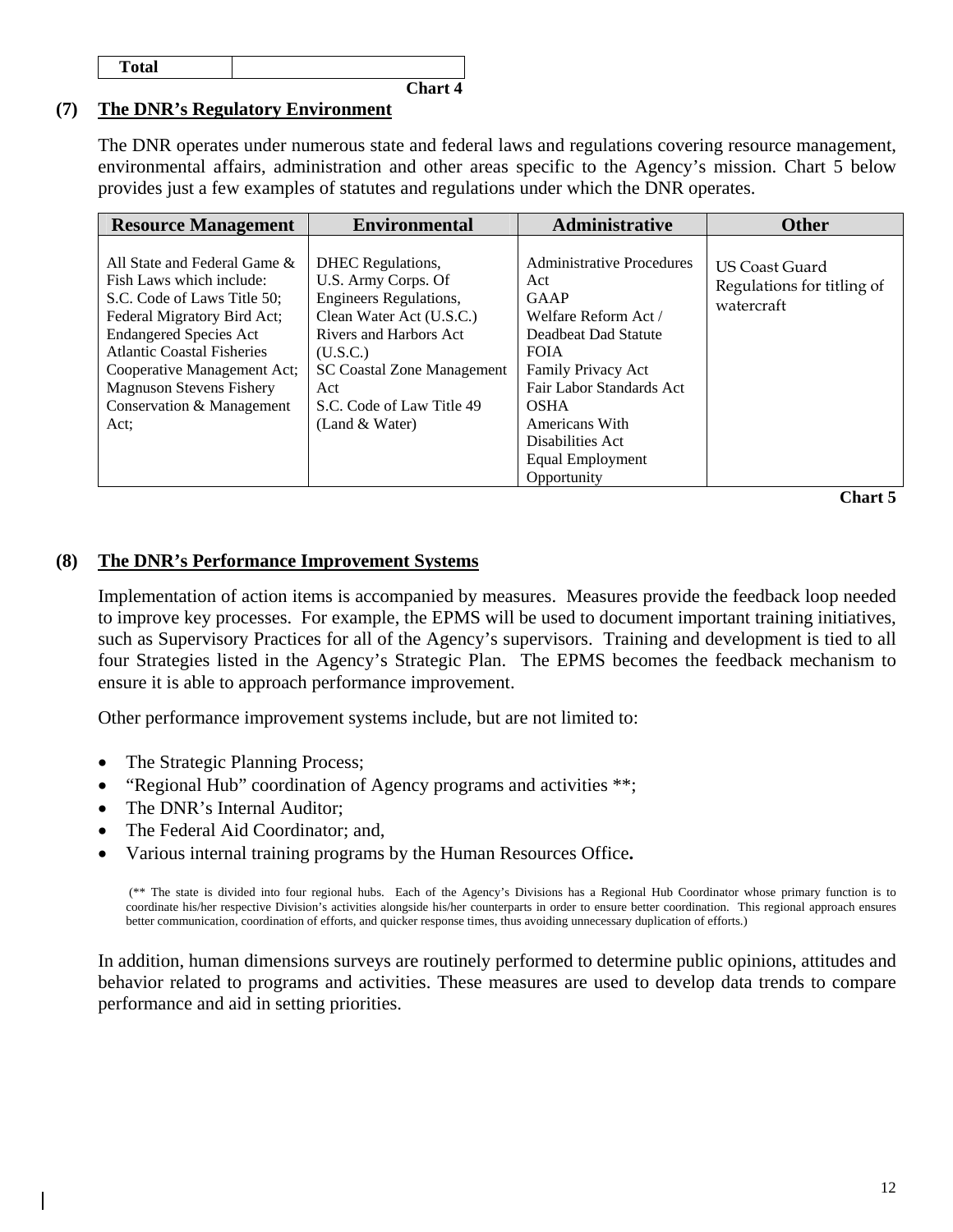#### **(9) The DNR's Organizational Structure**

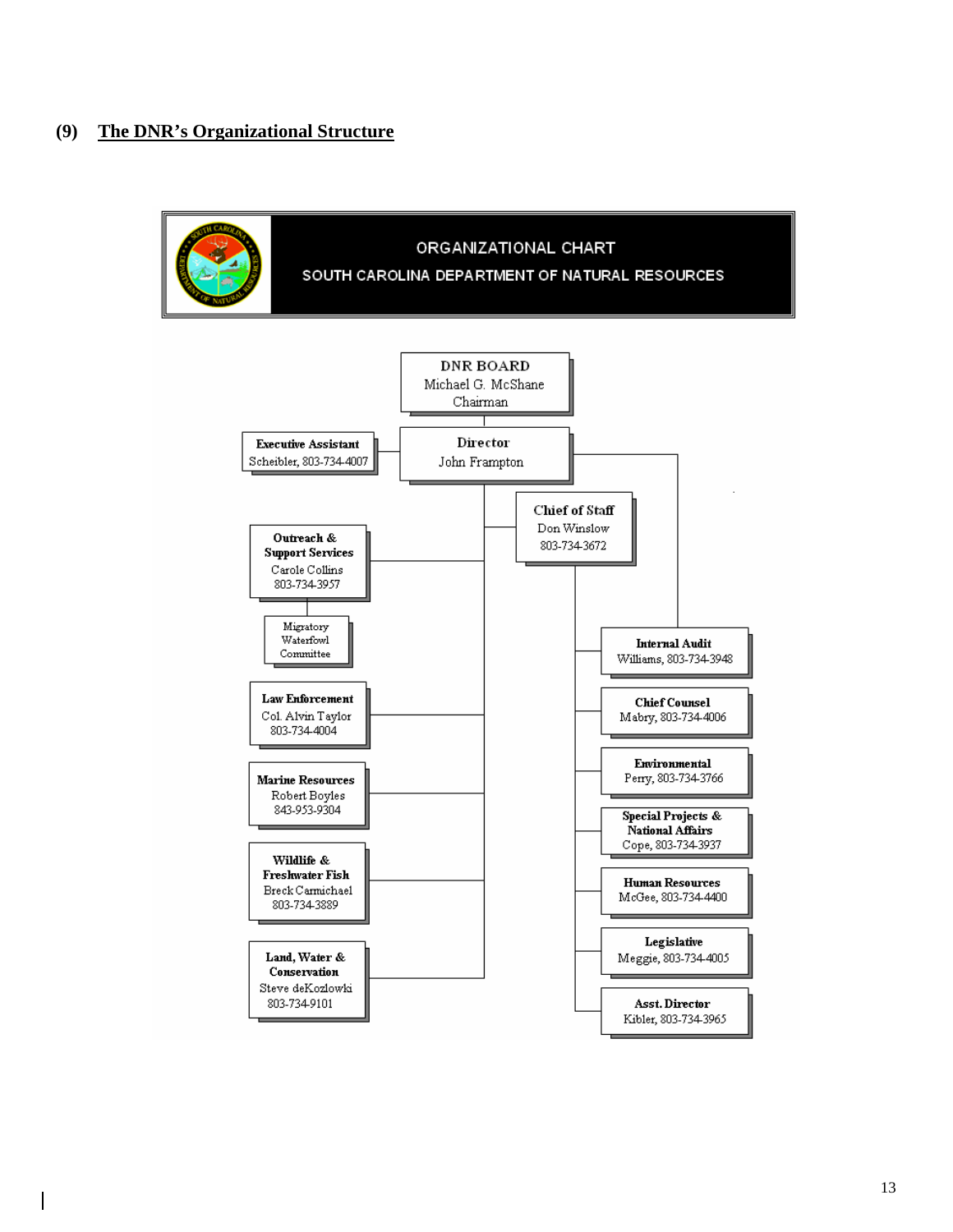# **(10) The DNR's Expenditures/Appropriations**

 $\mathbf{I}$ 

|                                          |                    | FY 2006-07<br><b>Actual Expenditures</b> | FY 2007-08<br><b>Actual Expenditures</b> |                                | FY 2008-09<br><b>Appropriations Act</b> |                                |
|------------------------------------------|--------------------|------------------------------------------|------------------------------------------|--------------------------------|-----------------------------------------|--------------------------------|
| <b>Major Budget</b><br><b>Categories</b> | <b>Total Funds</b> | <b>General</b><br><b>Funds</b>           | <b>Total Funds</b>                       | <b>General</b><br><b>Funds</b> | <b>Total Funds</b>                      | <b>General</b><br><b>Funds</b> |
| Personal Service                         | \$33,458,209       | \$14,613,956                             | \$35,778,380                             | \$16,590,969                   | \$40,549,257                            | \$16,684,255                   |
| <b>Other Operating</b>                   | 28,805,830         | 4,317,130                                | 34,575,830                               | 5,619,354                      | 42,720,584                              | 3,334,820                      |
| <b>Special Items</b>                     | 419,311            | 400,000                                  | 442,900                                  | 400,000                        | 370,834                                 | 351,523                        |
| Permanent<br>Improvements                | 28,122,622         | 0                                        | 23,039,452                               |                                |                                         | $\Omega$                       |
| Case Services                            | 0                  | $\theta$                                 | $\theta$                                 | $\Omega$                       | $\Omega$                                | $\Omega$                       |
| Distributions to<br>Subdivisions         | 863,275            | 552,000                                  | 959,197                                  | 690,000                        | 1,905,900                               | 690,000                        |
| <b>Fringe Benefits</b>                   | 10,739,776         | 4,715,250                                | 11,329,048                               | 5,366,324                      | 11,496,317                              | 4,963,358                      |
| Non-recurring                            | 3,375,647          | 1,083,137                                | 1,150,902                                | 905,129                        |                                         | $\theta$                       |
| <b>Total</b>                             | \$105,877,670      | \$25,681,473                             | \$107,275,709                            | \$29,571,776                   | \$97,042,892                            | \$26,023,956                   |

### **Other Expenditures**

| <b>Sources of Funds</b> | FY 2006-07                 | <b>FY 2007-08</b>          |
|-------------------------|----------------------------|----------------------------|
|                         | <b>Actual Expenditures</b> | <b>Actual Expenditures</b> |
| Supplemental Bills      | \$1,083,136                | \$5,160,038                |
| Capital Reserve Funds   | \$2,292,390                | \$0                        |
| <b>Bonds</b>            | \$65,000                   | \$0                        |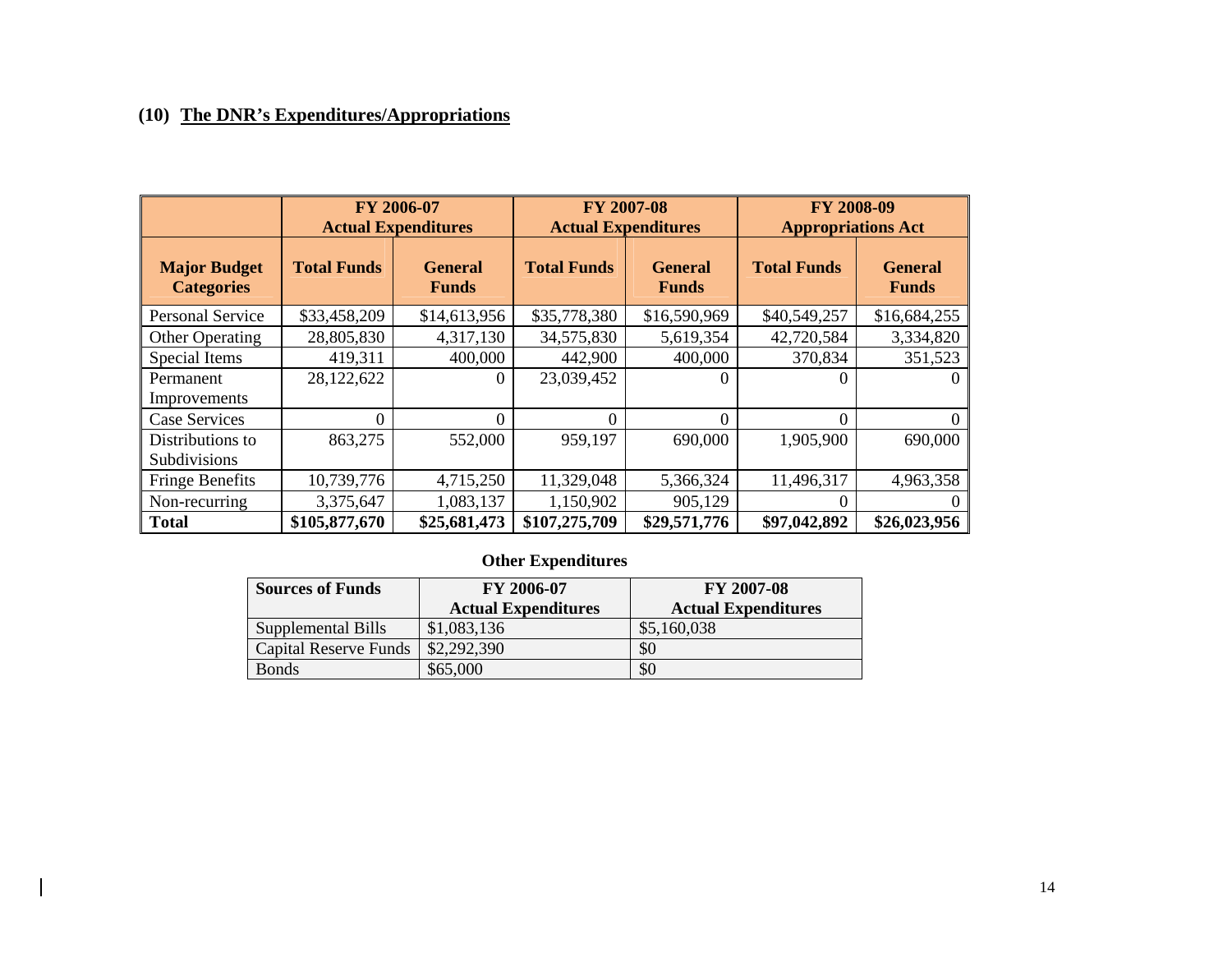# **(11) The DNR's Major Program Areas**

 $\overline{\phantom{a}}$ 

| <b>Program</b><br><b>Number</b><br>and Title | <b>Major Program Area</b><br><b>Purpose</b><br>(Brief)                                                                                                                                                                                                                                                                                                                                                                                                                                                                                                      | FY 06-07<br><b>Budget Expenditures</b>                                                                                                  | <b>FY 07-08</b><br><b>Budget Expenditures</b>                                                                                                      | <b>Key Cross</b><br><b>Reference for</b><br><b>Financial Results</b> |
|----------------------------------------------|-------------------------------------------------------------------------------------------------------------------------------------------------------------------------------------------------------------------------------------------------------------------------------------------------------------------------------------------------------------------------------------------------------------------------------------------------------------------------------------------------------------------------------------------------------------|-----------------------------------------------------------------------------------------------------------------------------------------|----------------------------------------------------------------------------------------------------------------------------------------------------|----------------------------------------------------------------------|
| <b>Support</b><br><b>Services</b>            | Administrative functions provide day-to-day operation of the DNR and<br>encompass a wide variety of activities that promote and support the<br>implementation of all Agency functions and the overall management of the<br>Agency.                                                                                                                                                                                                                                                                                                                          | State:<br>\$3,106,837<br>Federal:<br>$\Omega$<br>2,599,525<br>Other:<br>Total:<br>\$5,706,362<br>% of Total Budget: 5.0%                | \$3,538,671<br>State:<br>Federal:<br>$\mathbf{\Omega}$<br>2,800,490<br>Other:<br><b>Total:</b><br>\$6,339,164<br>% of Total Budget: 6.0%           | 7.19, 7.27, 7.30                                                     |
| II. A<br>Outreach                            | Provides public information, outreach and educational services through a<br>wide range of public and Agency programs and activities.                                                                                                                                                                                                                                                                                                                                                                                                                        | \$984,191<br>State:<br>Federal:<br>236,936<br>1,183,822<br>Other:<br>Total:<br>\$2,404,949<br>% of Total Budget:<br>$1.0\%$             | \$1,064,142<br>State:<br>Federal:<br>126,966<br>Other:<br>1,293,085<br>Total:<br>\$2,484,193<br>% of Total Budget: 2.3%                            | 7.10,7.20,7.23                                                       |
| II. B<br><b>Boat</b><br><b>Titling</b>       | Provides and maintains the system for processing new titles for watercraft<br>and outboard motors, watercraft registrations and their renewal, and<br>transfers of watercraft and outboard motors in the state. Also, submits<br>records to county auditors for personal property tax purposes.                                                                                                                                                                                                                                                             | \$<br>State:<br>$\overline{0}$<br>Federal:<br>$\Omega$<br>Other:<br>1,243,694<br>Total:<br>\$1,243,694<br>% of Total Budget:<br>$1.0\%$ | State:<br>\$<br>$\overline{0}$<br>Federal:<br>0<br>Other:<br>1,258,516<br><b>Total:</b><br>\$1,258,516<br>% of Total Budget:<br>$1.2\%$            | 7.27                                                                 |
| II.C<br>Game<br><b>Management</b>            | Natural resource biologists and technicians research, monitor and survey a<br>broad range of native wildlife species, including non-game, game and<br>endangered vertebrates. These individuals plan, direct and collaborate with<br>Wildlife Section Regional Projects in this activity. Wildlife biologists and<br>technicians utilize current technology and science to manage and protect<br>wildlife species and their habitats throughout the state.                                                                                                  | \$ 301,600<br>State:<br>Federal:<br>2,627,548<br>Other:<br>7,401,775<br><b>Total:</b><br>\$10,330,923<br>% of Total Budget: 10.0%       | \$303,939<br>State:<br>Federal:<br>3,211,760<br>7,893,565<br>Other:<br>\$11,409,265<br>Total:<br>% of Total Budget: 10.8%                          | 7.4, 7.5, 7.6                                                        |
| II.D<br>Freshwater<br><b>Fisheries</b>       | The Freshwater Fisheries Section has among its objectives the protection,<br>enhancement and conservation of South Carolina's inland aquatic resources,<br>and to provide recreational fishing opportunities for the state's citizens.<br>Fisheries biologists and technicians utilize current technology and science to<br>manage and protect fisheries species throughout the state. Activities are<br>carried out on a regional and statewide basis to protect, conserve and<br>enhance South Carolina's freshwater fishery and other aquatic resources. | \$15,470<br>State:<br>Federal:<br>2,251,209<br>Other:<br>2,297,115<br>Total:<br>\$4,463,794<br>% of Total Budget: 5.0%                  | $\mathbb{S}$<br>$\overline{0}$<br>State:<br>2,382,286<br>Federal:<br>2,529,272<br>Other:<br>Total:<br>\$4,911,559<br>% of Total Budget:<br>$4.6\%$ | 7.1, 7.2, 7.3,<br>7.4, 7.5, 7.6                                      |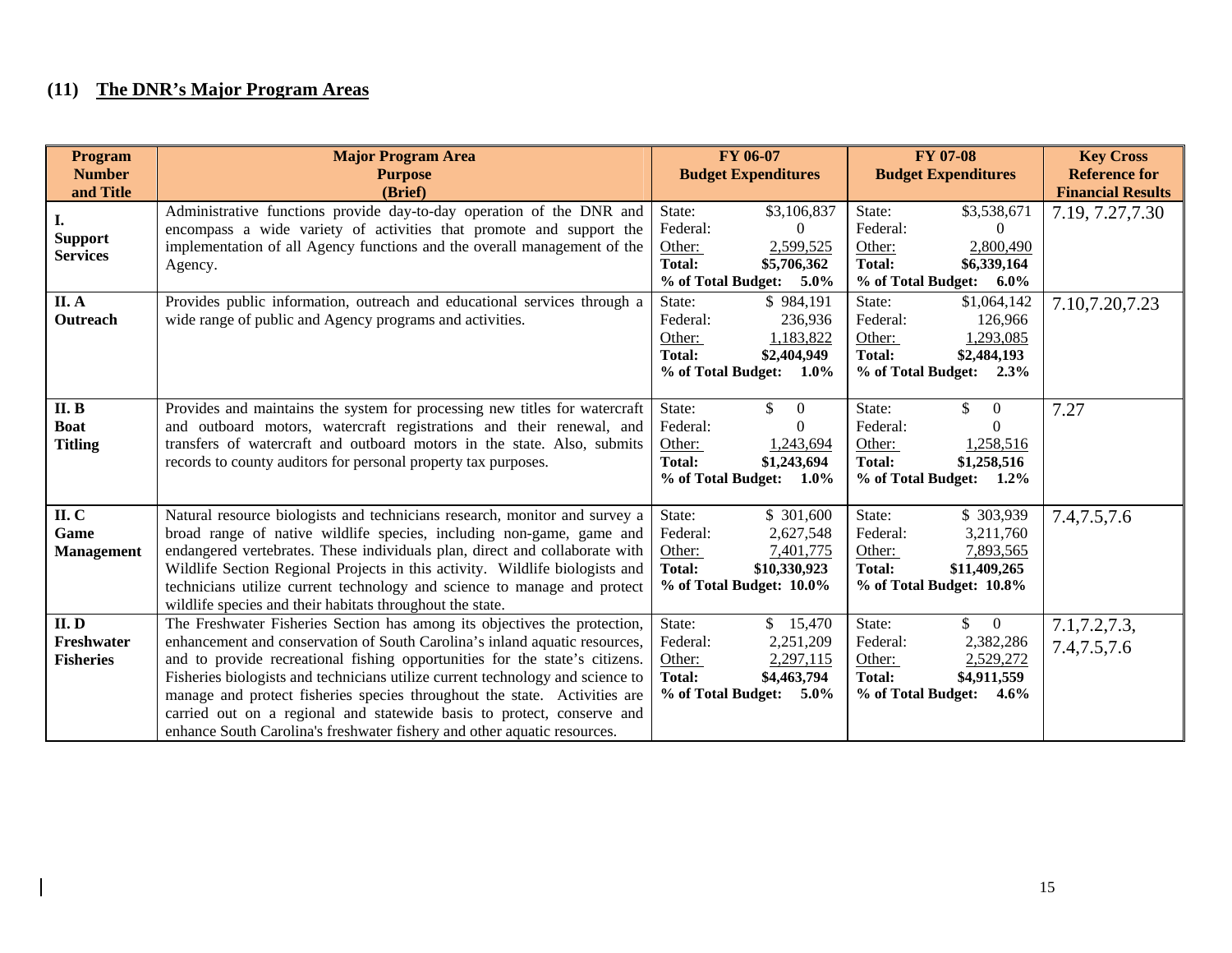| <b>Program</b><br><b>Number</b><br>and Title            | <b>Major Program Area</b><br><b>Purpose</b><br>(Brief)                                                                                                                                                                                                                                                                                                                                                                                                                                                                       | <b>FY 06-07</b><br><b>Budget Expenditures</b>                                                                                 | <b>FY 07-08</b><br><b>Budget Expenditures</b>                                                                                            | <b>Key Cross</b><br><b>Reference for</b><br><b>Financial Results</b> |
|---------------------------------------------------------|------------------------------------------------------------------------------------------------------------------------------------------------------------------------------------------------------------------------------------------------------------------------------------------------------------------------------------------------------------------------------------------------------------------------------------------------------------------------------------------------------------------------------|-------------------------------------------------------------------------------------------------------------------------------|------------------------------------------------------------------------------------------------------------------------------------------|----------------------------------------------------------------------|
| II. E<br>Law<br><b>Enforcement</b>                      | The Division of Law Enforcement is responsible for enforcement of<br>state and federal laws that govern hunting, recreational and commercial<br>fishing, recreational boating, and other natural resources conservation<br>concerns to insure protection of life, property, and natural resources.<br>Also assists other state law enforcement agencies with homeland<br>security, litter violations, executive protection and natural disasters and<br>general law enforcement support functions for public safety matters. | \$7,774,951<br>State:<br>Federal:<br>1,036,964<br>Other:<br>6,260,452<br>Total:<br>\$15,072,367<br>% of Total Budget: 14.0%   | State:<br>\$9,277,665<br>Federal:<br>1,027,204<br>Other:<br>7,166,325<br>Total:<br>\$17,471,196<br>% of Total Budget: 16.5%              | 7.19, 7.20, 7.21,<br>7.22, 7.23, 7.24,<br>7.25.7.26                  |
| II. F<br><b>Boating</b><br><b>Safety</b>                | Enforces boating safety as mandated by state and federal law, promotes<br>safe boating and investigates boating accidents. Assists with the<br>development of boat landings with public access to state waterways.                                                                                                                                                                                                                                                                                                           | State:<br>$\theta$<br>Federal:<br>1,300,069<br>1,363,928<br>Other:<br>Total:<br>\$2,663,997<br>% of Total Budget:<br>$3.0\%$  | \$<br>State:<br>$\overline{0}$<br>Federal:<br>1,634,855<br>Other:<br>1,240,931<br>Total:<br>\$2,875,786<br>% of Total Budget:<br>$2.7\%$ | 7.24, 7.25, 7.26                                                     |
| II. G<br><b>Marine</b><br><b>Resources</b>              | The Division of Marine Resources is responsible for the management<br>and conservation of the state's marine and estuarine resources. The<br>Division conducts routine monitoring and research on the state's marine<br>resources and makes recommendations for the management of those<br>resources.                                                                                                                                                                                                                        | State:<br>\$2,981,765<br>Federal:<br>6,653,171<br>Other:<br>3,356,766<br>Total:<br>\$12,991,702<br>% of Total Budget: 12.0%   | State:<br>\$3,236,437<br>Federal:<br>7,223,391<br>Other:<br>992,762<br>Total:<br>\$13,613,180<br>% of Total Budget: 12.8%                | 7.7,7.8,7.9,7.10                                                     |
| <b>II. H</b><br>Land, Water<br>&<br><b>Conservation</b> | Land, Water and Conservation develops and implements programs that<br>manage and conserve the state's land and water resources by providing<br>guidance in resource development and management through planning,<br>research, technical assistance, public education and development of a<br>comprehensive natural resources database.                                                                                                                                                                                       | State:<br>\$4,718,271<br>Federal:<br>3,123,871<br>Other:<br>753,690<br>Total:<br>\$8,595,832<br>% of Total Budget:<br>$8.0\%$ | State:<br>\$4,654,544<br>Federal:<br>4,832,646<br>Other:<br>657,745<br>\$10,144,935<br>Total:<br>% of Total Budget:<br>$9.6\%$           | 7.11, 7.12, 7.13,<br>7.14,7.15,7.16,<br>7.17,7.18                    |

 $\begin{array}{c} \hline \end{array}$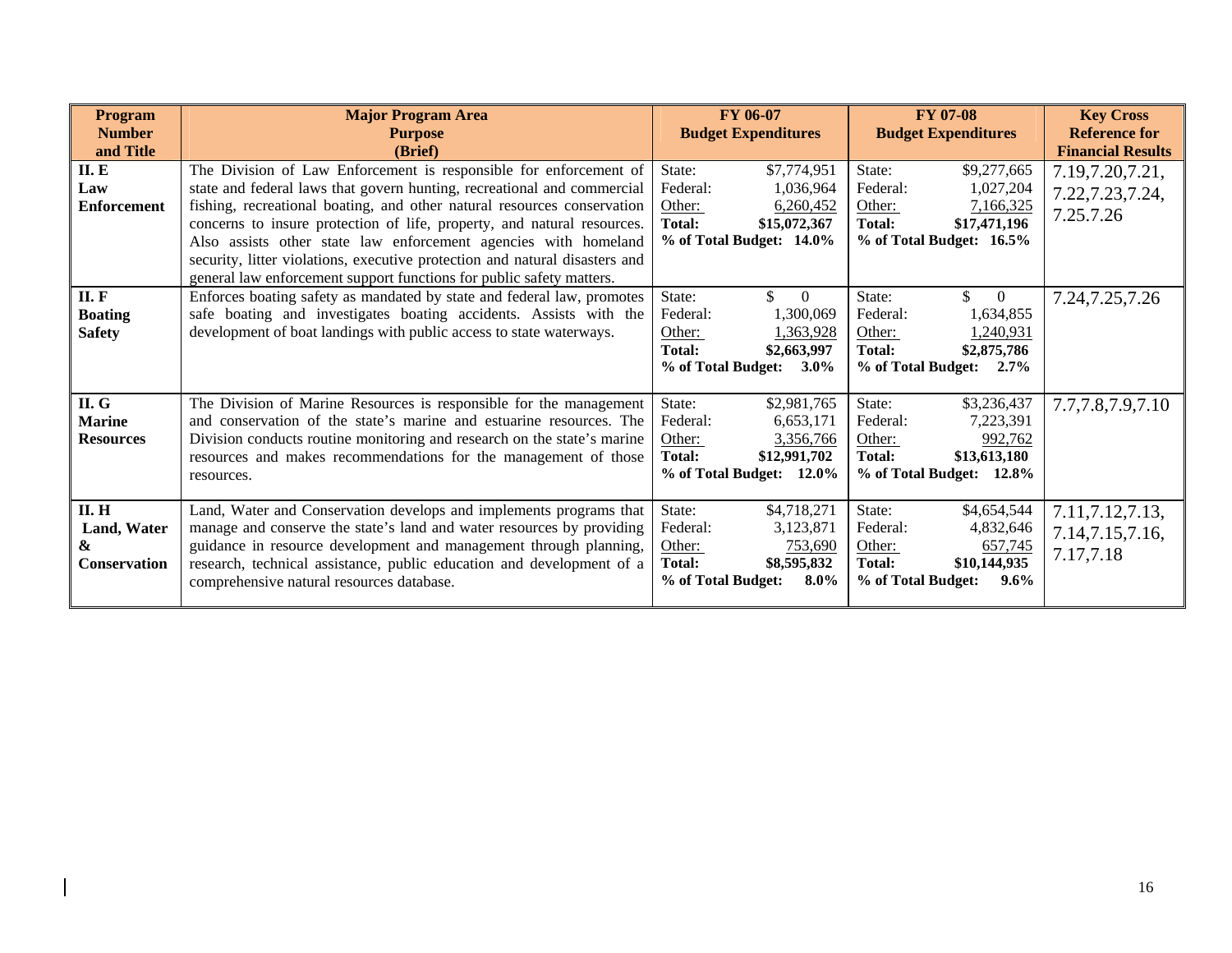| <b>Program</b><br><b>Number</b><br>and Title | <b>Major Program Area</b><br><b>Purpose</b><br>(Brief)                  |        | <b>FY 06-07</b><br><b>Budget Expenditures</b> |               | <b>FY 07-08</b><br><b>Budget Expenditures</b> | <b>Key Cross</b><br><b>Reference for</b><br><b>Financial Results</b> |
|----------------------------------------------|-------------------------------------------------------------------------|--------|-----------------------------------------------|---------------|-----------------------------------------------|----------------------------------------------------------------------|
| Ш.                                           | Employer's portion for Payroll Taxes, Worker's Compensation, Health     | State: | \$4,715,250                                   | State:        | \$5,366,324                                   | 7.30,7.31                                                            |
| <b>Employer</b>                              | Insurance, Dental Insurance, State Retirement and Unemployment Federal: |        | 2,174,468                                     | Federal:      | 1,199,988                                     |                                                                      |
| <b>Contributions</b>                         | Insurance.                                                              | Other: | 3,850,058                                     | Other:        | 4,762,734                                     |                                                                      |
|                                              |                                                                         | Total: | \$10,739,776                                  | <b>Total:</b> | \$11,329,048                                  |                                                                      |
|                                              |                                                                         |        | % of Total Budget: 10.0%                      |               | % of Total Budget: 10.7%                      |                                                                      |
|                                              |                                                                         |        |                                               |               |                                               |                                                                      |

**Below: List any programs not included above and show the remainder of expenditures by source of funds.** 

 $\overline{\phantom{a}}$ 

| <b>Remainder of Expenditures:</b> | State:             | \$1,083,137  | State:             | \$905,129    |
|-----------------------------------|--------------------|--------------|--------------------|--------------|
|                                   | Federal:           | 12.357.521   | Federal:           | 9,893,829    |
|                                   | Other:             | 18,123,615   | Other:             | 13,391,395   |
|                                   | <b>Total:</b>      | \$31,564,273 | <b>Total:</b>      | \$24,190,353 |
|                                   | % of Total Budget: | 13.0%        | % of Total Budget: | 22.8%        |
|                                   |                    |              |                    |              |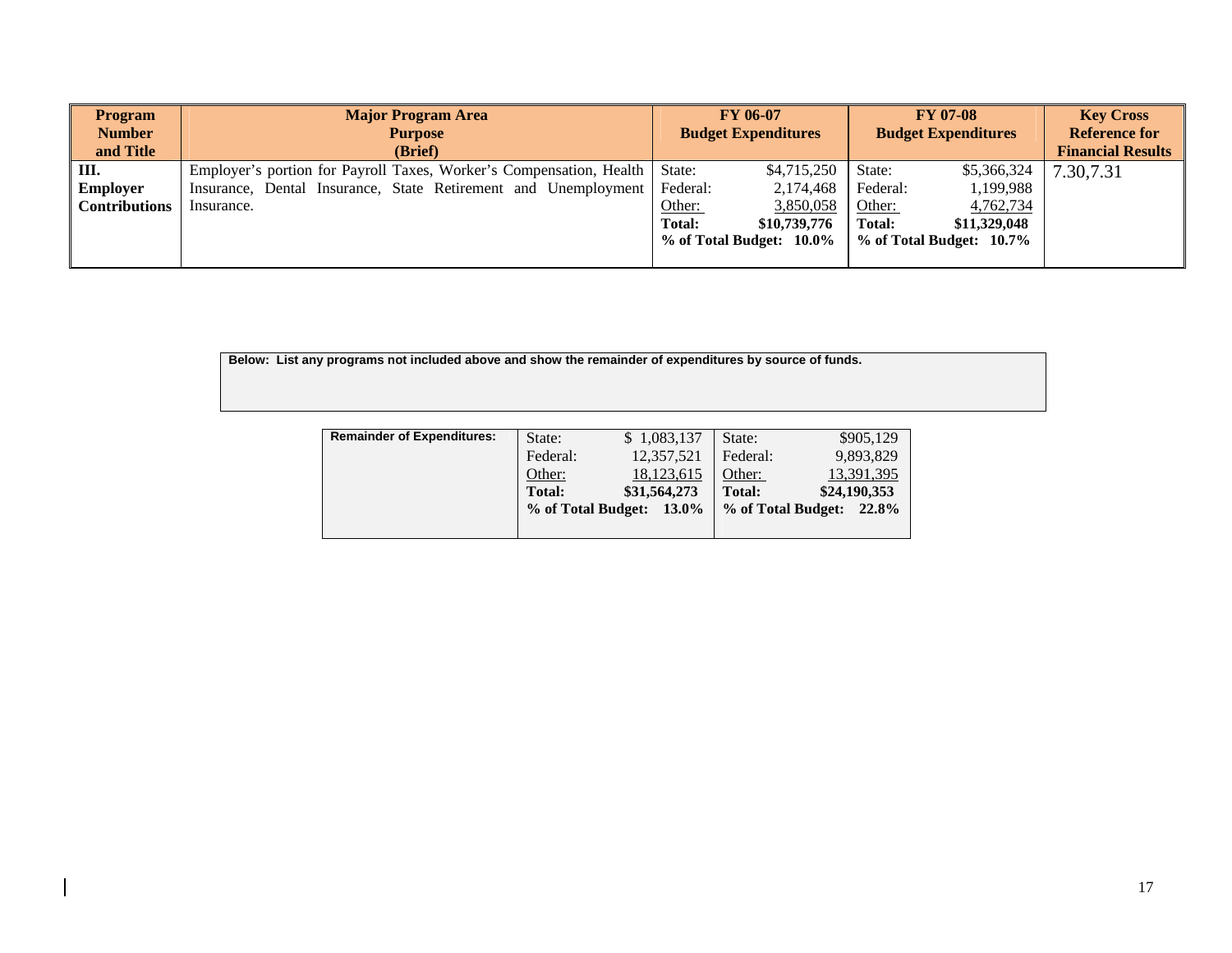#### **SECTION III ELEMENTS OF MALCOLM BALDRIDGE AWARD CRITERIA 2007/2008 ANNUAL ACCOUNTABILITY REPORT SOUTH CAROLINA DEPARTMENT OF NATURAL RESOURCES**

#### **The DNR Accountability Report: FY 2007-08**  Category 1 – Senior Leadership, Governance, and Social Responsibility

#### **1.1**: **How do senior leaders set, deploy, and ensure two-way communication for: a) short and long term organizational direction and organizational priorities, b) performance expectations, c) organizational values, and d) ethical behavior?**

 Senior leadership in the Agency consists of the Director, John E Frampton, a Chief of Staff, five Deputy Directors, and Executive Office Administrators. The DNR Board sets the Agency's short and long-term direction. The Agency's Strategic Plan clearly communicates these short and long term directions and outlines the Agency's organizational values. The DNR's values inherently embody innovation, knowledge, and ethical behavior. The Board's direction is communicated by the Director to members of the senior leadership, and in turn to Section Chiefs, Division Managers and other employees. Communication methods used include electronic communications, office staff meetings, regional hub staff meetings, special purpose work groups and the Employee Performance Management System (EPMS). These communication methods allow for effective two-way communication to ensure that employees at all levels within the organization are in concert with the DNR's vision, mission, Strategic Plan, values and goals.

 Senior leadership establishes and communicates key organizational priorities for improvement through the legislative and budgetary processes. These proposals are reviewed by the DNR Board and upon approval, are submitted to appropriate committees in the General Assembly for consideration. Both the legislative package and budgetary proposals are linked to critical natural resource issues and needs as identified through staff and public input, interest group input, and recommendations from legislators and/or key political leaders. It is through this input and these various processes that the Agency can support and strengthen the community and determine areas of emphasis. Senior leadership works to effectively implement these processes to maintain a primary focus on customers, the DNR vision, and the well-being of the state's natural resources.

 In working towards achieving the goal of creating an Agency environment that supports a dedicated and professional workforce, the DNR encourages organizational and employee learning. For example, in the Agency's Divisional Operational Plans, employee training is encouraged and supervisors are required to identify professional and technical training needs, and document those needs and intended actions in the employee's EPMS planning stage. Learning is also enhanced through staff being assigned to special committees which provide a greater exposure and understanding of the Agency. The Strategic Plan also encourages staff to participate in state, regional, and national professional organizations.

 In general, ethical behavior is set in the core values and guiding principles of the Agency's Strategic Plan and is defined more clearly and specifically in the Agency's policy manual. Senior staff communicates these values and expectations in routine discussions and formal meetings with staff and strive to model ethical behavior by their actions. When this standard is not met, the DNR responds in a fair, consistent, and decisive manner.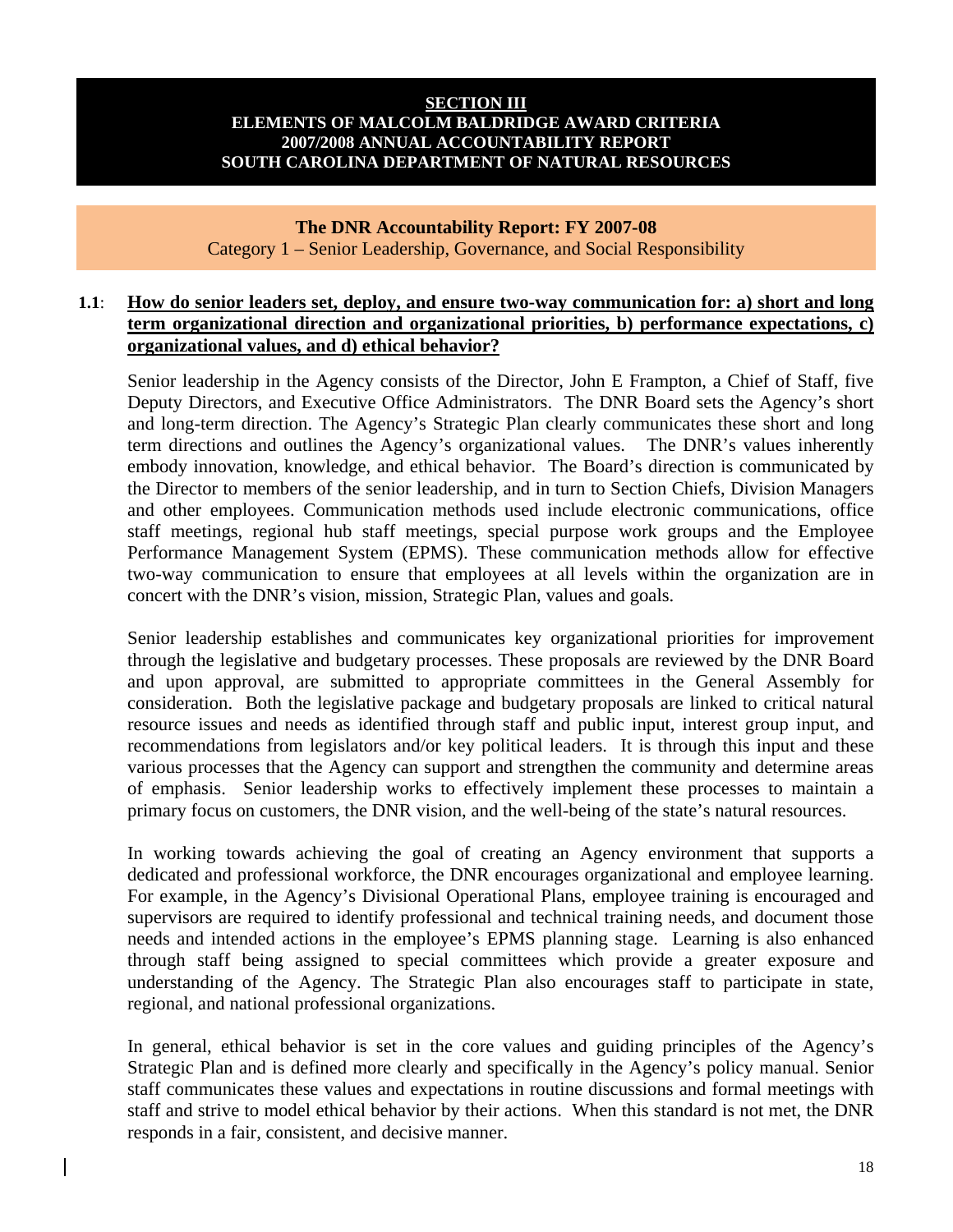By communicating the Agency's mission, vision, core values, guiding principles and the Strategic Plan in order achieve its goals, senior leaders have effectively laid the foundation for setting, deploying and ensuring two-way communication for empowerment and innovation amongst the DNR's employees.

#### **1.2: How do senior leaders establish and promote a focus on customers and other stakeholders?**

 The DNR's core organizational values as described in the Executive Summary, which guide the Agency's actions, give the direction by which senior leadership establishes and maintains a continuous focus on customers and other stakeholders. Since the public uses and enjoys natural resources year-round, the DNR is able to maintain constant contact with customers and other stakeholders. The goals and strategies described in the Agency's Strategic Plan provide the direction for each Division and all the DNR's employees to focus on customer service and address issues identified by communication with customers and stakeholders. Examples vary from the utilization of the Agency's customer focused Regional Hub approach; the process evolution that brought the DNR to an in-house internet based launch of watercraft renewals, duplicate cards, and decals; to a new point-of-sale licensing system that allows customers to purchase and print their licenses from the convenience of their own home.

#### **1.3: How does the organization address the current and potential impact on the public of its programs, services, facilities and operations, including associated risks?**

 The Agency addresses current and potential impacts on the public of its products, services, facilities, and operations in a variety of ways. These impacts are evaluated through legislative, regulatory, policy-making and related processes, to include extensive public involvement and meetings in order to gain a diverse cross section of input. The impact of programs and operations is noted through legislative contacts, constituent organizations, commercial and recreational interests, advisory committees, and through other private/public entities. In each case, senior leaders review information provided on impacts of programs and services to ensure the resource is properly managed and protected, as well as representing the best interest of the public. In programmatic areas where there is potential risk**,** such as hunting, boating and other outdoor enjoyment, the DNR actively promotes public outreach efforts to adequately inform the public of associated risks. These potential risks are further addressed through special education and training classes such as Hunter and Boater Safety. During high use times and seasons, emphasis on special law enforcement strategies and techniques are focused on enhancing safety and regulatory compliance. Finally, beyond education, training and enforcement, the Agency seeks a preemptive legislative role by pursuing specific laws and/or regulatory controls to protect the safety of people and property *before* issues (such as boating-related fatalities) become major public policy concerns.

#### **1.4: How do senior leaders maintain fiscal, legal, and regulatory accountability?**

 The Director of the Office of Support Services and staff continually monitor the status of Agency income and budget against current and anticipated expenditures. The Division Director then communicates such findings through regular reports and meetings with the Director, Chief of Staff and fellow Deputy Directors on a regular basis. Senior leaders maintain fiscal accountability through continual monitoring of their respective budgets and expenditures. Weekly Division meetings are held to brief key staff on progress of department projects, functions, and budget status reviews. The Agency's Director and Chief of Staff hold monthly meetings with Deputy Directors and other key staff and are given strict fiscal guidelines by the Director and held accountable for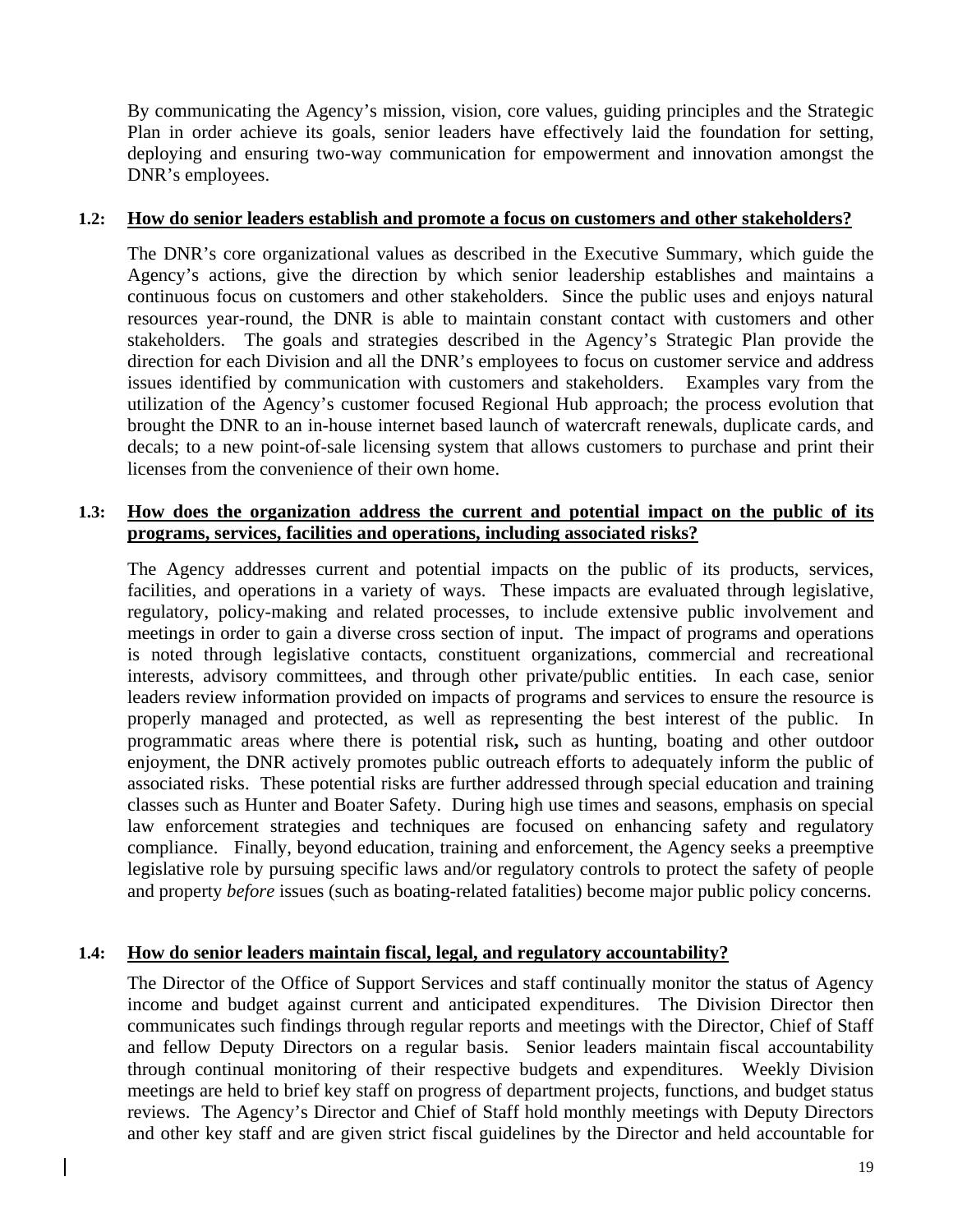following those guidelines. Legal and regulatory accountability is maintained through the constant involvement of three staff attorneys, the Internal Auditor, and the Federal Aid Coordinator. Accountability is also maintained by rigorous review of all contracts, purchase requisitions, grants, and travel requests. Under their guidance, staffs are in constant contact with the local, state and federal regulatory agencies that have purview over Agency operations to insure that legal and regulatory requirements are understood and followed.

#### **1.5: What performance measures do senior leaders regularly review to inform them on needed actions?**

Key performance measures that are regularly reviewed by senior leaders include data relating to:

- Boating and hunting accidents and fatalities;
- Boating and hunter safety participation;
- The number of law enforcement cases made:
- The number of warnings and summons issued;
- The number of hours assisting other law enforcement agencies;
- The number of educational events/classes and their number of participants;
- The cost per acre of land acquired under the Heritage Trust Program;
- The number of activities within the S.C. Climate office;
- The number of National Flood Insurance Policies issued within the state;
- Nuisance aquatic weed coverage on public waters of the state;
- The states artificial reef activities;
- The number of pounds of commercial shrimp and crab landed in the state;
- Red Drum catch and release activity; and,
- Employee turnover.

 The Divisions' Operational Plans identify performance measurements, frequency of assessment, and the responsible party for each task. The Divisions are also working on identifying measures to be reviewed on a regular basis to show Division-wide progress. This linkage between Division performance and the overall progress of the Agency is being assisted by the Assistant Director for Policy and Development. With new database capabilities, the DNR will have the ability to obtain, process, and trend even greater data in the near future.

#### **1.6: How do senior leaders use organizational performance review findings and employee feedback to improve their own leadership effectiveness, and the effectiveness of management throughout the organization including the head of the organization, and the governance board/policy making body? How do their personal actions reflect a commitment to the organizational values?**

 Employee feedback is routinely submitted to senior leaders through direct contact, regional workshops, special purpose committees, and through the chain of command within the Agency's Divisions. Employee surveys are conducted to secure feedback on particular issues or problems. Input from employees is attained through the DNR's website on matters having Agency-wide significance, such as updating the Strategic Plan. Senior leaders review this information and feedback, determine what is applicable in each Division, and implement needed changes to improve leadership effectiveness and management of the Agency. They also use inter and intradivisional task forces to review particular issues/problems and provide feedback and performance review findings.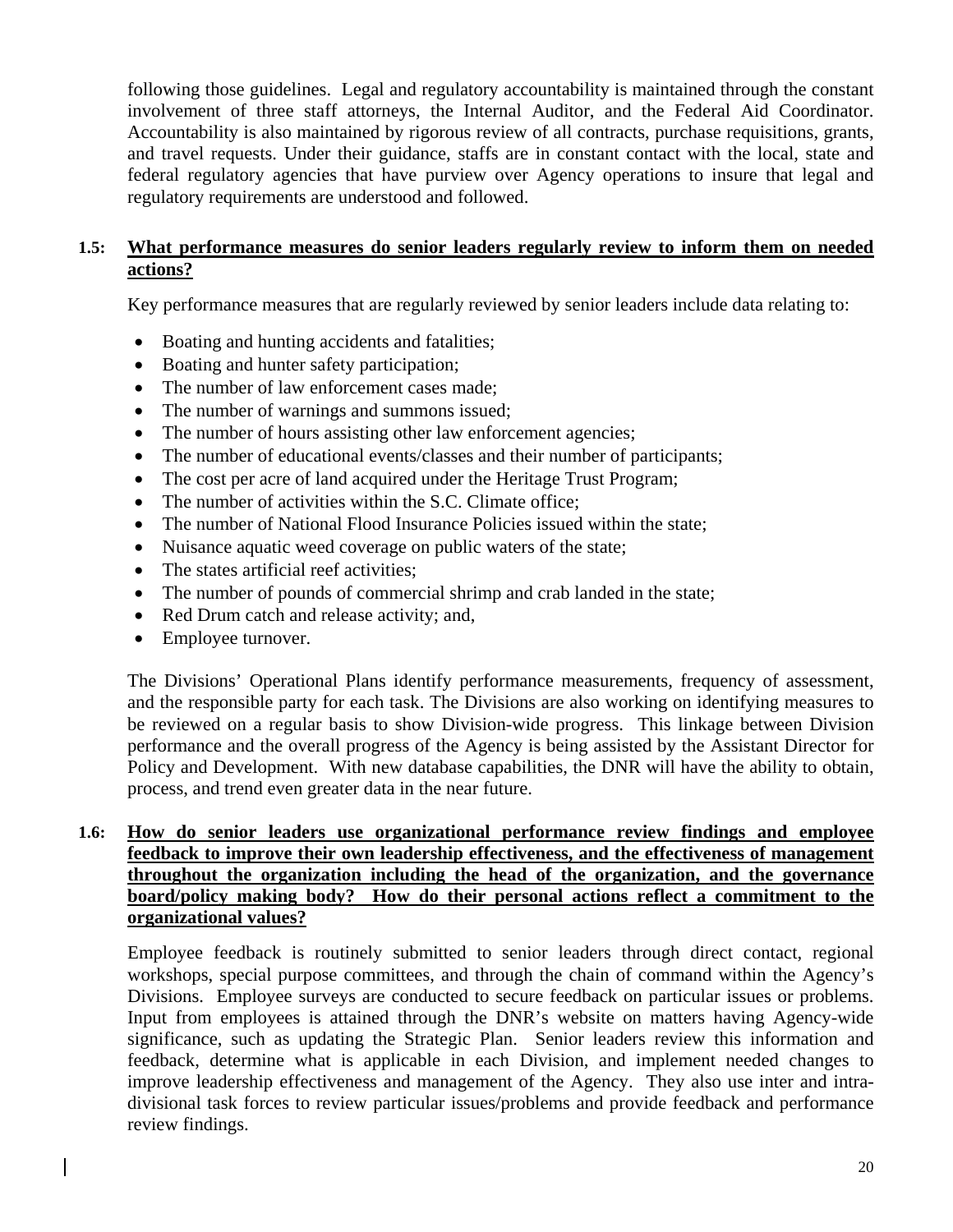#### **1.7: How do senior leaders promote and personally participate in succession planning and the development of future organizational leaders?**

 Senior leaders promote and personally participate in succession planning and the development of future organizational leaders by constantly looking to identify those individuals within the organization who possess the needed competencies or who have potential to possess the needed competencies. When identified, potential future leaders are encouraged to receive appropriate training in leadership skills and to serve on special committees that address high level management issues and provide exposure to Agency programs and management staff. The Agency's Workshop in Leadership Development (W.I.L.D.) leadership-training program is one such program. To ensure that proper identification and training are in place, the Director has instructed his Deputies to institute a formal succession program in each Division to insure a training process is in place for future key staff position changes. In response to this directive, each Division now has an Assistant Deputy Director.

#### **1.8: How do senior leaders create an environment for performance improvement and the accomplishment of strategic objectives?**

#### **1.9: How do senior leaders create an environment for organizational and workforce learning?**

#### **1.10: How do senior leaders communicate with, engage, empower, and motivate the entire workforce throughout the organization? How do senior leaders take an active role in reward and recognition processes to reinforce high performance throughout the organization?**

 **1.8-1.10:** The DNR uses four approaches to create an environment for performance improvement, accomplishment of strategic objectives, and innovation.

First, the DNR leadership is actively involved in the implementation of the "Vision for the Future" document. This document, along with supporting business plans, includes various measures to ensure that performance is "on target" and identifies areas needing improvement. Along with performance measures associated with the Strategic Plan, the DNR senior leaders review measures as outlined in 1.5.

 Second, senior leaders: (i) participate in the monthly DNR Board meetings, and (ii) communicate to, and reinforce priorities for, the Agency through monthly Deputy Director meetings, quarterly meetings with Division Managers, and staff through scheduled meetings within each Division and their respective sections. Hub meetings are scheduled monthly and include the Hub coordinators for each region - with senior leaders and Board members always welcomed at these meetings. Each Hub also holds an annual meeting which includes all employees within that Hub and senior leaders.

 Third, the DNR leadership relies on the Accountability Team to stay abreast of strategic objectives and key measures as well as opportunities for innovation. All members are either senior leaders or high-level managers. This team also reviews and participates in the writing of the Agency's Accountability Report.

 Finally, the DNR utilizes the EPMS document to hold individual employees accountable for achieving important goals and addressing areas needing improvement. All employees are encouraged to seek best practices in other state agencies within South Carolina and throughout the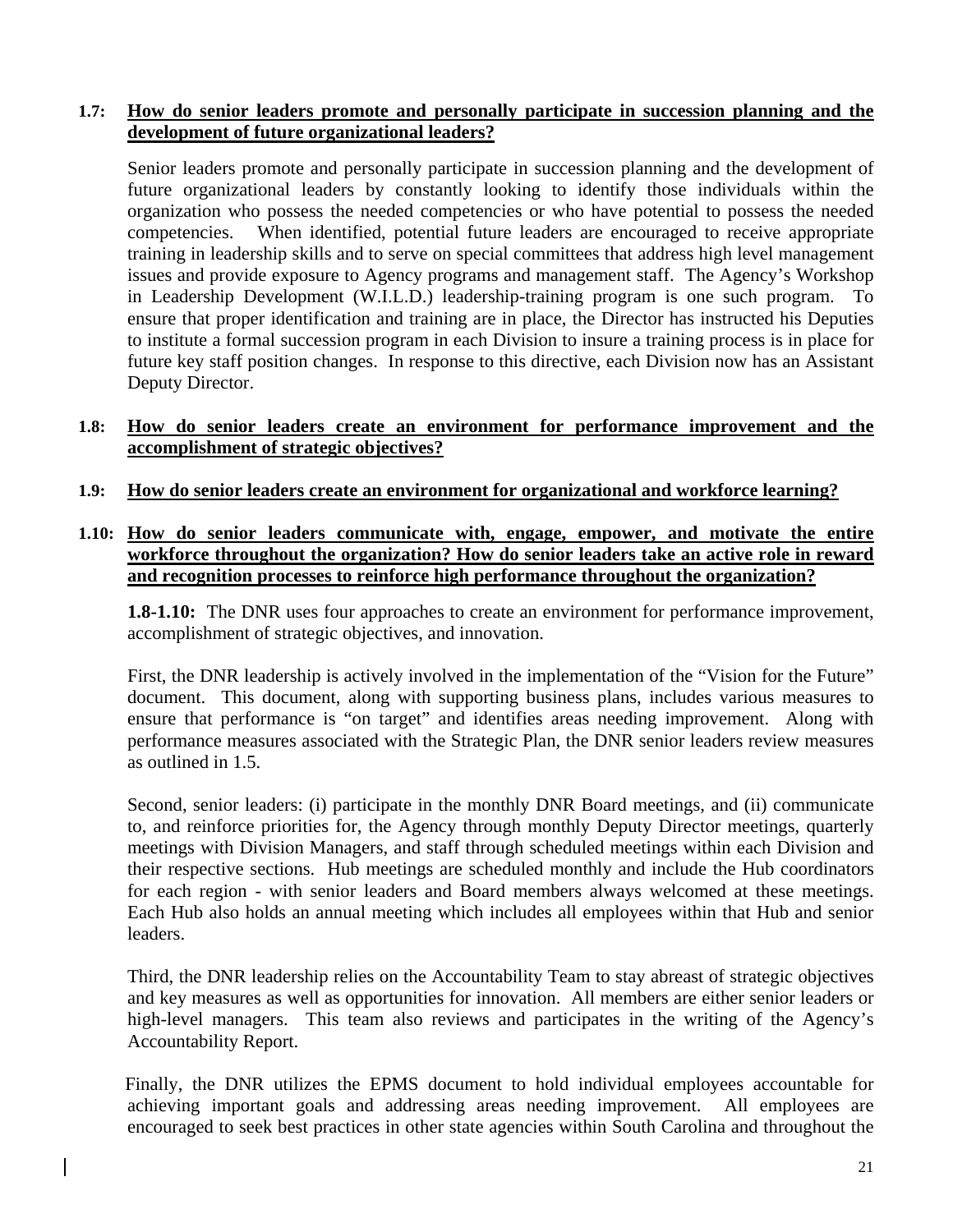nation and report those practices to senior leaders. Staff is also encouraged to participate in professional and scientific organizations where they are exposed to new innovations in their respective fields and implement them throughout the DNR when appropriate.

#### **1.11: How does senior leadership actively support and strengthen the communities in which your organization operates? Include how senior leaders determine areas of emphasis for organizational involvement and support, and how senior leaders, the workforce, and the organization contribute to improving these communities.**

 The Agency's outreach programs provide continuous involvement in the community. Education programs provide schools throughout the state the opportunity to increase knowledge and awareness of the state's natural resources. The fishing rodeos, the Palmetto Sportsmen's Classic, Reel Kids, National Hunting and Fishing Day, and Beach Sweep River Sweep events are just a few examples of the DNR's partnering efforts with the community. The Agency also encourages its employees to participate in such events as the Walk for Life, the United Way Campaign, and the March of Dimes Walk. Quarterly, the DNR sponsors a blood drive for the local Red Cross. Scholarship programs for dependents of Agency employees are offered through the Harry Hampton Fund and the Greenville Saltwater Sportfishing Club.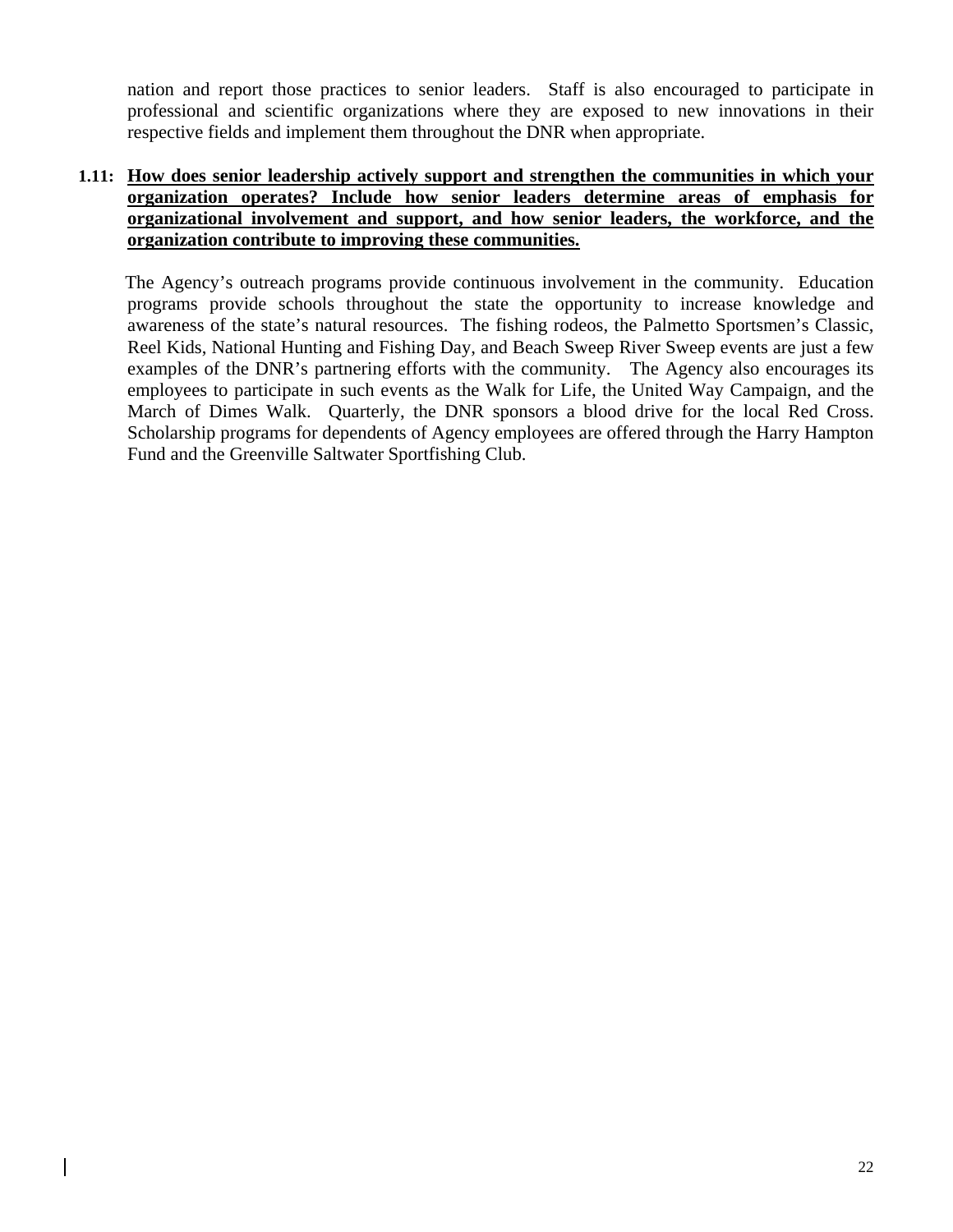#### **The DNR Accountability Report: FY 2007-08**  Category 2 – Strategic Planning

#### **2.1: What is your Strategic Planning process, including key participants, and how does it address: a) your organization's strengths, weaknesses, opportunities and threats; b) financial, regulatory, societal and other potential risks; c) shifts in technology, regulatory, societal and other potential risks, and customer preferences; d) workforce capabilities and needs; e) organizational continuity in emergencies; and f) your ability to execute the strategic plan.**

The DNR's "Vision for the Future" Strategic Plan was developed in FY2005-06 and the document is in the process of being fully deployed. The implementation of specific action items - which fall under the general action plan/initiatives as shown in the Strategic Planning Chart below – will be monitored by Divisions' key performance measures that have been or are currently in the process of being reassessed and updated. Holistically then, goals and objectives of the Agency's Strategic Plan serve as the standardized outline for the implementation of action plans/initiatives which are then monitored by DNR's key measures.

In FY 2008–09, the DNR plans on full deployment of the Strategic Plan to all of its Divisions. Full deployment will include: (1) the continued refinement of Divisional Action Plans; (2) the development of a new management report entitled the Quarterly Performance Report (QPR) which will update and report Divisional key measures, as shown in Section 1.5 (as well as the financial performance of the DNR's Divisions), to senior management on a quarterly basis and which will annually be linked to the Agency's Accountability Report; and, (3) a direct link to each employee's EPMS planning stage. Once deployed, each Division and the Agency's Accountability Team will routinely review specific action plan timelines and results.

The key participants in the strategic planning process are the following Agency senior leaders: the Director, Chief of Staff, Deputy Directors, and Executive staff. In addition to these senior leaders, the DNR has an Accountability Team, which is comprised of at least two senior staffers from each Division.

#### **2.2: How do your strategic objectives address the strategic challenges you identified in your Executive Summary?**

The DNR's Key Strategic goals are as follows:

- Goal 1: Enhance the effectiveness of the Agency in addressing natural resource issues.
- Goal 2: Improve the general operations of the Agency.
- Goal 3: Create an Agency environment that supports a dedicated, professional workforce.
- Goal 4: Enhance public trust and confidence in the Agency.

#### **2.3: How do you develop and track action plans that address your key strategic objectives, and how do you allocate resources to ensure the accomplishment of your action plans?**

The DNR's Strategic Plan was developed in FY2005-06 and the document is in the process of being fully deployed. The implementation of specific action items - which fall under the general action plan/initiatives as shown in the Strategic Planning Chart below – will be monitored by Divisions' key performance measures that have been or are currently in the process of being reassessed and updated. Holistically then, goals and objectives of the Agency's Strategic Plan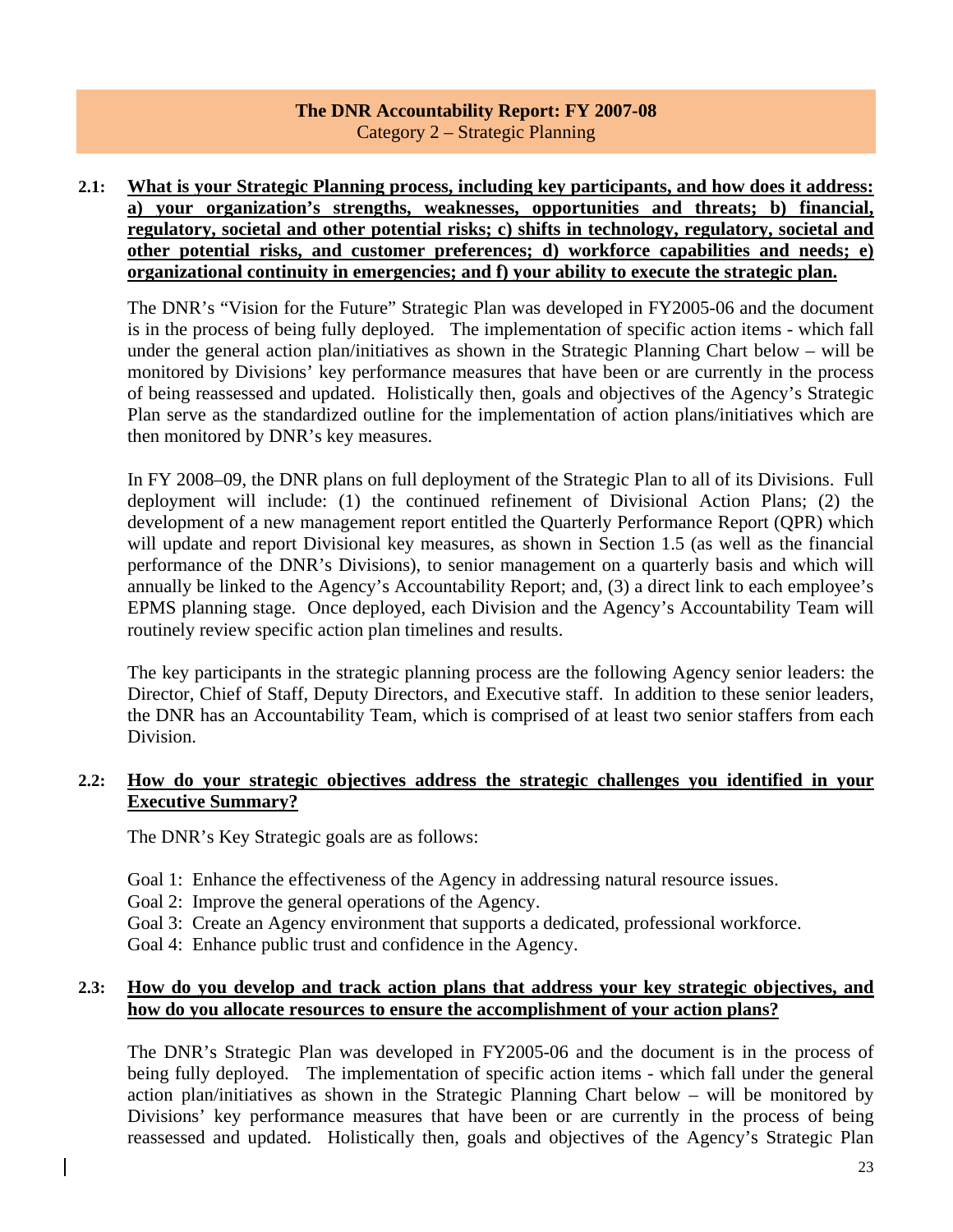serve as the standardized outline for the implementation of the action plans/initiatives which are then monitored by DNR's key measures.

In FY 2008–09, the DNR plans on full deployment of the new Strategic Plan to all of the Divisions. Full deployment will include: (1) the continued refinement of Divisional Action Plans; (2) the development of a new management report entitled the Quarterly Performance Report (QPR) which will update and report Divisional key measures, as shown in Section 1.5 (as well as the financial performance of the DNR's Divisions), to senior management on a quarterly basis and which will annually be linked to the Agency's Accountability Report; and, (3) a direct link to each employee's EPMS planning stage. Once deployed, each Division and the Agency's Accountability Team will routinely review specific action plan timelines and results.

#### **2.4: How do you communicate and deploy your strategic objectives, action plans and related performance measures?**

 The Director, in Regional staff meetings, communicates the Strategic Plan to all employees at least once a year. Hub coordinators in quarterly meetings, as well as other senior leaders in sectional meetings within each Division, then reinforce the plan throughout the year. At this point, the primary media tool has been the brochure titled, *South Carolina Department of Natural Resources Vision for the Future.* Other communication modes include, but are not limited to, the Strategic Plan, Divisional Action Plans, and key related performance measures (as reported on the QPR) being available and maintained on the Agency's Intranet web-site. Beyond such communication, training will continue to play a large role for new employees as they are required to take a training class which outlines the importance of the Strategic Plan and how it fits in with their duties and the role they play as a member of Team DNR.

#### **2.5: How do you measure progress on your action plans?**

 By establishing benchmarks and timelines for specific action plans, the DNR will have the ability to measure each plan's progress. Progress is measured through the identification, assessment, and updating of performance measures, the monitoring of frequency assessment, and the monitoring of timeframes. By using these processes and evaluating each plan with questions such as: (1) how does the reported performance compare with the previous performance?; (2) is the performance/schedule variance likely to prevent goal achievement?; (3) are external factors affecting performance? (If so, what are these factors?); (4) is the performance/schedule variance due to unrealistic initial projections/planning?; and, (5) when will performance information be collected again?, the Agency can determine what modifications should be made to the action plan.

#### **2.6: How do you evaluate and improve your strategic planning process?**

 Most of the DNR's program areas are working with limited and strained human and fiscal resources as discussed in the Agency's key strategic challenges section within the Executive Summary. These issues constrain the Agency's ability to manage its programs effectively. Strategic goals 2 and 3 address these strategic challenges.

 Two of the objectives of Strategic Goal 2- Improving the general operations of the Agency – are: (1) maximizing the efficiency of internal operations and business procedures; and, (2) aggressively pursuing increases in existing revenue, state and federal funding, while identifying new funding sources to support the mission of the Agency.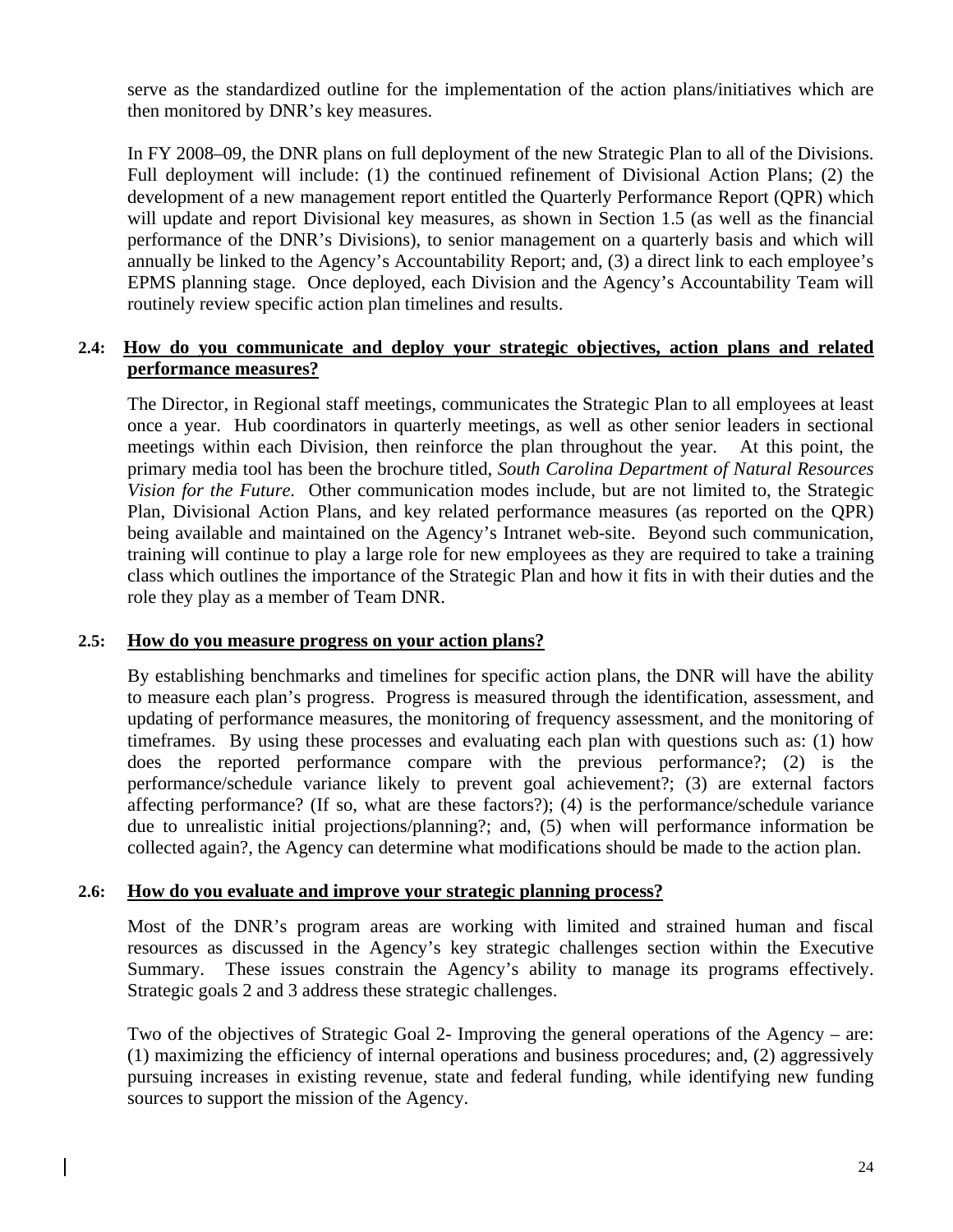Two of the objectives of Strategic Goal 3 - Creating an Agency environment that supports a dedicated and professional workforce – are: (1) the expansion of consistent, Agency-wide employee training, retention, and compensation efforts; and, (2) the implementation of initiatives that improve employee morale and teamwork, that instill a sense of pride in the Agency, and that emphasize the importance of the Agency's mission.

#### **2.7: If the agency's strategic plan is available to the public through the agency's internet homepage, please provide a website address for that plan**

The DNR's Strategic Plan is available at [www.dnr.sc.gov](http://www.dnr.sc.gov/).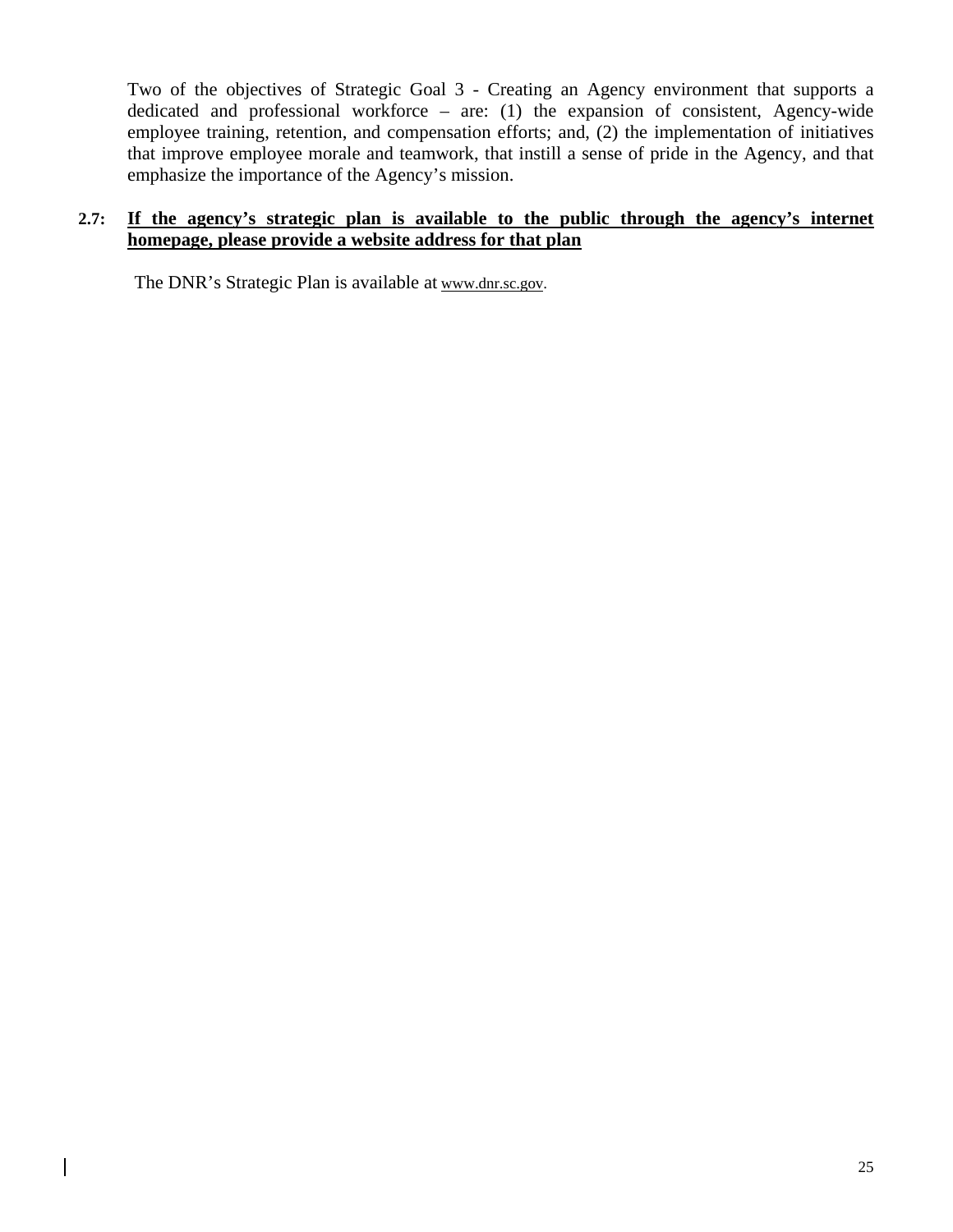| <b>Strategic Planning</b>             |                                                                                                               |                                                                                                                                                                                                                              |                                                                              |  |
|---------------------------------------|---------------------------------------------------------------------------------------------------------------|------------------------------------------------------------------------------------------------------------------------------------------------------------------------------------------------------------------------------|------------------------------------------------------------------------------|--|
| Program<br><b>Number</b><br>and Title | <b>Supported Agency Strategic</b><br><b>Planning</b><br>Goal/Objective                                        | <b>Key Agency</b><br><b>Action Plan/Initiatives</b>                                                                                                                                                                          | <b>Key Cross</b><br><b>Reference for</b><br><b>Performance Measures</b>      |  |
|                                       |                                                                                                               |                                                                                                                                                                                                                              |                                                                              |  |
|                                       | <b>Strategy 1:</b><br>1. Enhance the effectiveness of the<br>Agency in addressing natural resource<br>issues. | Action 1: Broaden strategies to address the impacts of population growth,<br>habitat loss, environmental alterations, overuse and other challenges<br>faced in protecting, enhancing and managing diverse natural resources. | 7.7, 7.8, 7.9, 7.10, 7.11<br>7.12,7.17                                       |  |
|                                       |                                                                                                               | Action 2: More effectively develop, coordinate, and integrate resource-<br>specific conservation and management plans, research and policies<br>within the Agency.                                                           | 7.1, 7.2, 7.3, 7.4, 7.5,<br>7.6, 7.7, 7.8, 7.9<br>7.12, 7.13, 7.18           |  |
|                                       |                                                                                                               | Action 3: Expand sound application of science for natural resource<br>management and decision-making.                                                                                                                        | 7.7,7.8,7.9,7.10,<br>7.11, 7.12, 7.13, 7.14                                  |  |
|                                       |                                                                                                               |                                                                                                                                                                                                                              |                                                                              |  |
|                                       | <b>Strategy 2:</b><br>Improve the general operations of the<br>Agency                                         | <b>Action 1:</b> Develop and implement Agency-wide operational plans that<br>clearly connect all Agency activities to specific goals and annual<br>accountability reports.                                                   |                                                                              |  |
|                                       |                                                                                                               | Action 2: Fully develop the Agency's regional hub system.                                                                                                                                                                    | 7.30,7.31                                                                    |  |
|                                       |                                                                                                               | Action 3: Continue to develop and maintain modern, well-integrated<br>information systems and technology throughout the Agency.                                                                                              | 7.28                                                                         |  |
|                                       |                                                                                                               | Action 4: Enhance and maintain effective communications throughout<br>all levels of the Agency.                                                                                                                              | 7.30.7.31                                                                    |  |
|                                       |                                                                                                               | Action 5. Maximize efficiency of internal operations and business<br>procedures.                                                                                                                                             | 7.11, 7.12, 7.13, 7.14,<br>7.19, 7.20, 7.21, 7.25,<br>7.27, 7.28, 7.30, 7.31 |  |
|                                       |                                                                                                               | Action 6: Aggressively pursue increases in existing revenue, state and<br>federal funding, while identifying new funding sources to support the<br>Agency's mission.                                                         | 7.11,7.17,7.18                                                               |  |

 $\overline{\phantom{a}}$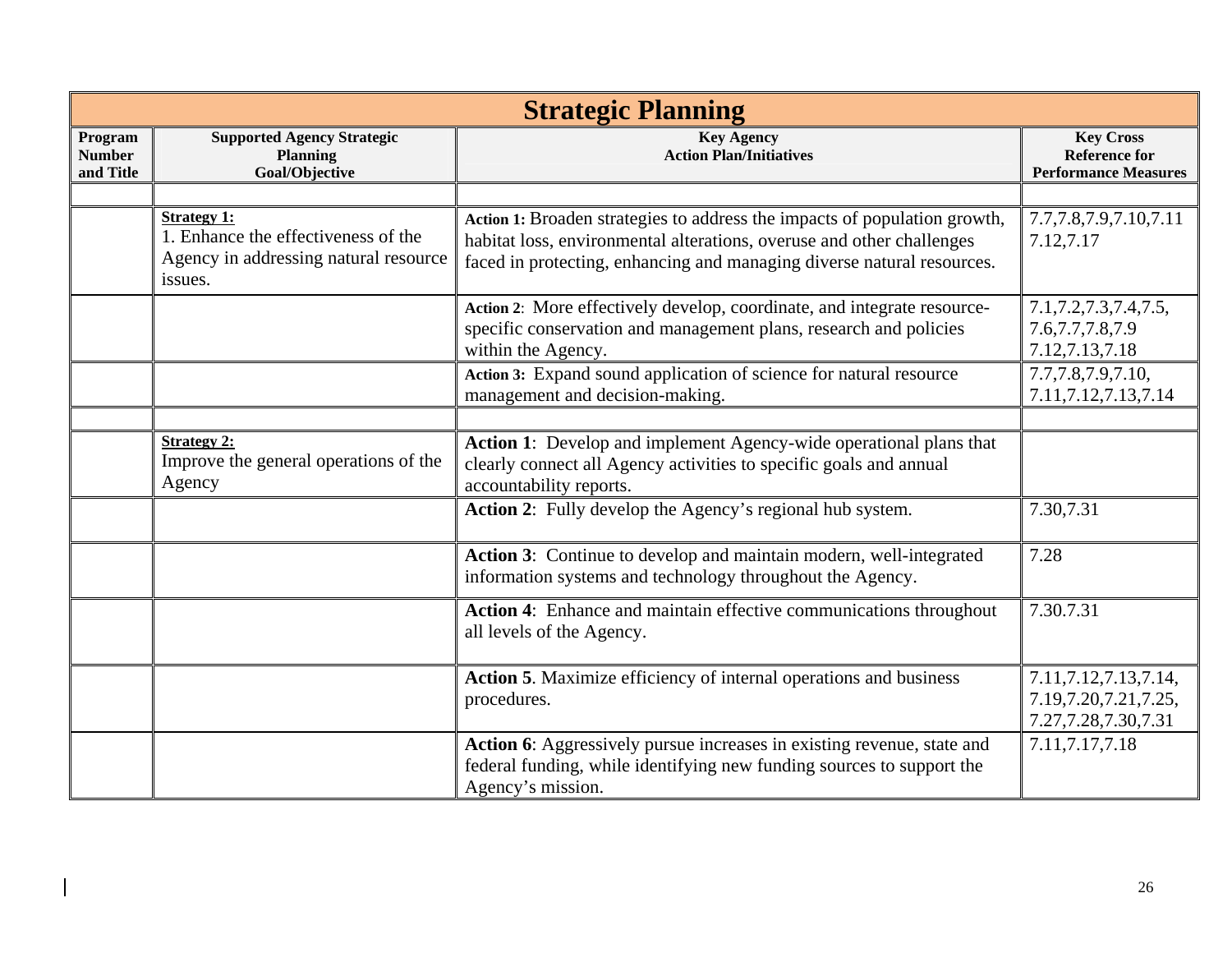| <b>Strategic Planning</b>             |                                                                                                             |                                                                                                                                                                                 |                                                                         |  |
|---------------------------------------|-------------------------------------------------------------------------------------------------------------|---------------------------------------------------------------------------------------------------------------------------------------------------------------------------------|-------------------------------------------------------------------------|--|
| Program<br><b>Number</b><br>and Title | <b>Supported Agency Strategic</b><br><b>Planning</b><br>Goal/Objective                                      | <b>Key Agency</b><br><b>Action Plan/Initiatives</b>                                                                                                                             | <b>Key Cross</b><br><b>Reference for</b><br><b>Performance Measures</b> |  |
|                                       | <b>Strategy 3:</b><br>Create an Agency environment that<br>supports a dedicated, professional<br>workforce. | Action 1: Implement comprehensive workforce planning that is<br>consistent with Agency priorities.                                                                              | 7.30,7.31                                                               |  |
|                                       |                                                                                                             | Expand consistent, Agency-wide employee training,<br>Action 2:<br>retention, and compensation efforts.                                                                          | 7.30,7.31                                                               |  |
|                                       |                                                                                                             | Action 3: Implement initiatives that improve employee morale and<br>teamwork, instill a sense of pride in the Agency, and emphasize the<br>importance of the Agency's mission.  | 7.30,7.31                                                               |  |
|                                       |                                                                                                             |                                                                                                                                                                                 |                                                                         |  |
|                                       | <b>Strategy 4:</b><br>Enhance public trust and confidence<br>in the Agency.                                 | Action1. Foster more effective communications, outreach, and<br>partnerships with the public and State Legislature.                                                             | 7.10, 7.14, 7.18, 7.22,<br>7.26,7.28                                    |  |
|                                       |                                                                                                             | Action 2: Develop strategies that address divergent public opinion and<br>expectations concerning issues related to accessibility, use, and<br>protection of natural resources. | 7.2, 7.3, 7.27                                                          |  |
|                                       |                                                                                                             | Action 3: Optimize the Agency's customer service through regular<br>monitoring of constituent needs, public opinion, and Agency<br>performance.                                 | 7.2, 7.3, 7.4, 7.5, 7.6<br>7.7,7.27                                     |  |
|                                       |                                                                                                             | Action 4: Enhance natural resource education in order to provide the<br>public with the necessary knowledge to making informed natural<br>resource decisions.                   | 7.11, 7.12, 7.22, 7.26                                                  |  |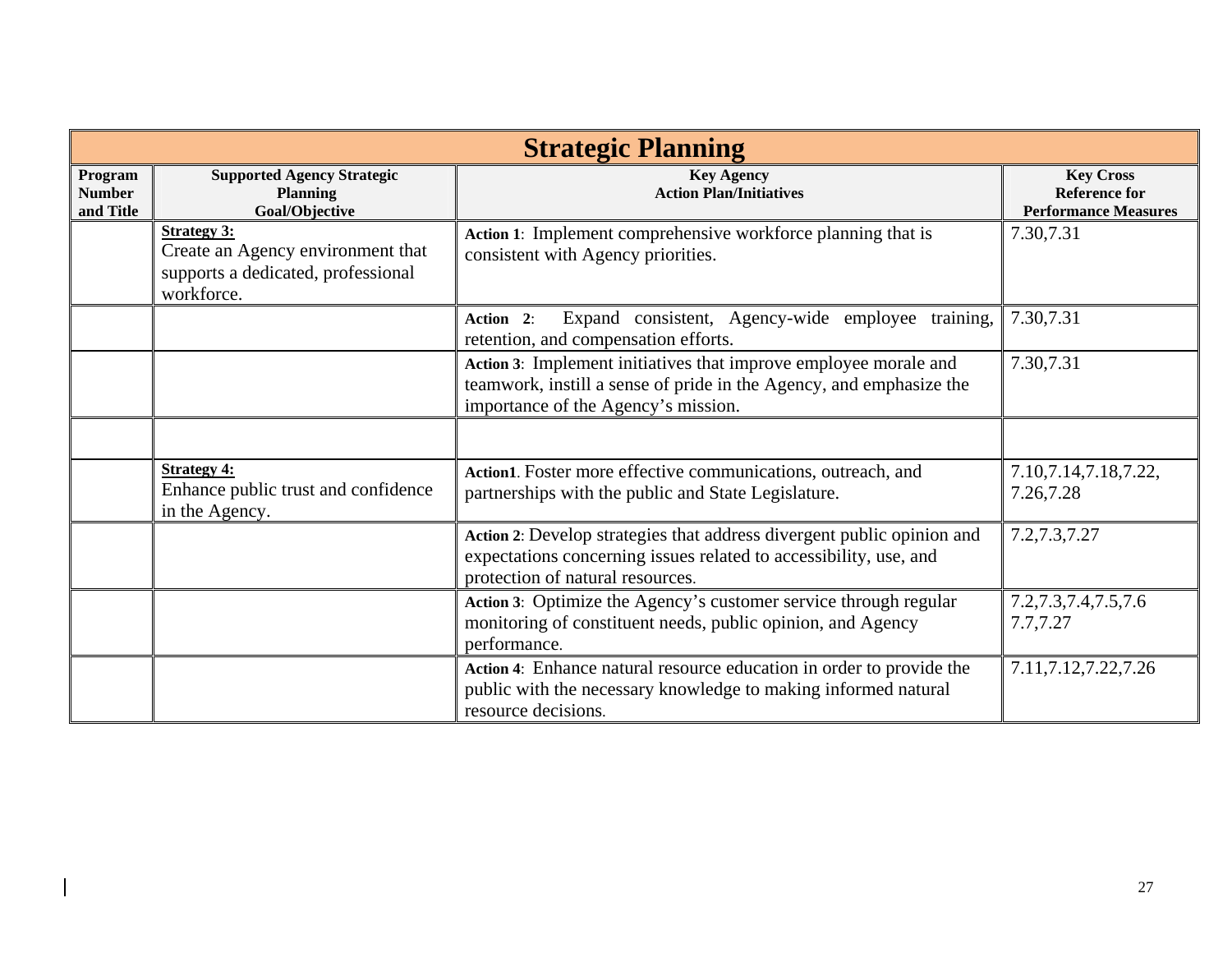#### **The DNR Accountability Report: FY 2007-08**  Category 3 – Customer Focus

#### **3.1: How do you determine who your customers are and what their key requirements are?**

#### **3.2: How do you keep your listening and learning methods current with changing customer/business needs and expectations?**

 **3.1-3.2**: Through development of performance measures for programs in the Agency, processes are identified that deliver services and provide customer satisfaction throughout the state. The DNR places a great deal of emphasis on all employees being customer focused. With a broad-based staff located throughout the state, employees are expected to respond to the needs and expectations of the Agency customers to which they are exposed. One of the Agency's primary listening and learning methods is through its Citizen Advisory Committees. With the exception of Outreach and Support Services (the previously merged Administration and Communication Divisions), each Division has at least one Citizen Advisory Committee that is either provided for in statute or created by Executive Order. The purpose of these Citizen Advisory Committees is to solicit public input and to advise the DNR Board on matters of policy and issues that affect the state's natural resources. Public meetings are usually held by each committee every two months in locations across the state to make it convenient for the public to attend and interact with the committees and their respective staffs. The DNR's website has installed a comments section that allows its customers to pose questions or lodge complaints about Agency services, products, and processes. Key individuals in each program area have been identified to receive and respond to these inputs from the Agency's customer base, and the volume of contacts and responses is tracked and analyzed. In recent years, the volume of comments, questions, and expressions of concern received in the Agency's Executive Office has increased enormously. In order to deal with this challenge, an Executive Office Ombudsman function has been created to provide a more formalized and accountable system of response and information dissemination.

#### **3.3: What are your key customer access mechanisms, and how do these access mechanisms enable customers to seek information, conduct business, and make complaints?**

The DNR has identified its customers through a variety of means of interaction. License holders/vendors are the Agency's largest customer group. Through Point of Sale (POS), these customers are now part of a database that can be accessed by email communication. Additionally, the Agency has direct interaction with these customers through outreach events, courtesy law enforcement checks, response to phone inquiries, and web inquiries.

#### **3.4: How do you measure customer/stakeholder satisfaction and dissatisfaction, and use this information to improve?**

 The DNR has identified those persons, organizations and governmental agencies that are either recipients or beneficiaries of work efforts or purchasers of products and services produced by the Agency. The DNR works to determine and fulfill internal and external customers' key requirements by asking questions, defining terms, and setting standards for continuous improvement**.** An example of this continuous improvement is the DNR's conversion of license sales to an on-line sales system  $-$  a conversion that streamlines the license sales process while decreasing expenditures. Currently, 65% of license sales agents for the Agency have been converted to on-line sales because of the benefits afforded this process. Such benefits for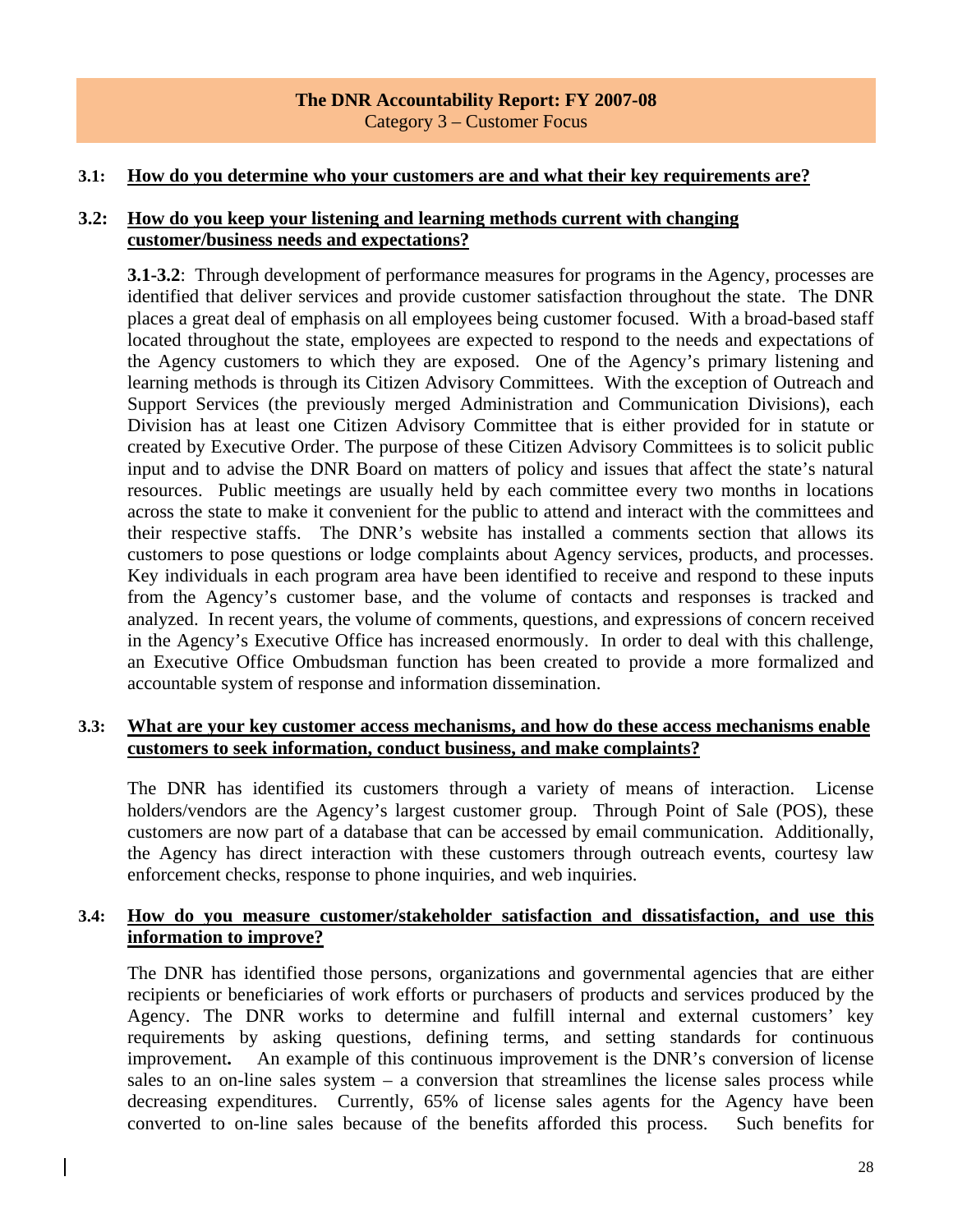customers include greater accessibility and convenience. Beyond accessibility and convenience though, the Agency will acquire the ability to capture and analyze information and forecast trends so that it can better respond to the ever growing and changing needs of its customer base regarding product and service mix. Because of the success of its on-line license sales, the Agency is also seeking to expand on-line processes to boating renewals in order to improve efficiency and customer service. The Agency works to continuously monitor key processes to ensure that customer needs are met.

 The DNR maintains close contact with its customers and undertakes methods to listen and learn about changing customer/business needs. These methods enable the Agency to secure information needed to improve services/programs and measure customer satisfaction and dissatisfaction. Improvements based on this information can be made through a number of processes that include, but are not limited to: administrative action, the Citizen Advisory Committee process referenced in 3.1-3.2, DNR Board action, and/or legislative action.

#### **3.5: How do you use information and feedback from customer/stakeholders to keep services and programs relevant and provide for continuous improvement?**

Through surveying done for most of the Agency's education and outreach programs, the DNR is able to update and enhance the programs provided to customers and stakeholders. Verbal and written feedback by license and boating customers has driven a number of forms and process changes to provide a quicker turnaround of services and licenses requested.

#### **3.6: How do you build positive relationships with customers and stakeholders? Indicate any key distinctions between different customer and stakeholder groups.**

 Through the Agency's processes, programs, and services, the DNR has built positive relationships with customers and stakeholders. As a resource management agency that operates throughout the state, Agency field staff has been an integral part of the community, which has resulted in developing credibility with the customer base. As a law enforcement agency, the DNR has been effective in enforcing laws in a manner that protects the state's natural resources for use and enjoyment by a large portion of the state's citizens. With the state's natural resource base being such an important component of its culture, the Agency's ability to preserve and protect this culture has resulted in building positive relationships. The DNR has also been effective in the community by assisting other state, local, and federal agencies during emergencies, manhunts, hurricanes, security, communications, search and rescue, and recovery activities.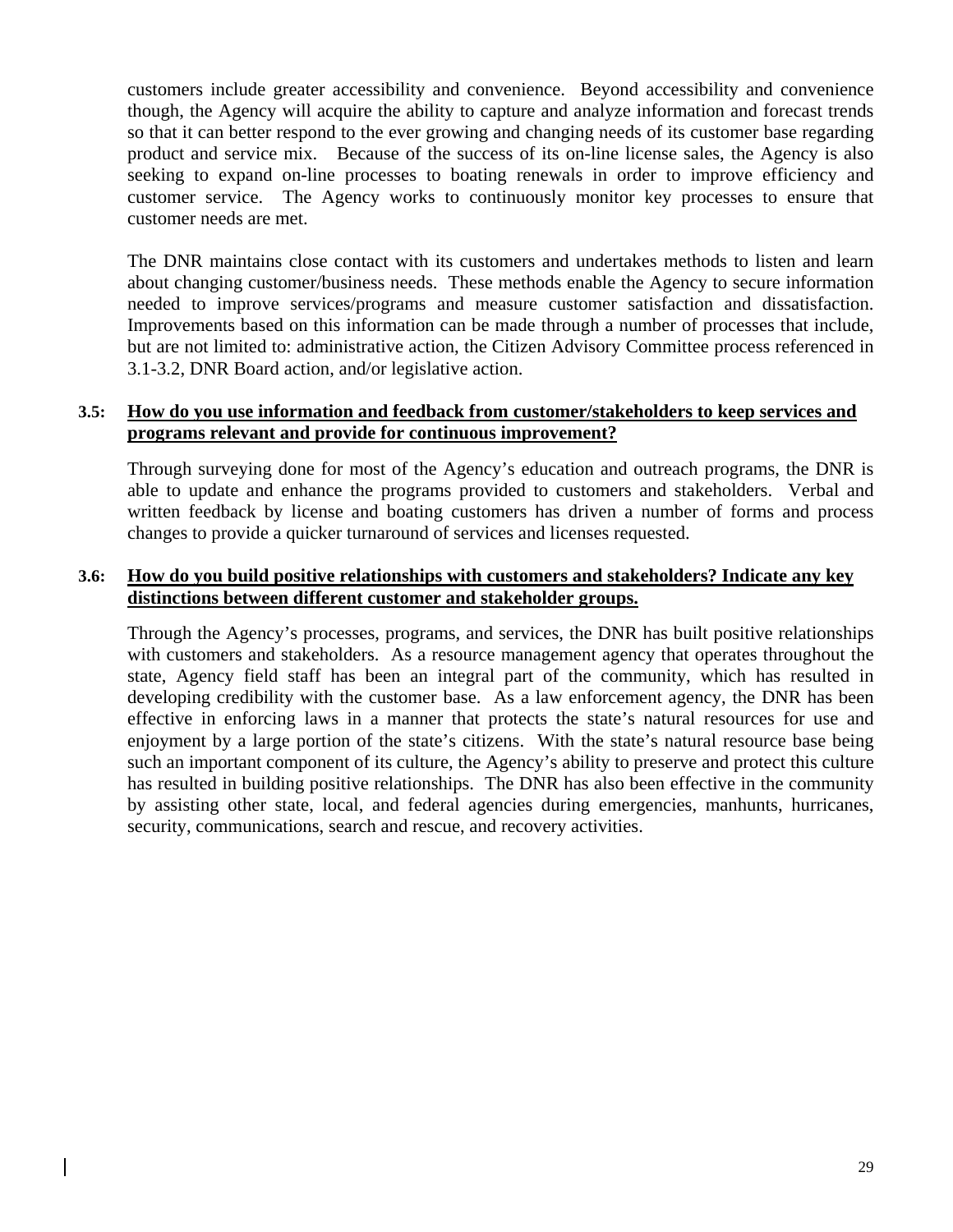#### **The DNR Accountability Report: FY 2007-08**  Category 4 – Measurement, Analysis & Knowledge Management:

#### **4.1: How do you decide which operations, processes and systems to measure for tracking financial and operational performance, including progress relative to strategic objectives and action plans?**

#### **4.2: How do you select, collect, align, and integrate data/information for analysis to provide effective support for decision making and innovation throughout your organization?**

**4.1-4.2:** The DNR's performance management system is a reflection of the Agency's vision and mission and how programs operationalize the vision and mission to produce effective business results. The Agency utilizes key measures that relate to its primary mission including resource impacts, financial performance, customer service, and allocation of resources. The DNR meshes these key measures with the best scientific information available when it makes key management decisions. The category of collecting scientific information on natural resources managed by the DNR is directly linked to the Agency's vision and mission. A variety of programs exist in the Agency where health, well-being, and sustainability of natural resources are measured to ensure proper management and protection. These programs include the State Climate Office, Hydrology, Aquatic Nuisance Species Control, Flood Mitigation, Environmental Review, Habitat Protection, the Southeastern Regional Climate Center, Endangered Species, Heritage Trust, Wildlife Management, Freshwater Fisheries, Marine Resources Office of Fisheries Management, Marine Resources Research Institute, and the S.C. Geological Survey.

 Another category in which the Agency develops measures is its customer base. With a finite level of natural resources and an expanding population in the state, the level of customer participation in outdoor activities and the trends in this participation has a key link to the vision and mission of the DNR. In addition, measures of requests for data/information, technical assistance, maps, educational products/services, conflicts between resource users, and changing constituent groups are all critical to the Agency's performance.

 The Agency also gauges its performance in the financial arena since it requires a sustainable financial base from year to year in order to meet its vision and mission. The level of state funding is an integral part of this category as the DNR currently secures 26.8% of its budget from state funds. The Agency also collects revenue from a variety of sources that provide key support to law enforcement and wildlife/fishery programs. The levels of hunting and fishing license sales, boat titling and registration fees, marine resources licenses and permits, magazine subscriptions, and related revenue sources are key performance measures to track as they affect programs, operations, and ultimately, the mission of the Agency. Grants also serve as an important funding source for the Agency and the level of extramural grants funded has a critical impact on key programs and projects.

 In conjunction with the new Strategic Plan "Vision for the Future" which was initiated during FY 2005-06, each of the Divisions has or is currently in the process of reassessing and updating their key performance measures, where appropriate. The goals and objectives of the Strategic Plan serve as the standardized outline for the implementation of the Agency's action plans and initiatives. These action plans/initiatives link the DNR's key measures back to specific goals.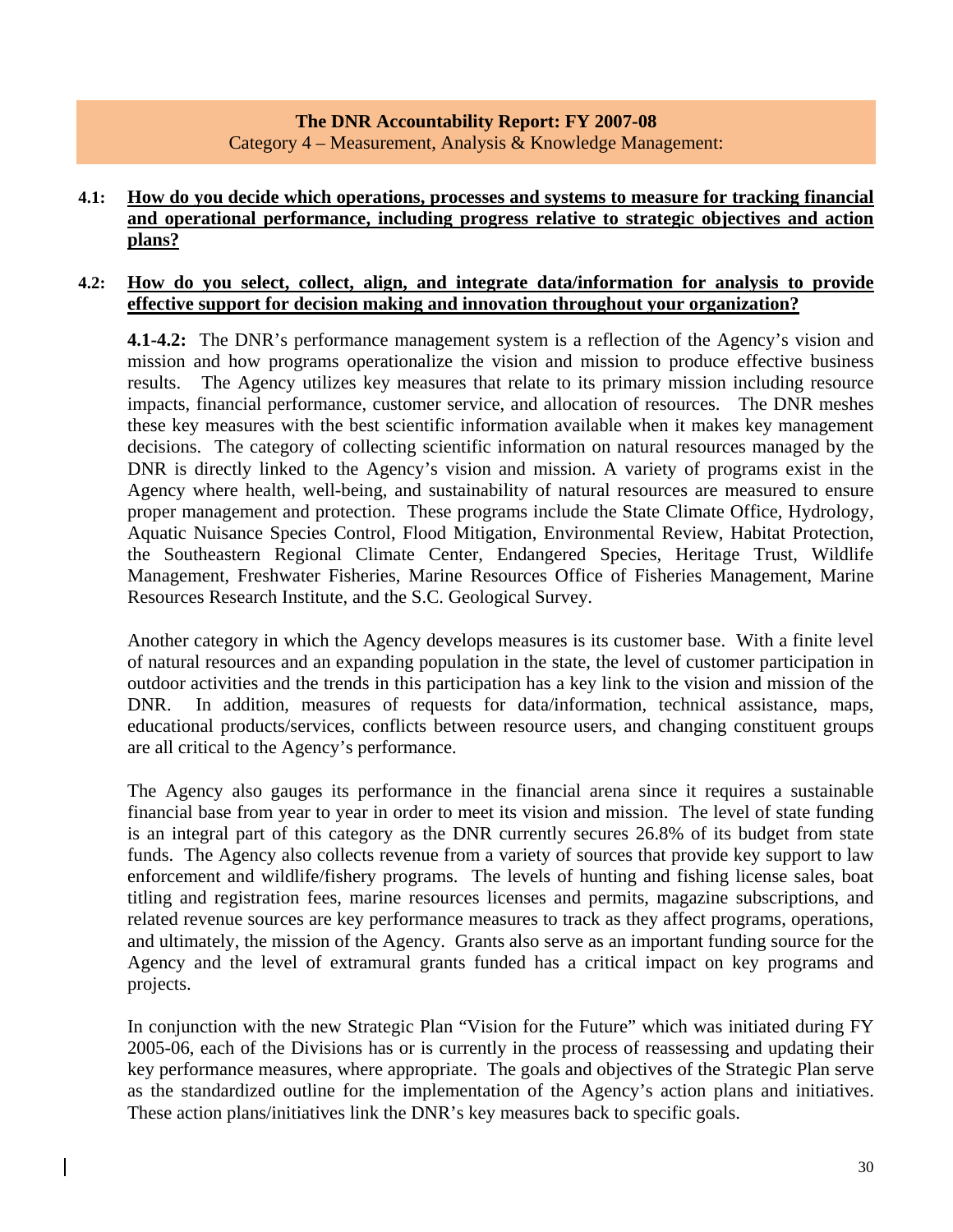#### **4.3: What are your key measures, how do you review them, and how do you keep them current with organizational service needs and directions?**

The Agency's key measures include the following:

- Economic impacts of hatchery production and expenditures;
- Participation in hunting and fishing;
- Wildlife watching, and wildlife related recreation when compared with other states;
- Revenue trends measured as watercraft titling and registration renewal methods;
- License sales comparisons with other states;
- Boater access:
- Marine species abundance surveys;
- Gamefish tagging;
- Charter vessel reporting trends;
- Commercial landing trends;
- Artificial reef activity;
- Law enforcement effort measures;
- Hunting accident/fatality trends compared to other states;
- Hunter safety student participation trends;
- Boater safety measurements and caseloads;
- Boater safety student trends compared with numbers of boats registered;
- Litter enforcement measures;
- Numbers of, and participation in, education classes and programs;
- USDA cost share funding trends,
- Scientific reports (presentations and publications);
- Geological Survey mapping trends;
- Nuisance aquatic plant coverage trends;
- Numbers of comprehensive environmental reviews;
- Numbers of flood insurance policies; and,
- GIS data access trends.

 With this broad scope of measures, the Agency's Strategic Plan is in the process of being fully deployed. Once fully deployed, each Division and the Agency's Accountability Team will routinely review specific action plan timelines and results.

#### **4.4: How do you select and use key comparative data and information to support operational and strategic decision making and innovation?**

The DNR uses comparative data and information in a continuous manner to provide effective support for decision-making. In the scientific arena, the analysis of data to include trends, regression, correlation analysis, etc…, is an integral component of the scientific process. These types of analyses and others are used to draw conclusions on biological issues related to the Agency's mission to protect and conserve the resource. In the law enforcement arena, the DNR maintains a comprehensive intelligence system used to develop intelligence and comparisons on natural resource violations in order to support effective decision-making for staffing, patrol patterns, duration of patrols, and the time of day/night or season. Data collection and analysis relating to hunting and boating accidents/fatalities is important in investigating such occurrences to determine if criminal charges may exist and to provide feedback. This feedback provides trends and comparisons that support decision-making on methods to ensure the safety of human life and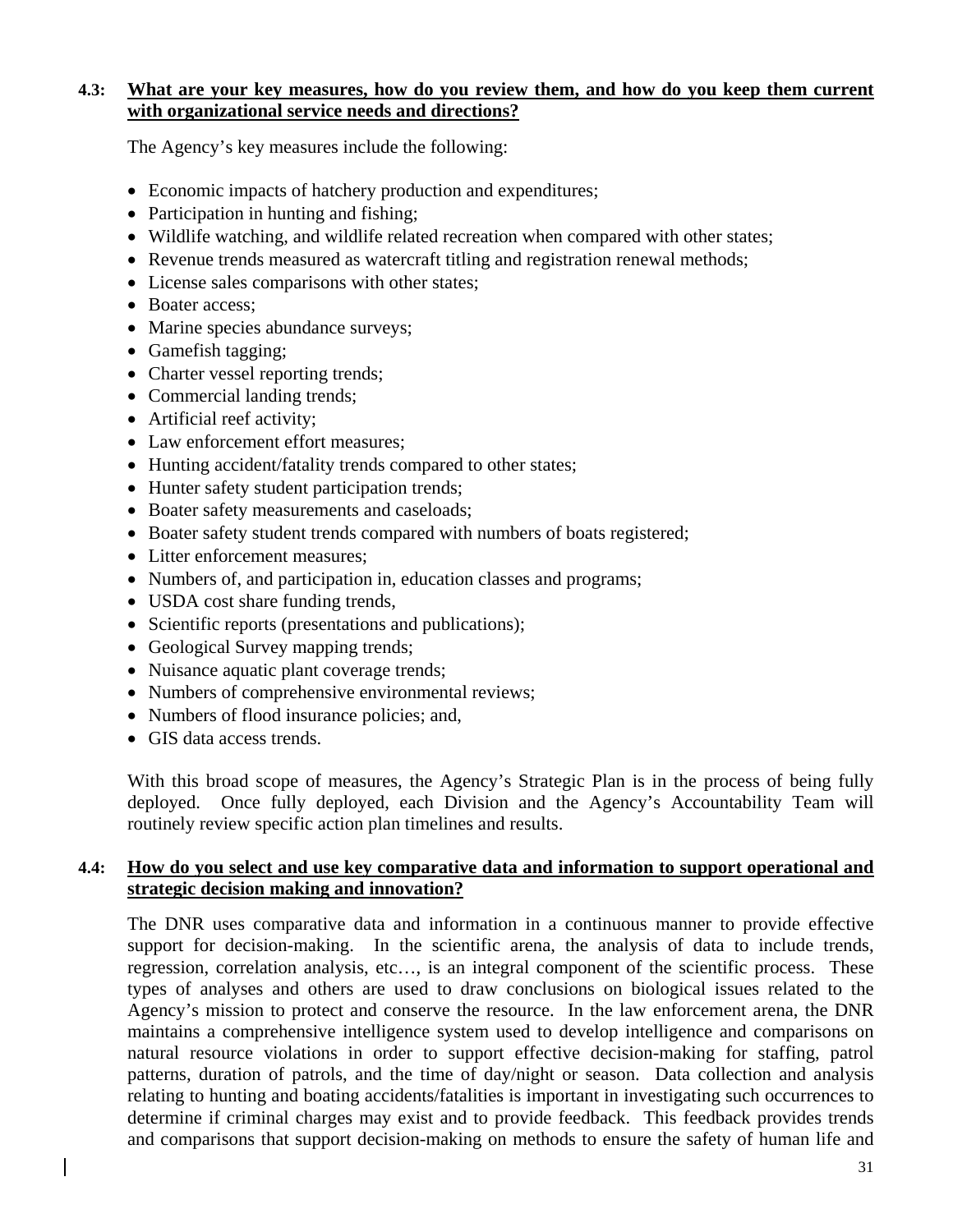property. Changing demographics and land-use trends in the state provide valuable information to support planning and management decisions in the Agency. Human dimensions data and changing landscape information are constantly developed by the DNR to support decisions relating to future direction of programs and the allocation of resources to meet the vision and mission of the Agency. Whenever possible and when compatible, the DNR will use comparative data and information from other agencies and/or states to support decisions. With the dynamic nature of natural resources management from state to state, it is often difficult to identify compatible data for comparative purposes. Given this complexity, the Agency will, at times, use its own database to make comparisons from one time frame to another for use in the decision-making process.

#### **4.5: How do you ensure data integrity, timeliness, accuracy, security and availability for decision making?**

 In the aforementioned categories, effective use of performance measures to make decisions is based upon data quality, integrity, timeliness, accuracy, reliability, quality, security, and availability. The Agency ensures these factors occur through a variety of methods. Through the use of scientific research, the Agency collects data pursuant to a protocol based upon standards for data quality and reliability. For deciding seasons, bag limits, hunting and fishing methods, etc., the data is collected based upon the time and availability needed to make such decisions and is complete before it is used in this process. Many of the DNR's data collections are done through grants and contracts that require a final report for submission to the appropriate agency. In order to maintain credibility for utilizing such grants and to secure reimbursement for funds expended on a grant, the grantor will review the final report to ensure data quality, reliability, and completeness. In the financial category, there are established standards that must be followed to maintain data quality and reliability. The DNR routinely has internal and external financial audits to see that the standards are met. By maintaining a well-managed financial system with a diversity of checks and balances, the Agency ensures such financial data is complete and available for use at the appropriate times for decision-makers. As a public agency serving a very broad customer base, the DNR must maintain a quality database to make decisions regarding these customers. Through the use of current information technologies and a highly skilled workforce, the Agency provides reliable and timely data for its customers and for use in the decision-making process. There are also peer reviews of the Agency's data collection and use to further ensure its quality and reliability.

#### **4.6: How do you translate organizational performance review findings into priorities for continuous improvement?**

 Findings from measures as noted in 4.3 are reviewed with key senior leaders on a regular basis, either at the monthly Deputy Directors' Meeting, Board Meeting, or more often as needed. Information obtained from these findings immediately feeds into the priorities for the Agency and results in appropriate action for improvement. Data collection obtained for grants and contracts is regularly reviewed in accordance with the regulatory requirement associated with the grant and/or contract. In many cases, data that extends beyond the grant's initial scope is needed in order to answer a scientific research question related to the grant. Such research is essential and critical to the continued functioning and maintenance of the DNR's mission as the principal advocates for and stewards of South Carolina's natural resources. The Agency is also subject to reviews and audits by various governmental entities related to fiscal accountability, human resources, permitting, and zoning regulations, etc. As a result, the Agency modifies processes, as necessary. Finally, the DNR listens to its customers and key stakeholders through public forums, through advisory committee meetings, through informal communication, and through website responses. Customer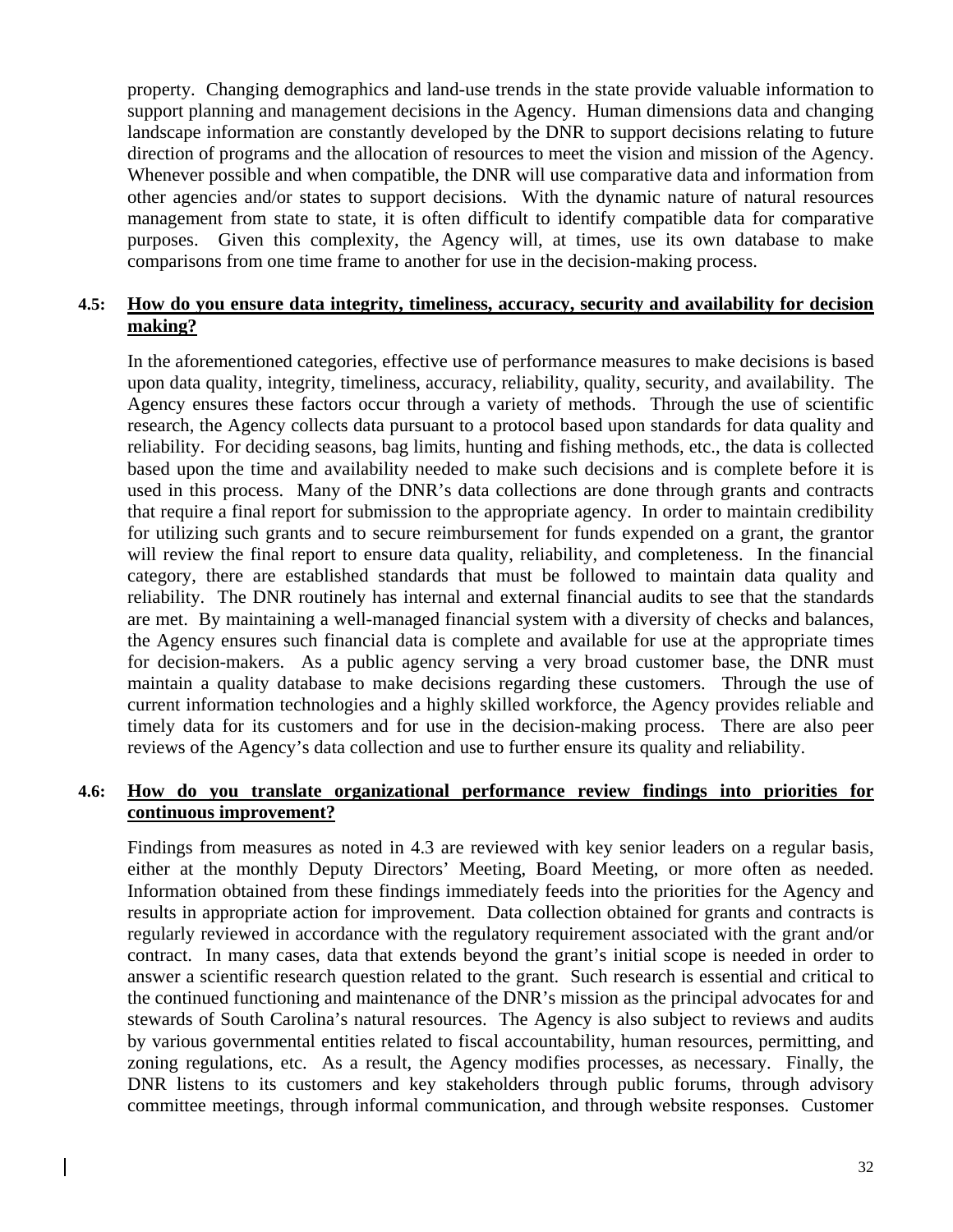and key stakeholder feedback is analyzed and acted upon, when appropriate. All such feedback is prioritized based on the directives of the Agency's Strategic Plan.

#### **4.7: How do you collect, transfer, and maintain organizational and employee knowledge (your knowledge assets)? How do you identify and share best practices?**

 With the loss of personnel as a result of budget reductions and the anticipation of further losses of a significant portion of the Agency's leadership as a result of the TERI program, the Agency has become more acutely aware of the ongoing and accelerating loss of institutional knowledge. To mitigate this loss, the DNR in recent years instituted its W.I.L.D. leadership-training program to identify those individuals within the organization who possess the needed competencies or who have potential to possess the needed competencies. When identified, potential future leaders are encouraged to receive appropriate training in leadership skills and to serve on special committees that address high level management issues and provide exposure to Agency programs and management staff.

 The Director has also instructed his Deputies to institute a succession program in each Division to insure a training process is in place for future key staff position changes. In response to this directive, each Division now has an Assistant Deputy Director.

 In addition to personnel succession, the Information Technology Section of the Office of Support Services has been tasked with exploring and implementing technological programs that will facilitate the collection and accessing of existing published, printed, and electronically filed information for ready retrieval, and methods of capturing existing institutional knowledge that will be needed in the future.

 The DNR's leadership also remains focused on standardizing methods to maintain and accumulate employee knowledge which entail identifying and sharing of best Agency practices.

 Finally, beyond ensuring better communications, coordination of efforts, quicker response times, and avoiding unnecessary duplication of efforts, the Regional Hub Structure is the primary vehicle for the identifying and sharing of best practices cross-divisionally and across the regions of the state.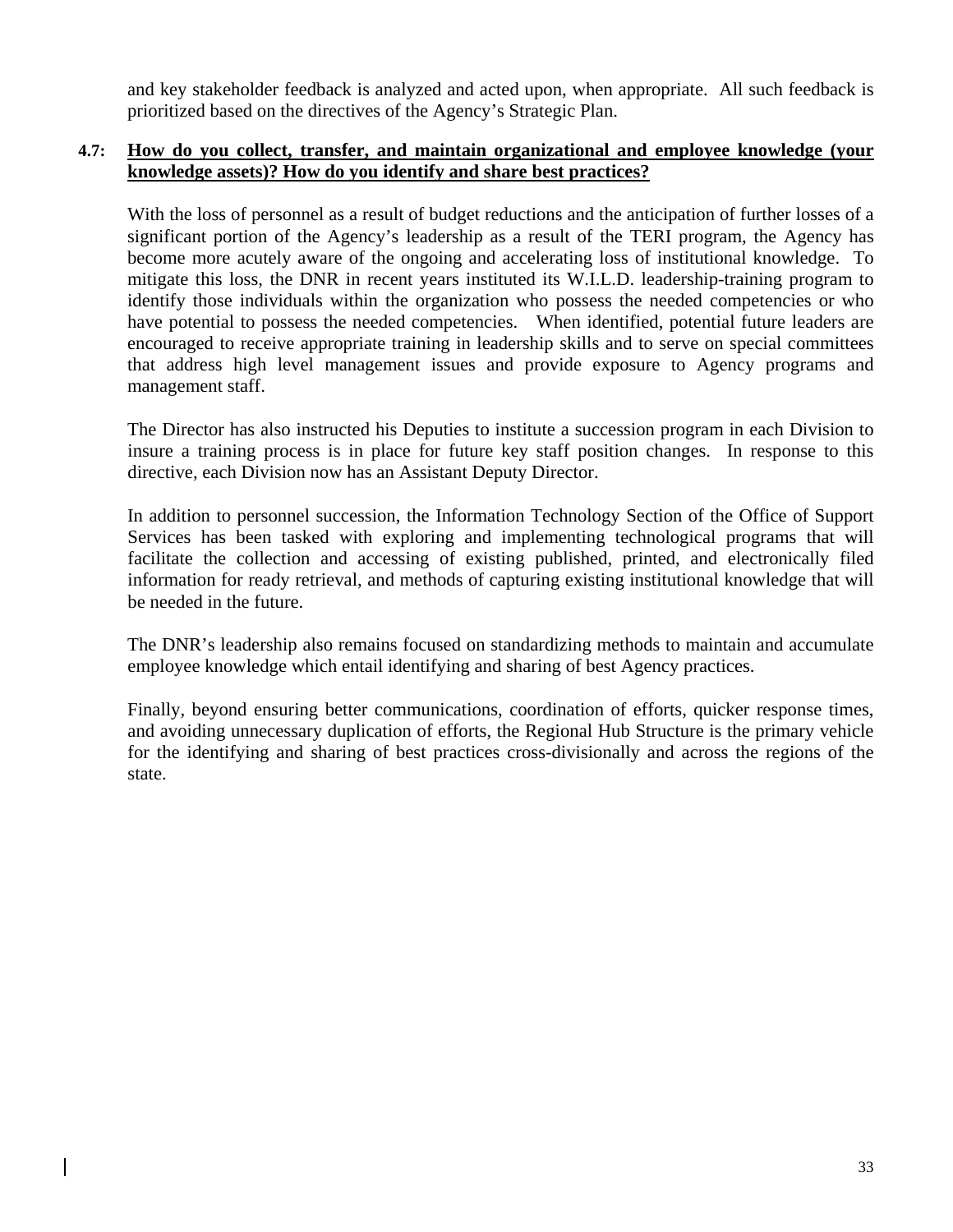#### **The DNR Accountability Report: FY 2007-08**  Category 5 – Workforce Focus

#### **5.1: How does management organize and measure work to enable your workforce to: 1) develop to their full potential, aligned with the organization's objectives, strategies, and action plans; and 2) promote cooperation, initiative, empowerment, teamwork, innovation, and your organizational culture?**

The DNR utilizes the Employee Performance Management System (EPMS) to organize and manage the work of the Agency. The universal review date was implemented two years ago, and requires that the majority of EPMS's be completed by September 2nd. This due date coincides with timeframes similar to the Accountability Report and the DNR Director's Performance Evaluation. Success criteria, objectives, and business results found in these documents correspond with the strategies outlined in the Agency's Strategic Plan. Guided by senior leaders, employees are prepared to respond to initiatives for the Agency. The DNR supports a team environment with senior leaders serving as role models. Improvement opportunities are addressed by multi-divisional committees who are empowered to make recommendations that are presented to the Deputy Directors and Director for consideration. The Director and Deputies communicate this approach to employees through Regional Hub meetings, Deputy Director Meetings, Division meetings, and informal channels of communication.

The Director holds regional staff meetings annually during each fiscal year to personally recognize and update employees on the Agency's initiatives, budget status, and priorities. As reported in last year's Accountability Report, committees comprised of employees from all Divisions and all levels were selected to develop strategies for achieving the listed goals. The senior leadership met and discussed the results of these committees. By regularly revising its Strategic Plan, the DNR continues to advance in strategic planning and forecasting to create a culture of accountability and progress.

#### **5.2: How do you achieve effective communication and knowledge/skill/best practice sharing across departments, jobs, and locations? Give examples.**

 The DNR utilizes ad hoc committees and meetings to share best practices. For instance, the Financial Office holds quarterly meetings with Business Managers and supervisors to discuss topics such as the procurement process, payroll processing, human resources information, submission of travel documents, etc. Attendees provide feedback regarding best practices. After a discussion, processes remain the same or are modified.

 Knowledge and skill sharing occur informally through cross training and teamwork, and formally through reassignments and promotions. Recognition of an employee's skills and ability are communicated through the chain of command which may result in a voluntary reassignment of employees into jobs that maximize their skill sets. Promotions are competitive resulting in several employees expressing interest in the position announcement and participating in the interview process. Many vacancies are announced internally first, allowing Agency employees to compete for new job opportunities.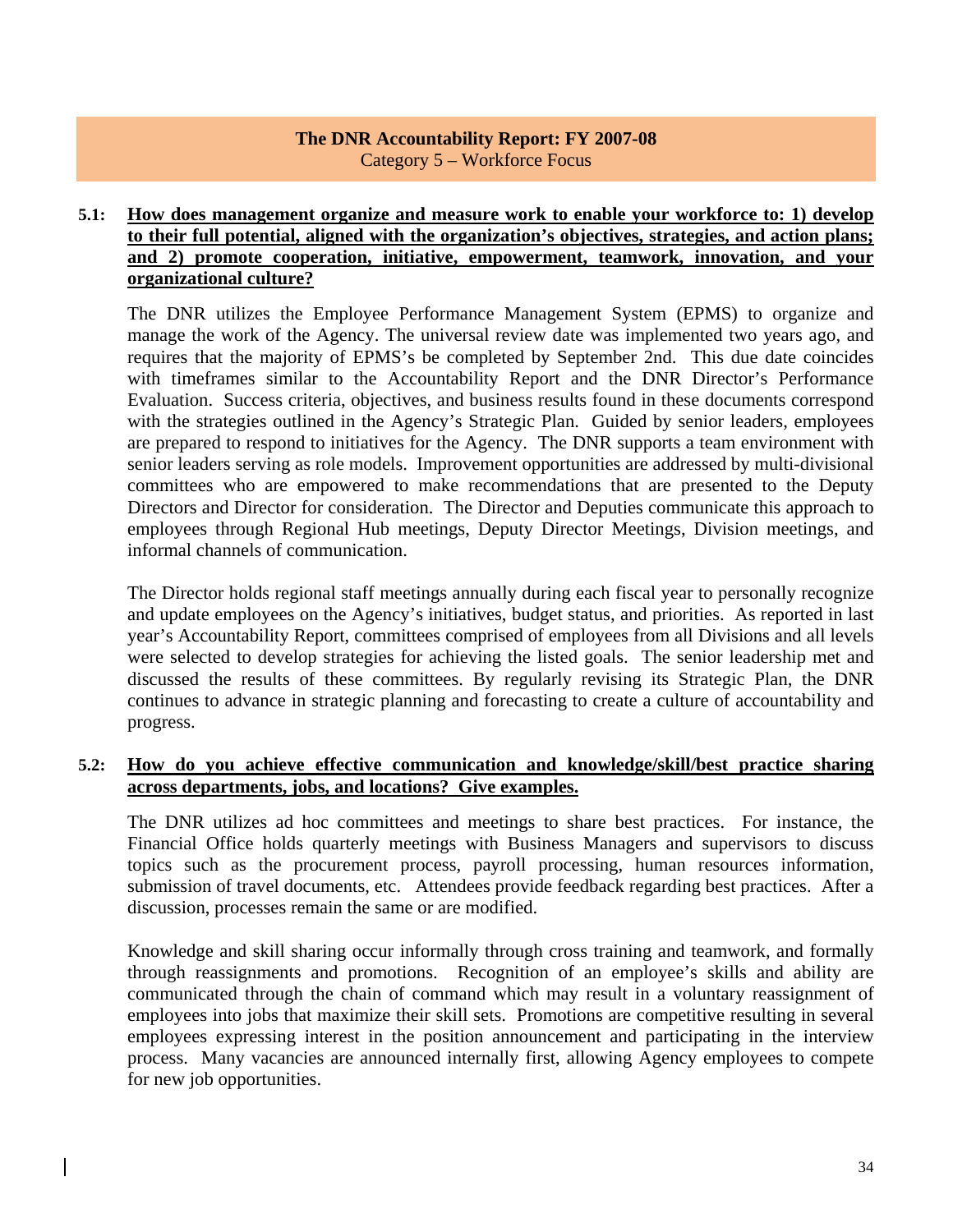#### **5.3: How does management recruit, hire, place and retain new employees? Describe any barriers that you may encounter.**

 The Agency recruits at job fairs and other employment venues, through NeoGov, professional journals, professional organizations, and by word of mouth. During FY 2007-08, the DNR processed 4,292 applications. While most existing vacancies were filled, all vacant positions funded by state appropriated dollars were held until funding was assured. The Agency recognizes that entry level salaries are not competitive with private industry. Because of this, the Agency is often unable to hire a candidate due to limited funding and low entry level wages.

 In an effort to retain employees, the DNR has expanded its compensation policy to mirror State Human Resources Regulations. Two years ago, the Agency completed a comprehensive study of its administrative employees – the Administrative Salary Study - and working with the State Office of Human Resources, implemented pay actions based on the findings of the study.

 Similar to the Administrative Salary Study, the Agency has also completed an internal salary study intended to address pay concerns of employees – including DNR biologists and technicians - not covered by the earlier study. This internal study revealed that the DNR pays its employees less than other SC State agencies and the Southeastern Average. Funding was requested for FY 2007- 08, but due to the recent economic downturn and the uncertain economy, it was denied. As a result, retention of employees remains a concern for the Agency.

#### **5.4: How do you assess your workforce capability and capacity needs, including skills, competencies, and staffing levels?**

 Division Deputy Directors assess their workforce capability and capacity through the direct oversight and feedback they receive from managers, supervisors, and staff. Deputy Directors communicate their assessments to the Director, Chief of Staff, and Human Resources Director. Using organizational charts, a brief analysis on needed skills and abilities, and a review of available funding, workforce decisions are made. Staffing assessments occur on a regular - often weekly basis as needs arise. Additionally, long-term planning is considered with each of these assessments.

#### **5.5: How does your workforce performance management system, including feedback to and from individual members of the workforce, support high performance work and contribute to the achievement of your action plans?**

 The EPMS document provides feedback to employees, from the rater, during the annual evaluation component of the system. In addition, many supervisors provide informal feedback to employees throughout the rating period. This approach to the evaluation has resulted in a greater understanding of the success criteria and expectations of the supervisor in determining an above meets rating.

 The Director and seniors leaders support the completion and accurate evaluations of the EPMS as evidenced by a 5.63% Meets by Default rating submission in March 2008. The State's Meets by Default rating submission is 25.21%. The completion and timely submissions of Agency evaluations lets employees know that performance evaluations are valued. Raters are thoughtful in awarding an Exceeds or Substantially Exceeds rating to employees - with a Substantially Exceeds rating requiring additional justification. The DNR gave 2.17% less Substantially Exceeds ratings compared to State government as a whole. Furthermore, the timing of the EPMS documents contributes to the achievement of the Agency's action plans as mentioned in 5.1.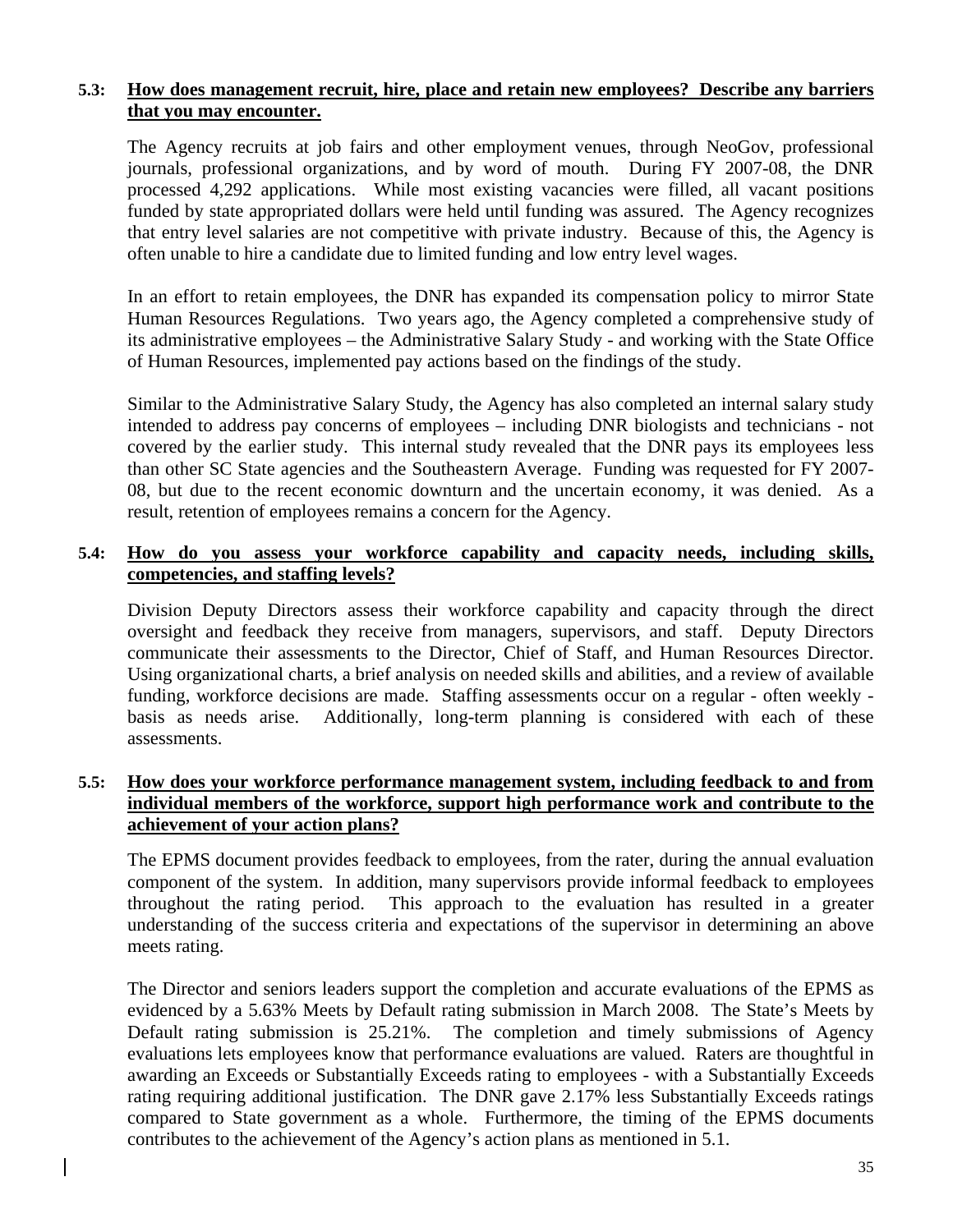#### **5.6: How does your development and learning system for leaders address the following: a) development of personal leadership attributes; b) development of organizational knowledge; c) ethical practices; and d) your core competencies, strategic challenges, and accomplishment of action plans?**

 As a result of the economic downturn in 2001 and again in 2008, the Agency has been unable to fill a key human resources position, training coordinator. Nevertheless, the DNR continues to search for ways in which to develop the various employee skills needed to meet the demands of a changing workplace. As an example of this, the DNR utilizes the training offered by the US Fish and Wildlife Service National Conservation Training Center (NCTC), the Budget and Control Board, and various professional organizations which provide leadership and core competency training. The Human Resources Director has updated two training modules - Progressive Discipline/Grievance and EPMS - for delivery to supervisors and managers. In addition, the Agency is in the process of purchasing computer software that will provide the Human Resources Office the capability of developing brief online training vignettes' for employees to view at their computers.

#### **5.7: How do you identify and address key developmental training needs for your workforce, including job skills training, performance excellence training, diversity training, management/leadership development, new employee orientation, and safety training?**

Technical competency training is coordinated by the individual Division. For example, the Law Enforcement Division provides extensive technical training to Conservation Officers through Wildlife Basic and annual training events. The Director, Chief of Staff, Deputy Directors, and Human Resources Director meet annually to discuss training needs. Attendance at training sessions or programs is coordinated by the Human Resources Office which also receives feedback from employees pertaining to their training needs. Ad hoc training programs are offered on a Justin-Time (JIT) basis. The training sessions, including external training programs, are evaluated through a course evaluation form. The NCTC offers leadership programs through face-to-face and online delivery systems. Other types of training are provided by the Executive Institute, the Certified Public Manager program, and the Associate Public Manager program. Nevertheless, the Agency is currently piloting its online leadership training certification as a more efficient and cost effective means of training its employees.

#### **5.8: How do you encourage on the job use of new knowledge and skills?**

 The leadership programs provided by NCTC and CPM have a project component, which requires on the job application. The Director and Division Deputy Director approve the project before work commences. Skills obtained throughout the program are applied to the project and then to the attendee's job duties. The DNR values training and advanced education. As a result, employees are highly motivated to bring new skills learned back to the work site for immediate application.

#### **5.9: How does employee training contribute to the achievement of your action plans?**

Several action items listed under Strategy 3 of the Agency's Strategic Plan address employee training. Action items for this Strategy were reviewed and approved during retreat sessions with the Director, Chief of Staff, Deputy Directors, and Human Resources Director. Without funding to hire a training coordinator, the Agency continues to finds ways to provide training opportunities as prescribed in its Strategic Plan.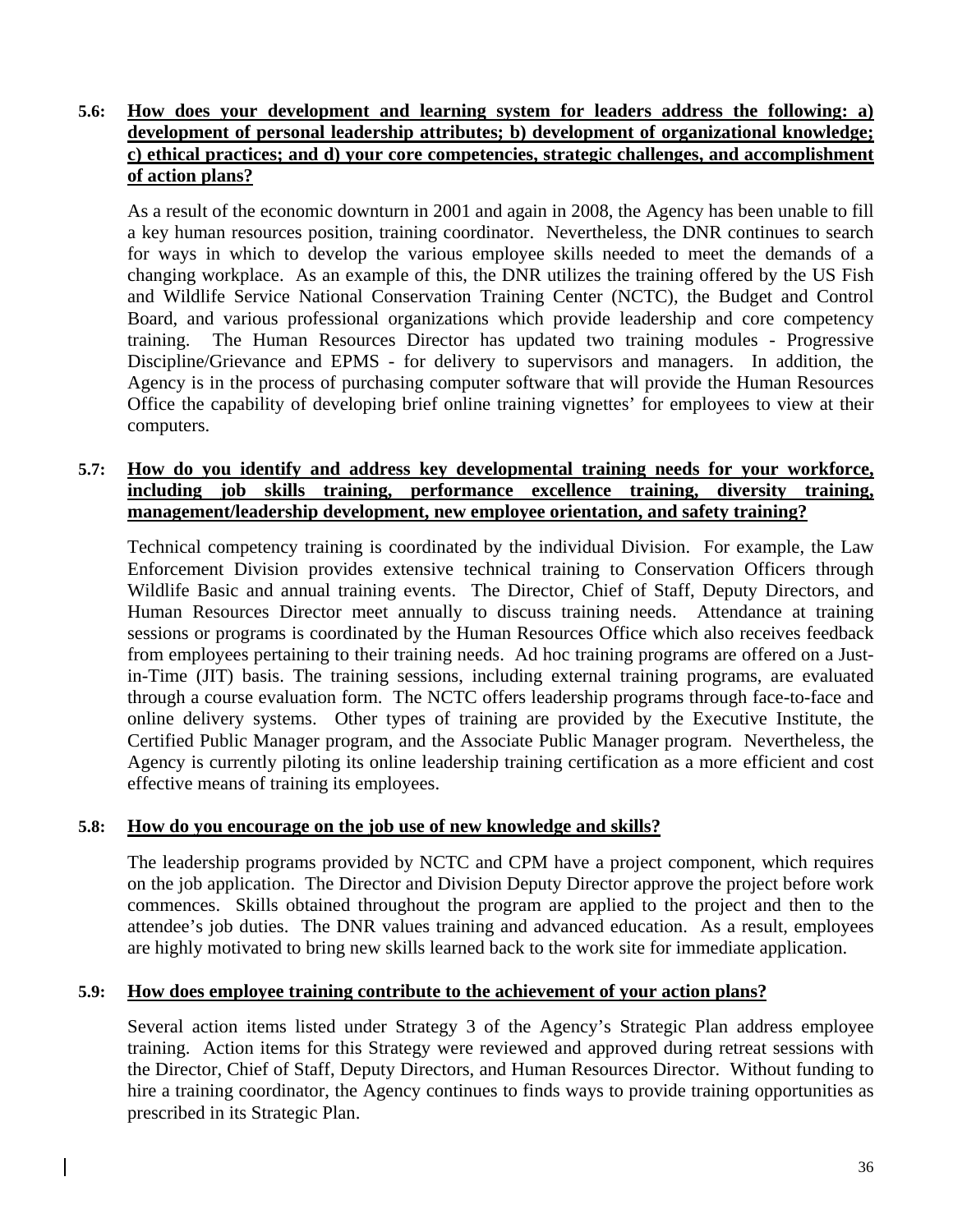Business Managers meet quarterly for training in the areas of procurement, fiscal responsibilities, and human resources processing. These meetings have been well received and while originally established to provide training for staff, they have taken on a dual role of conveying information in order to improve processes (see 5.2). As mentioned in 5.6, the Agency is also in the process of purchasing software with the intent of creating training vignettes'. These vignettes' are consistent with action items from the Agency's Strategic Plan which seek the creation of web based policies. While web based policies was actually implemented several years ago, the Human Resources Offices believes that training vignettes will prove useful in employee's mastering the DNR's policies and directives.

#### **5.10: How do you evaluate the effectiveness of your workforce and leader training and development systems?**

 The Agency's primary means of evaluating leadership training is through direct feedback. Employees are more likely to answer questions regarding the applicability of training programs when they talk with another person. Leadership program attendance evaluations are also treated in this way. For instance, the DNR is currently piloting an online leadership program offered by NCTC in order to provide alternatives to attendance for employees' busy schedules. Positive feedback has been obtained for this program. Similarly, positive feedback has been noted with the Executive Institute. Regardless of the program, the Agency believes that the learning that has occurred for participants outweighs the time away from their jobs.

 The leadership training programs that the DNR currently supports have a project component as part of the curriculum. Projects are approved by the Director. Therefore, the application of projects is far reaching and can immediately impact the Agency. Feedback is obtained from the employee to ascertain his or her level of learning as he or she progresses through the program and onto the project.

#### **5.11: How do you motivate your workforce to develop and utilize their full potential?**

Employees are provided a motivational environment that allows them to develop and utilize their full potential through training opportunities, support for educational degrees, and commitment by the Director to have a well-qualified workforce. Through the vacancy announcement processes, employees are able to apply for promotional opportunities. Additionally, the evaluation system incorporates a development segment that allows communication between employee and supervisor concerning career goals and developmental objectives. All supervisors have been trained on the EPMS system by the Human Resources Office. The Human Resources Director has also developed an EPMS refresher program for supervisors and managers.

#### **5.12: What formal and/or informal assessment methods and measures do you use to obtain information on workforce well-being, satisfaction, and motivation? How do you use other measures such as employee retention and grievances? How do you use this information?**

Historically, the DNR has experienced very low turnover rates indicating that employees have been satisfied with the Agency. However, budget cuts in FY 2000-01 and again during FY 2007-08 have dramatically impacted morale and increased retention concerns. Staff discovered in FY 2000- 01 that other employment opportunities offered higher salaries for similar work. With the removal of job security and the feeling of being overworked and underpaid, the sense of loyalty to the Agency declined. The DNR continues to struggle with competitive salaries for the amount and type of work performed.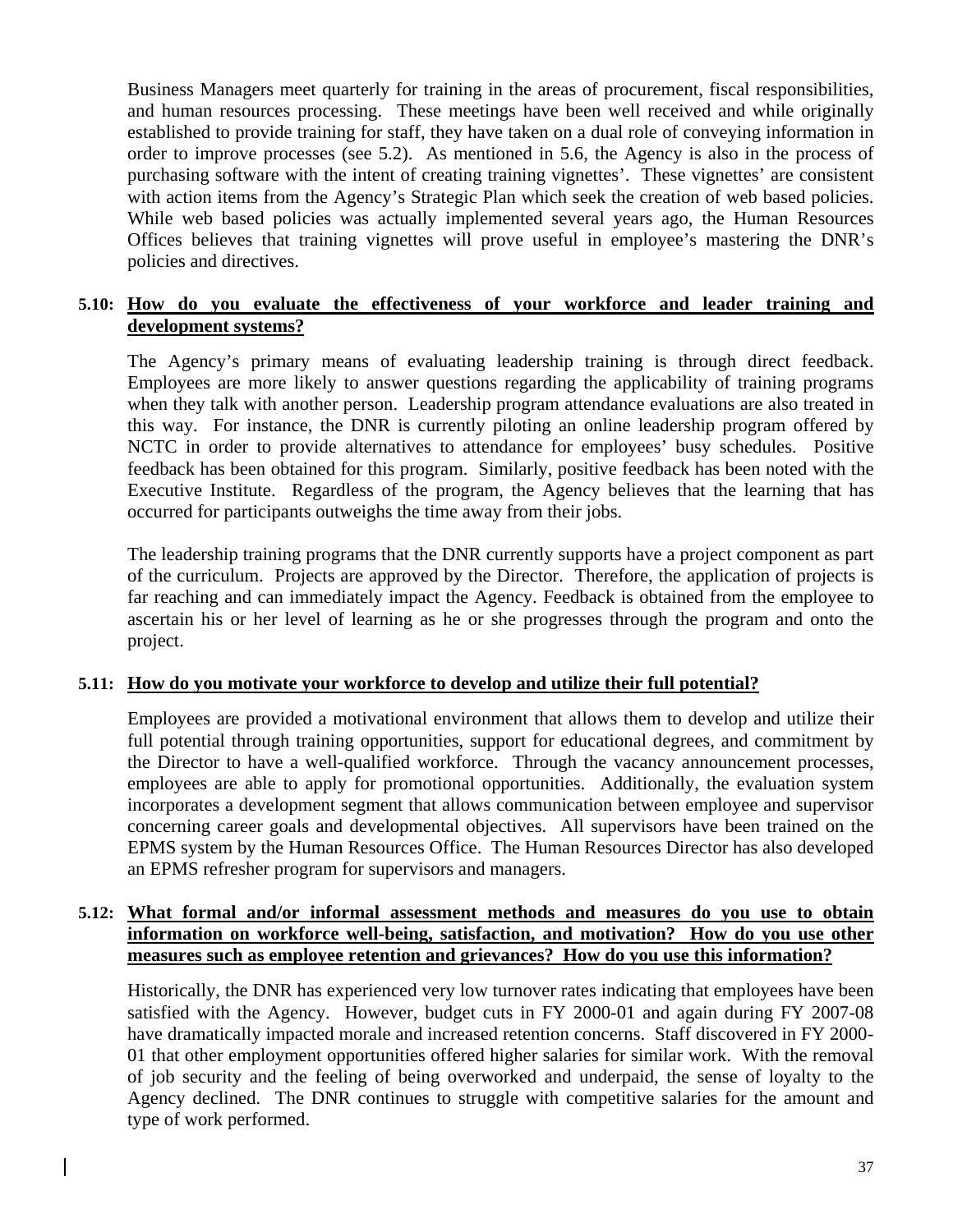Staff well being, satisfaction, and motivation are assessed through regional meetings, personal oneon-one visits by the senior staff, open door practices, and turnover data. In an effort to revitalize morale with no available funds (which could be used to provide pay increases or hire needed employees), the Agency has developed its Strategic Plan to recognize extensive experience, dedication, and longevity. As an example, shortly after the creation of this Plan, a survey of such items was conducted and reported on during that year's Accountability Report. Unfortunately, the turnover rate remained high, the complaints regarding low pay continued, and employees continued to struggle between their dedication to the Agency and the needs of their families. While the vast majority of employees are very dedicated to the DNR and its mission, maintaining a high level of morale is difficult when these employees are also attracted to higher wages, better benefits, and comparable work in the private sector or federal government.

The Agency's funding remains inadequate when attempting to provide attractive and competitive salaries with the aforementioned competition. Without equitable and competitive salaries, the turnover rate is sure to increase and the low entry-level salaries will continue to limit the applicant pool. The combination of high turnover and a limited applicant pool will ultimately limit the effectiveness of the DNR's mission.

This information received during interaction with employees and during a review of turnover data (see Category 7), led to the completion of the Administrative Salary Study, an equity adjustment for the Natural Resources Technician II classification, an expansion of the compensation policy, and the completion of an Agency-wide salary study. The findings from turnover data and the Agency-wide salary study resulted in the DNR's budget request for additional recruitment and retention funding. However, as has been noted, due to the economic downturn, the funds were not provided.

#### **5.13: How do you manage effective career progression and effective succession planning for your entire workforce throughout the organization?**

 Two of the Agency's Divisions have effective career progression strategies. The DNR has a goal of creating career paths for other professions during FY 2008-09; however, career paths will not be implemented unless the funding is available to support the path. In addition to career progression strategies, the Agency internally advertises many of its positions first to its employees in order to provide greater promotional opportunities.

 The Deputy Director for Outreach and Support Services, the Chief of Staff, and the Human Resources Director recently attended a succession planning workshop provided by NCTC in which several other states were represented. The Agency is already using some of the strategies that resonated throughout the workshop and will assess their effectiveness in the upcoming year.

#### **5.14: How do you maintain a safe, secure, and healthy work environment? (Include your workplace preparedness for emergencies and disasters.)**

The DNR's Safety Committee was created to assist with safety regulation compliance. To date, the Committee has achieved this compliance through an increased awareness of safety issues, enhanced training of supervisors and employees, and periodic safety checks. To formalize these activities, the Safety Committee has also developed a written Safety Plan for the Agency. While this Plan has been provided to Deputy Directors for comment, budget restrictions and limited personnel have delayed final implementation. The DNR has a goal of implementing this Plan during FY 2008-09.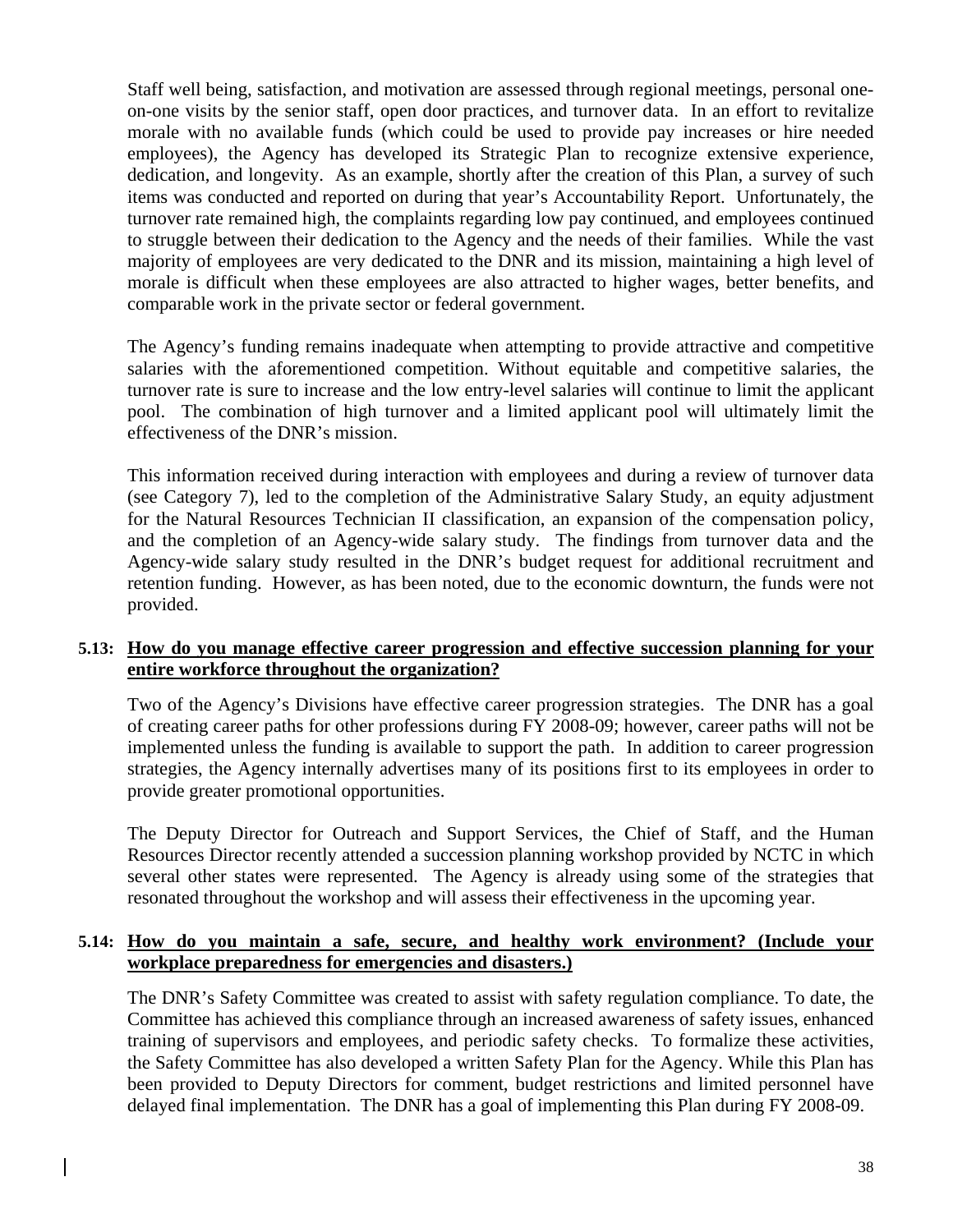The Agency also conducts various wellness activities to include wellness walks and health screenings, as well as periodically including articles encouraging healthy lifestyles in Agency communications to employees. CPR and first aid training are offered to the DNR's employees intermittently. The purchasing of software that can be used to create training vignettes' is expected to provide basic safety training topics while budget restraints continue.

 $\overline{\phantom{a}}$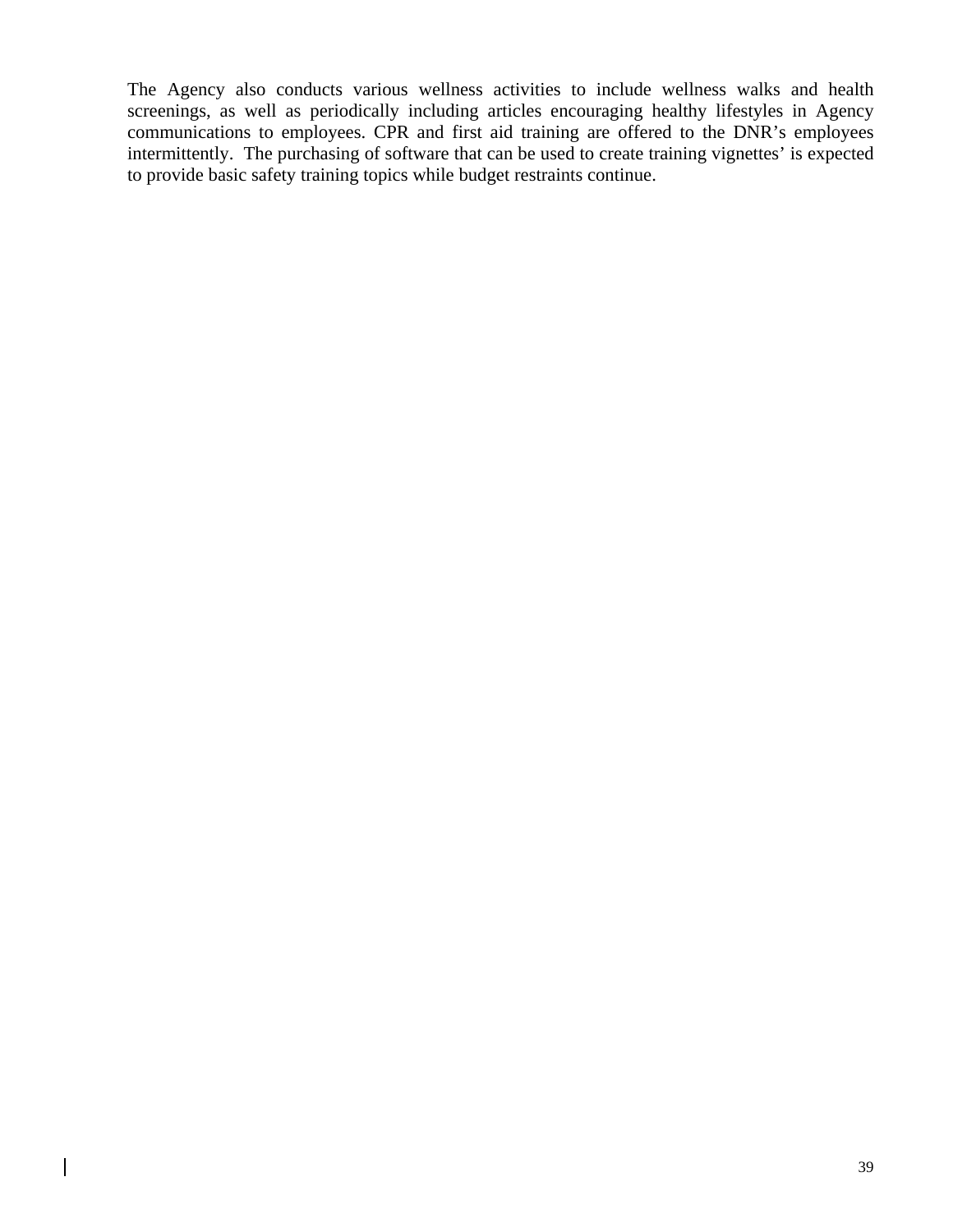#### **The DNR Accountability Report: FY 2007-08**  Category 6 – Process Management

#### **6.1: How do you determine, and what are your organization's core competencies, and how do they relate to your mission, competitive environment, and action plans?**

The Agency bases its core competencies on its Strategic Plan. These core competencies and how they relate to the DNR's mission are as follows:

- Teamwork The Agency will accomplish its mission and achieve its vision through goalfocused, cooperative efforts that rely on effective internal and external communication and partnering;
- Integrity The Agency will lead by example, ensuring that its standards are high, and its actions are fair, accountable and above reproach;
- Dedication The Agency will maintain a steadfast commitment to the state's natural resources and its mission;
- Excellence The Agency will always do its best, and continuously strive to improve its processes, activities, policies, operations and products; and,
- Service The Agency will provide quality service that meets the needs and exceeds the expectations of the public and its employees.

Two examples of integrating the Agency's core competencies and strategies from this Plan are: the DNR's marketing plan and its education programs. Monthly updates are provided to Agency management to chart the progress of its marketing program. An extensive review of Agency education programs began in August 2008 to align the education programs with core competencies and strategies. This review is expected to be completed by August 2009.

#### **6.2: How do you determine and what are your key work processes that produce, create or add value for your customers and your organization and how do they relate to your core competencies? How do you ensure that these processes are used?**

 The DNR has developed a network of key processes for its products and services to provide effective management of work. The primary processes are based upon the DNR's mission and major strategic goal of enhancing the effectiveness of the Agency in addressing natural resource issues. A wide variety of program delivery processes are related to this goal. The key programs for this goal area include:

- Wildlife management and technical assistance;
- Law enforcement:
- Freshwater fisheries management plans and technical assistance;
- Conservation districts:
- Marine resources fisheries management and mariculture;
- Endangered species and protected elements management;
- The Agency's Wildlife Management Area (WMA) Program (comprising over 1.1 million acres);
- Marine Resources Research Institute;
- Wildlife and freshwater fisheries research;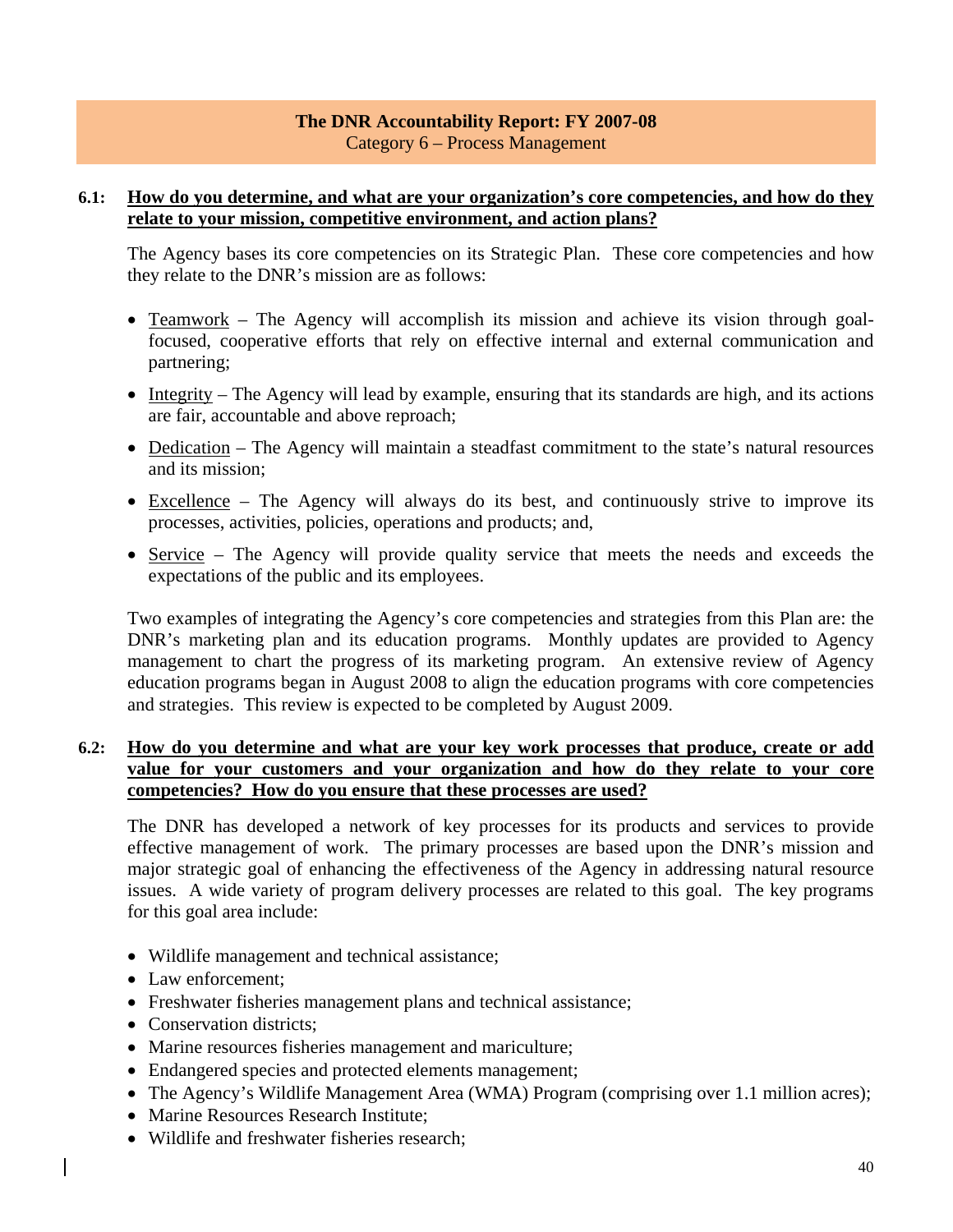- Hydrology, State Climate Office;
- State Geological Survey;
- Waddell Mariculture Center:
- Yawkey Wildlife Center, and; and,
- The Southeastern Regional Climate Center.

 All Divisions have delivery processes through programs for education and public involvement. Major products and services in this area include natural resources planning and public attitudinal surveys, the DNR's website (which secures public input on management plans and projects), SCMAPS, Hunter and Boater Safety/Education, Take One Make One, Project WET, Project WILD, *SC Wildlife* magazine, the DNR News Program, SC Reel Kids, and Hooked on Fishing Not on Drugs.

 Landscape conservation is also a critical component of this strategic goal. Key programmatic design and delivery processes include the Agency's habitat acquisition program, Heritage Trust Program, Scenic Rivers Program, environmental planning, environmental coordination and permitting, conservation districts, drought management, and water resources planning.

 These programmatic delivery processes are fundamental to the Agency's mission and are incorporated into the Strategic Plan and the Divisional Operational Plans. Through regular monitoring of required measurements, use of these processes will be realized in the Division Operational Plans. Progress is assessed on a regular basis through monthly staff meetings and EPMS reviews.

#### **6.3: How do you incorporate organizational knowledge, new technology, cost controls, and other efficiency and effectiveness factors, such as cycle time, into process design and delivery?**

Monthly meetings of the Deputy Directors, Divisions, and Division Section Chiefs facilitate open discussion of program operations and encourage sharing of knowledge and technology applications across process management platforms. Staff is routinely encouraged to assess and contain the cost of operations. Attendance at regional and national conferences expose staff to new, innovative methods of implementing programs that result in more effective and/or efficient processes. Through direct contact and input from user groups and constituent-based surveys of customers that use the products and services of these delivery processes, the DNR is able to adjust to changing customer requirements.

#### **6.4: How does your day-to-day operation of these processes ensure meeting key performance requirements?**

All Agency activities function, or will function, in concert with the Divisional Operational Plans which are aligned with the DNR's Strategic Plan. This will ensure that all processes are meeting key Agency objectives. Through this approach, Divisions will be able to identify performance measurements important to assessing the success of Division tasks. Annual assessments of these determined measurements help managers understand if processes are meeting performance criteria.

#### **6.5: How do you systematically evaluate and improve your key product and service related work processes?**

As noted, the Agency's Divisions have developed Divisional Operational Plans that include measurements for all product and service related work processes that can be monitored and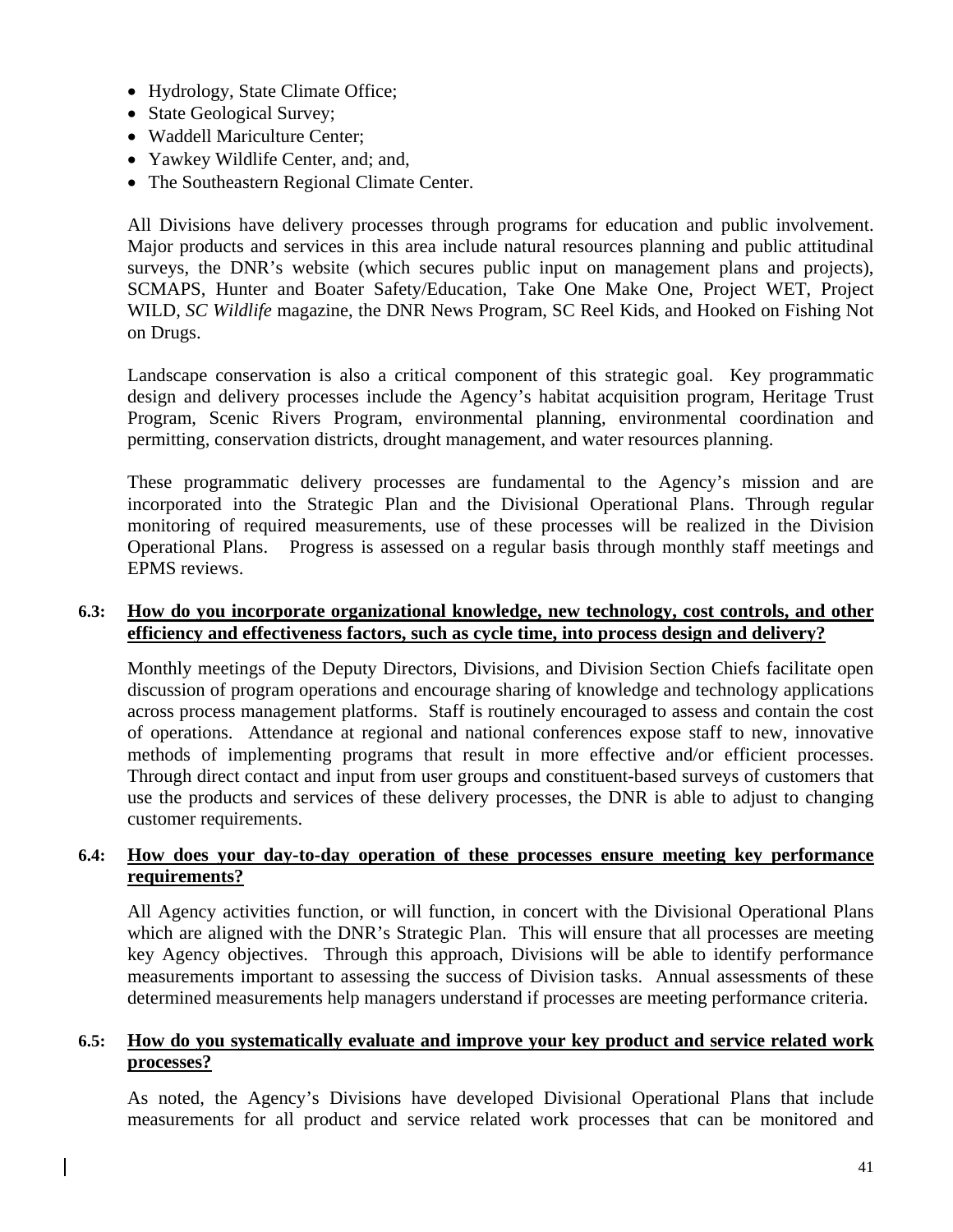assessed. The evaluation and improvement component of these Plans occurs at least annually with adjustments to Divisional processes as needed.

#### **6.6**: **What are your key support processes, and how do you evaluate, improve and update these processes to achieve better performance?**

The DNR has an effective level of support processes that are used in the production and delivery of the Agency's products and services. These support processes are used to provide needed assistance and guidance for the Agency's major strategic goals. Major support processes in the DNR are:

- Planning, surveys and performance measures;
- Legal;
- Human resources;
- Legislative affairs:
- Environmental permits/coordination;
- Data processing and information technology;
- Supply and equipment;
- Finance and accounting;
- Procurement:
- Licenses and fees collection;
- Boat titling and registration;
- Graphics, duplicating and mail services;
- News media and public relations;
- Audio/video productions; and,
- Engineering.

 Each of these processes includes highly skilled staff resources that maintain activities and performance based upon the most current information and technological strategies. Additionally, specialized training and career development plans are created and implemented to ensure the highest level of skill development and performance attributes. Through the Agency's workforce planning tools and projects, the DNR is able to improve and update these processes to achieve higher levels of performance. Support challenges are discussed and corrective actions identified during the meetings. Improvements are monitored and reviewed at subsequent meetings. Regular discussions between staff help ensure smooth operations, mutual support, and rapid conflict resolution when needed.

 The DNR recognizes that information technology is ever changing and that it is vitally important to keep pace with customers' demands for the latest in business technology. The Agency - having recognized the need to further simplify the process of working with its business community and constituents - recently initiated a major systems conversion project to migrate its boat registration and hunting/fishing licensing programs to a web-based Oracle solution. When completed, this will allow customers to purchase licenses on-line as well as, renew existing boat registrations. Staffs continue to refine and convert the web-based violations query and retrieval system, the Agency invoicing system, deer tag data, license scanning system, and Hunter-Boater Education program data, from Microsoft Access to Oracle. Each of these systems consolidates numerous client databases into a comprehensive database management system that provides more efficient access to data.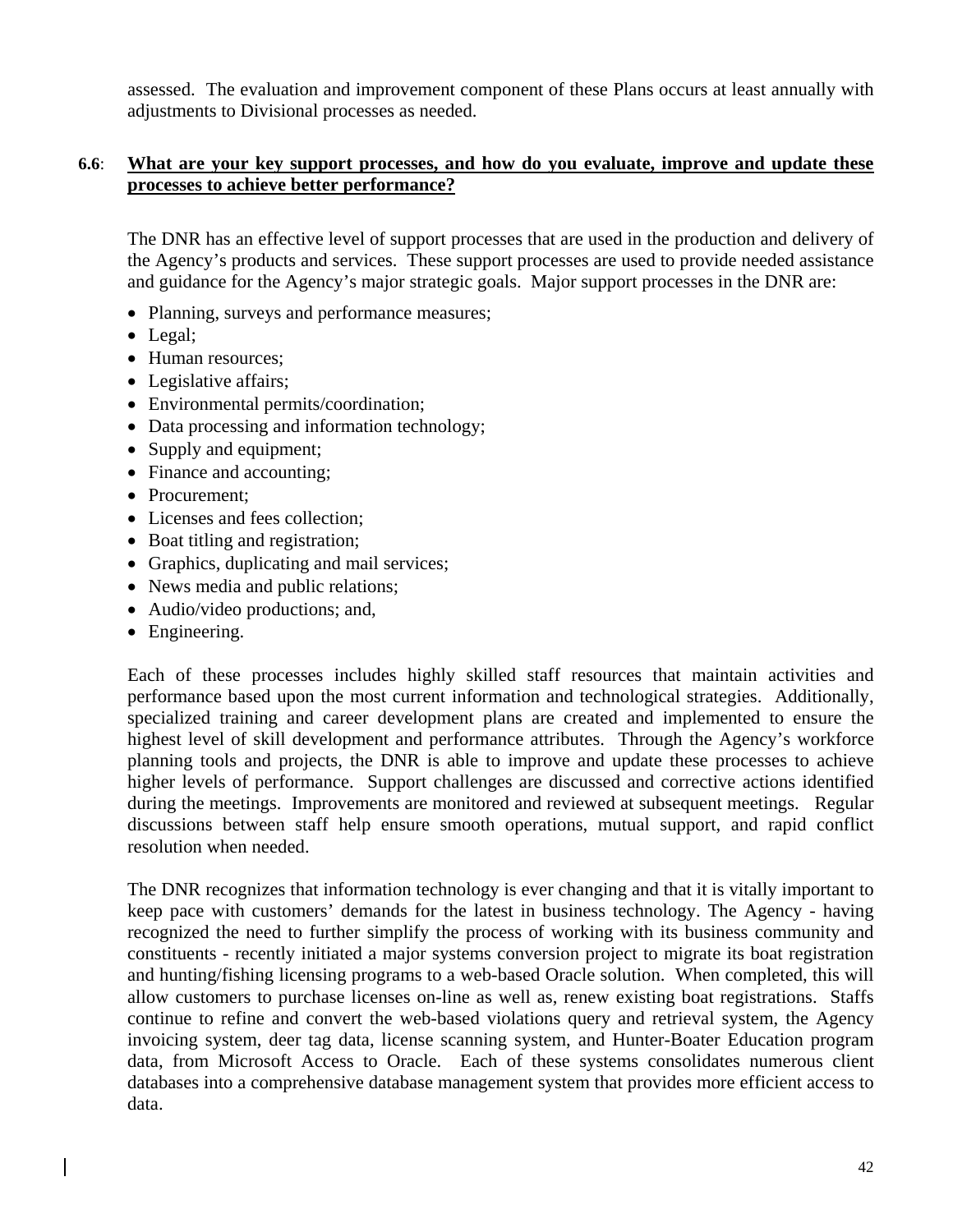#### **The DNR Accountability Report: FY 2007-08**  Category 7 – Business Results

- **7.1: What are your performance levels and trends for your key measures of mission accomplishment/product and service performance that are important to your customers? How do your results compare to those of comparable organizations?**
- **7.2: What are your performance levels and trends for your key measures on customer satisfaction and dissatisfaction (a customer is defined as an actual or potential user of your organization's products or services)? How do your results compare to those of comparable organizations?**
- **7.3: What are your performance levels for your key measure on financial performance, including measures of cost containment, as appropriate?**
- **7.4: What are your performance levels and trends for your key measures of workforce engagement, workforce satisfaction, the development of your workforce, including leaders, workforce retention, workforce climate including workplace health, safety, and security?**
- **7.5: What are your performance levels and trends for your key measures of organizational effectiveness/operational efficiency, and work system performance (these could include measures related to the following: product, service, and work system innovation rates and improvement results; improvements to cycle time; supplier and partner performance; and results related to emergency drills or exercises)?**
- **7.6: What are your performance levels and trends for the key measures of regulatory/legal compliance and community support?**

**7.1-7.6:** The DNR has developed the following business results based upon major programs in the Agency that are related to the Strategic Plan. A critical Agency responsibility is to produce statistical and survey information on performance and improvement measures and benchmarking efforts. The DNR recognizes this responsibility and also recognizes the need to improve on previous years' efforts in this area. As stated throughout this report, each Division has or is in the process of reassessing and updating their key performance measures in order to determine meaningful performance and improvement measures for the Agency so that they can be tracked and evaluated through time. Based on this, the agency must, in some cases, supplement quantitative measures with a discussion of qualitative measures.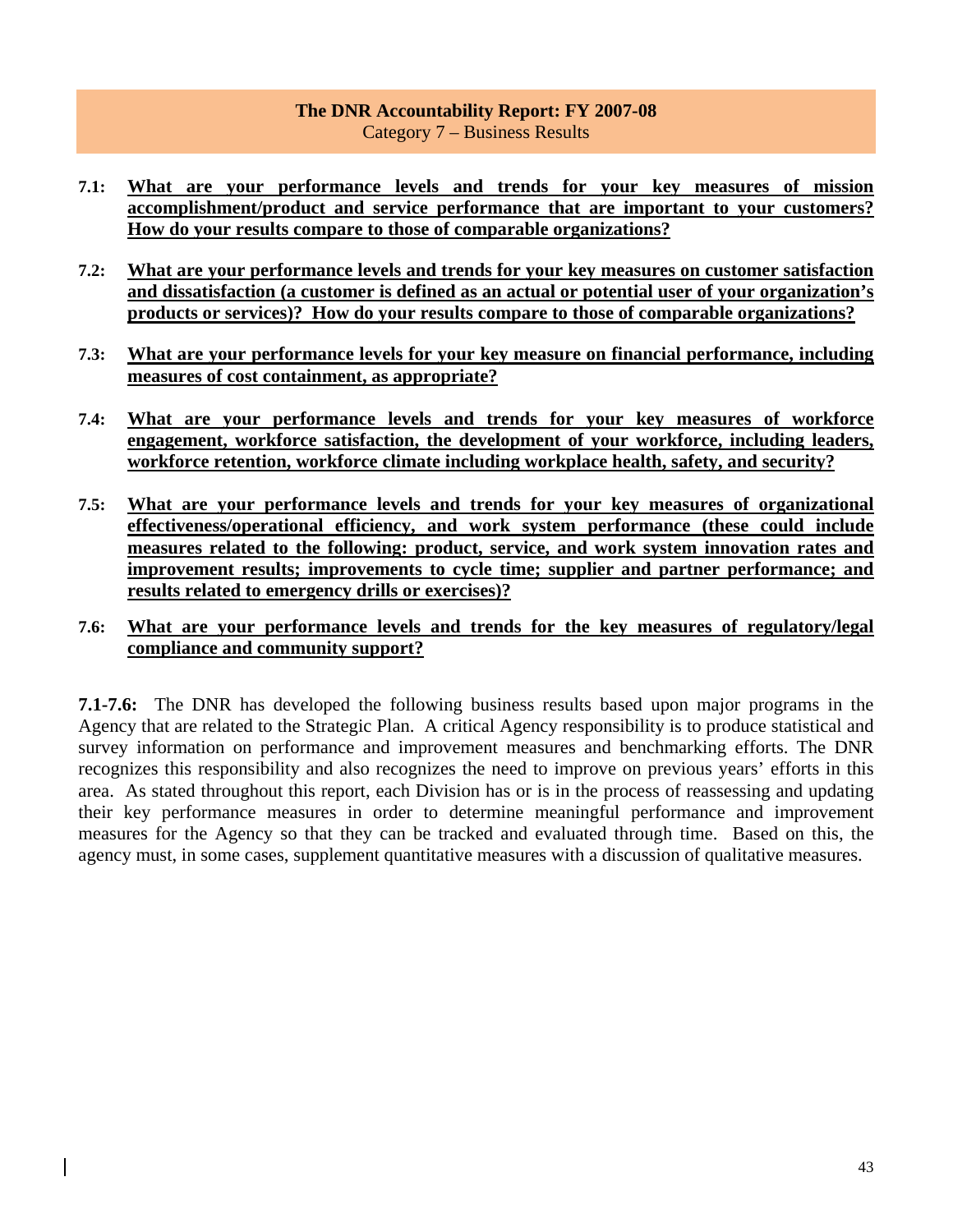The core mission of the DNR's Wildlife and Freshwater Fisheries (WFF) Division is to protect, manage and sustain the public enjoyment of natural resources through programs that support hunting, fishing, wildlife watching and other forms of outdoor recreation.

#### **Program: Wildlife and Freshwater Fisheries Division: Wildlife & Freshwater Fisheries**

South Carolina's abundant and well-managed fish and wildlife resources support a large number of hunting and angling constituents. This includes residents and nonresidents that select South Carolina as a hunting and fishing tourist destination. The annual economic impact of wildlife-associated recreation in the state is estimated to be over \$2.5 billion.

The monitoring and quantifying of fish and wildlife populations is difficult and expensive to perform, and explaining the cause affecting these populations are often very uncertain due to the extensive number of variables that can change numbers and conditions. Accordingly, presenting biological data as a means of demonstrating progress can be misleading. The WFF Division finds useful information and tracks progress and success through the understanding of public opinions, attitudes and behaviors relative to program activities and functions. The collection of these types of data is performed at appropriate intervals via sources that include, but are not limited to: (1) National Survey of Fishing, Hunting, and Wildlife-Associated Recreation (collected every 5 years by the US Fish and Wildlife Service); (2) human dimensions surveys of licensed anglers and hunters, youth, and the state's general population taken at five-year intervals (contracted to a professional, reputable, and experienced company with subject related standards); (3) field activity studies of hunters and anglers specific to an area, subject, or activity (i.e.: creel survey, waterfowl hunter survey, deer hunter survey, etc.); and, (4) assessment of the economic value of specific activities or species groups (i.e.: economic modeling of the total impact angling has on the state's economy and species value).

Annually, freshwater fishing has a total economic impact of over \$717 million in South Carolina. Fishing for striped bass and trout generates an economic impact in excess of \$93.9 million and \$17.4 million, respectively. In South Carolina, the products from the DNR's fish hatcheries support approximately 80% of the striped bass fishery and 90% of the coldwater trout fishery. The total annual cost for the operation of the Agency's freshwater hatcheries averaged approximately \$1.5 million from 1996 to 2001. (See Figure 7.1) The economic impact of striped bass and trout fishing alone, when compared against the cost of the entire fish hatchery program, yielded a cost benefit ratio of 62 to 1 to South Carolina's citizens. *Figure 7.1* 



The Freshwater Fisheries Section has conducted surveys of customers concerning hatchery products, technical assistance, and general angler attitudes. These surveys and the public attitudinal information provide a basis for the Strategic Plan update and detailed feedback from the public as to where resources need to be focused in the future. These public opinion surveys are an important management tool for the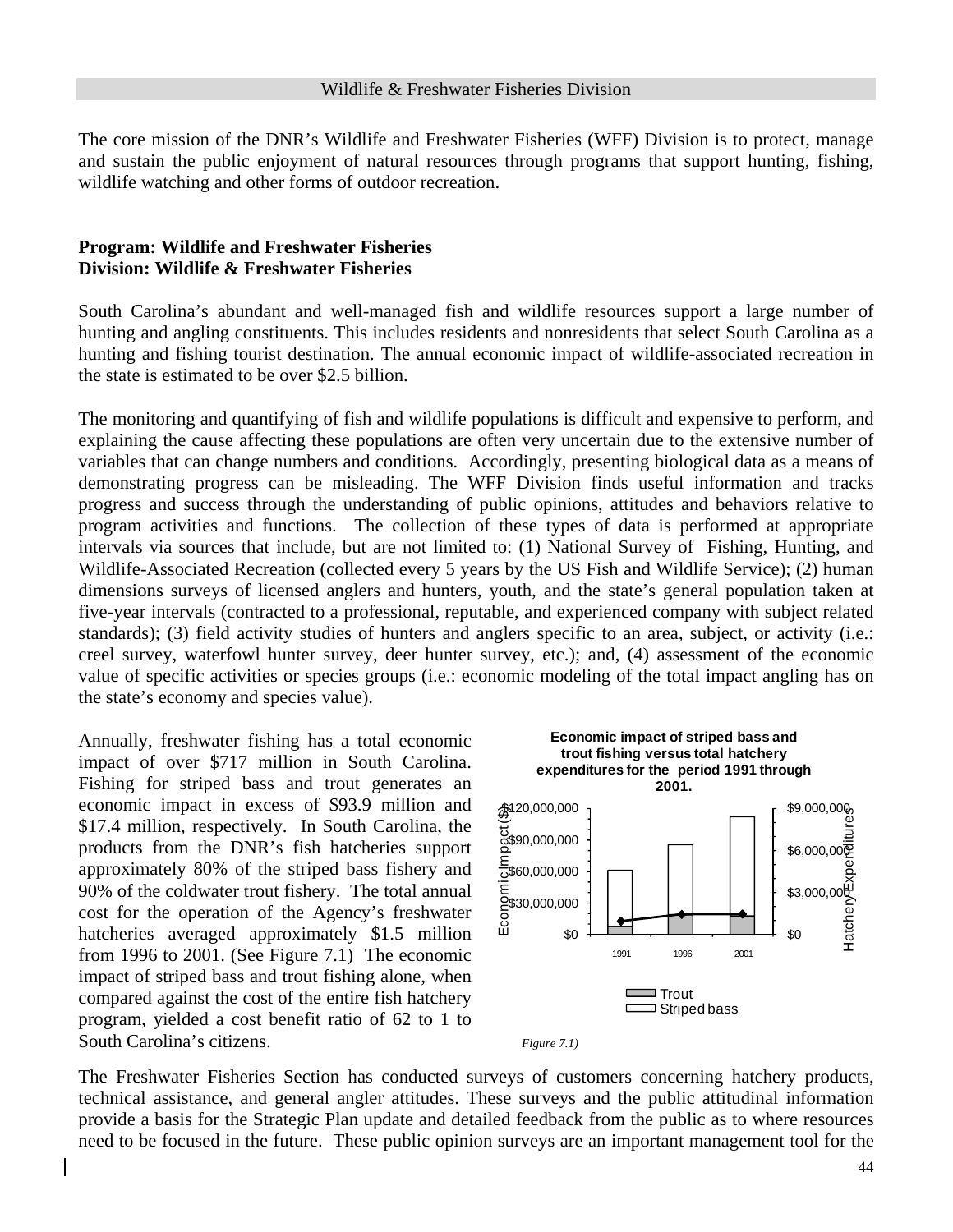Agency and provide a solid basis for developing a comprehensive planning process, as well as developing budgetary recommendations for the allocation of resources in the DNR.



Survey results of the residents of South Carolina from 1994 and 2002 indicate that the percentage of the population who feel the Agency does a good or excellent job managing the state's fisheries increased over the period from 47% in 1994 to 52% in 2002. (See Figure 7.2) Over the same period, the percentage of residents who indicated they did not know how the DNR performed decreased from 39% in 1994 to 35% in 2004. Over the eight year period from 1994 to 2002, South Carolina residents have become more aware of the Agency's performance in managing the state's fishery resources and in their opinion the DNR's performance has improved.

*(Figure 7.2)* 

In a 2004 survey of fishing license holders, active anglers were told that the Agency was responsible for the protection, conservation, and enhancement of the state's fisheries resources while providing recreational fishing opportunities. Active anglers were then asked if these responsibilities were appropriate and if they were satisfied with the DNR's performance in meeting their responsibility. (See Figure 7.3) Eighty-nine percent (89%) of active anglers thought the responsibilities were appropriate while only 1% did not agree. Eighty-two percent (82%) of active anglers were satisfied with the performance of the DNR at meeting its responsibilities to manage the state's fisheries. Only 6% of licensed anglers were dissatisfied.



#### **Licensed angler's satisfaction with SCDNR's managment of the state's fishery resources.**

*(Figure 7.3)*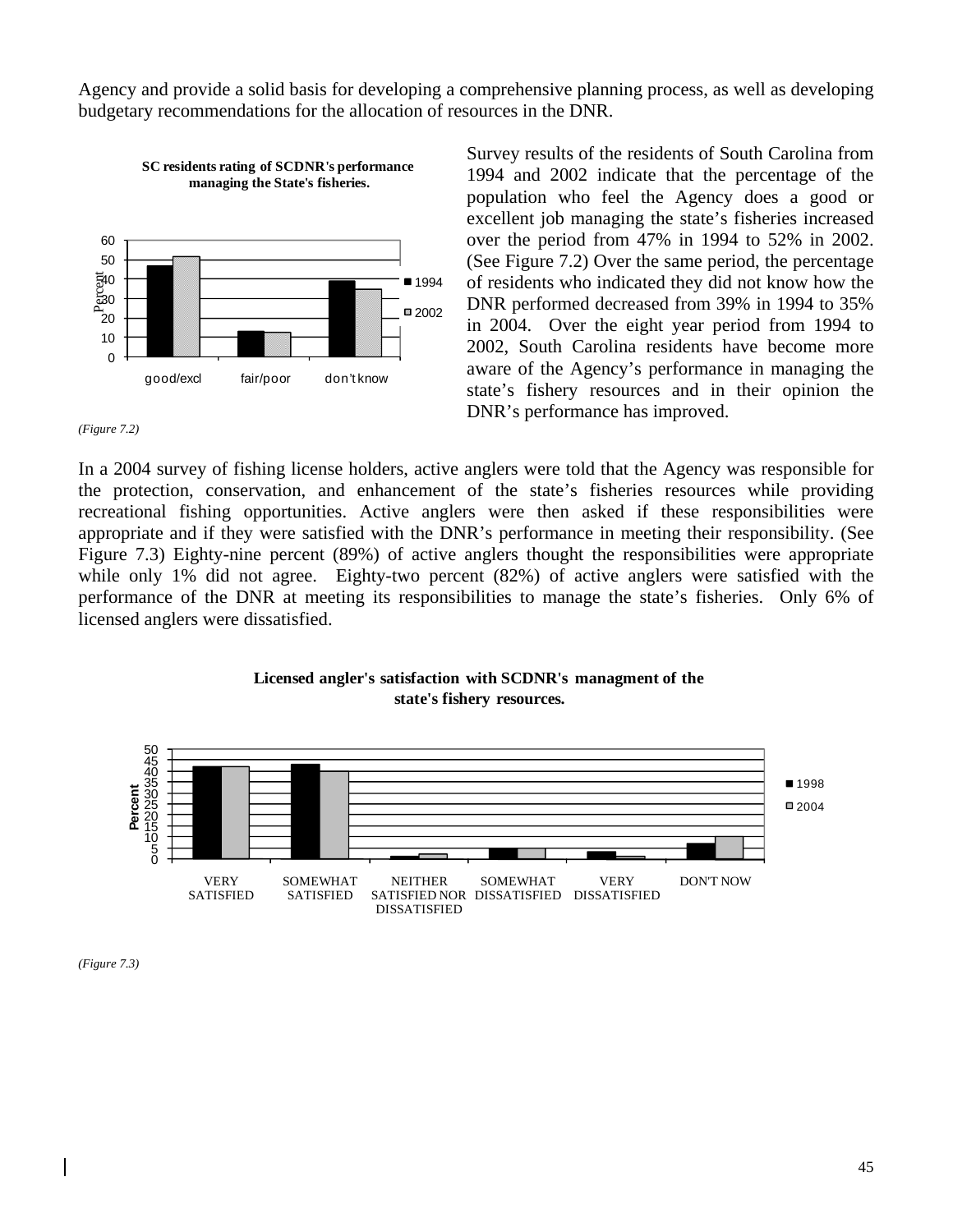While participation in hunting and fishing has declined nationally since 1985, the decline in South Carolina has been slower than in neighboring states and the nation. (See Figure 7.4) For instance, the state trailed its neighbors and the national average in the percentage of its population participating in hunting and fishing in 1985. *(Figure 7.4)* 

Participation in fishing or hunting for SC, GA, FL, NC and the national average from 1985-2006. Expressed as a percentage of the population 16 and older.



Percent

However, from 1991 through 2006, a larger percentage of South Carolina's residents had hunted and fished when compared to residents of Georgia, Florida and North Carolina. South Carolina's participation rate, in 2006, dropped to the national average after having been higher than the national average since 1991.

Participation in wildlife watchings declined in South Carolina between 2001 and 2006. During this same period, participation increased in Georgia, Florida and North Carolina. The national rate of participation remained steady at 31%. (See Figure 7.5)

Wildlife related recreation in South Carolina declined between 2001 and 2006 but remained higher than the national average. The rate of participation in South Carolina's neighboring states showed slight increases during this period. (See Figure 7.6)

Participation in wildlife watching for SC, GA, FL, NC and the national average for the period 1985-2006. Expressed as a percentage of the population 16 and older



 *(Figure 7.5)* 

Participation in wildlife related recreation for SC, GA, FL, NC and the national average for the period 1985-2006. Expressed as a percentage of the popultion 16 and older.



 *(Figure 7.6)*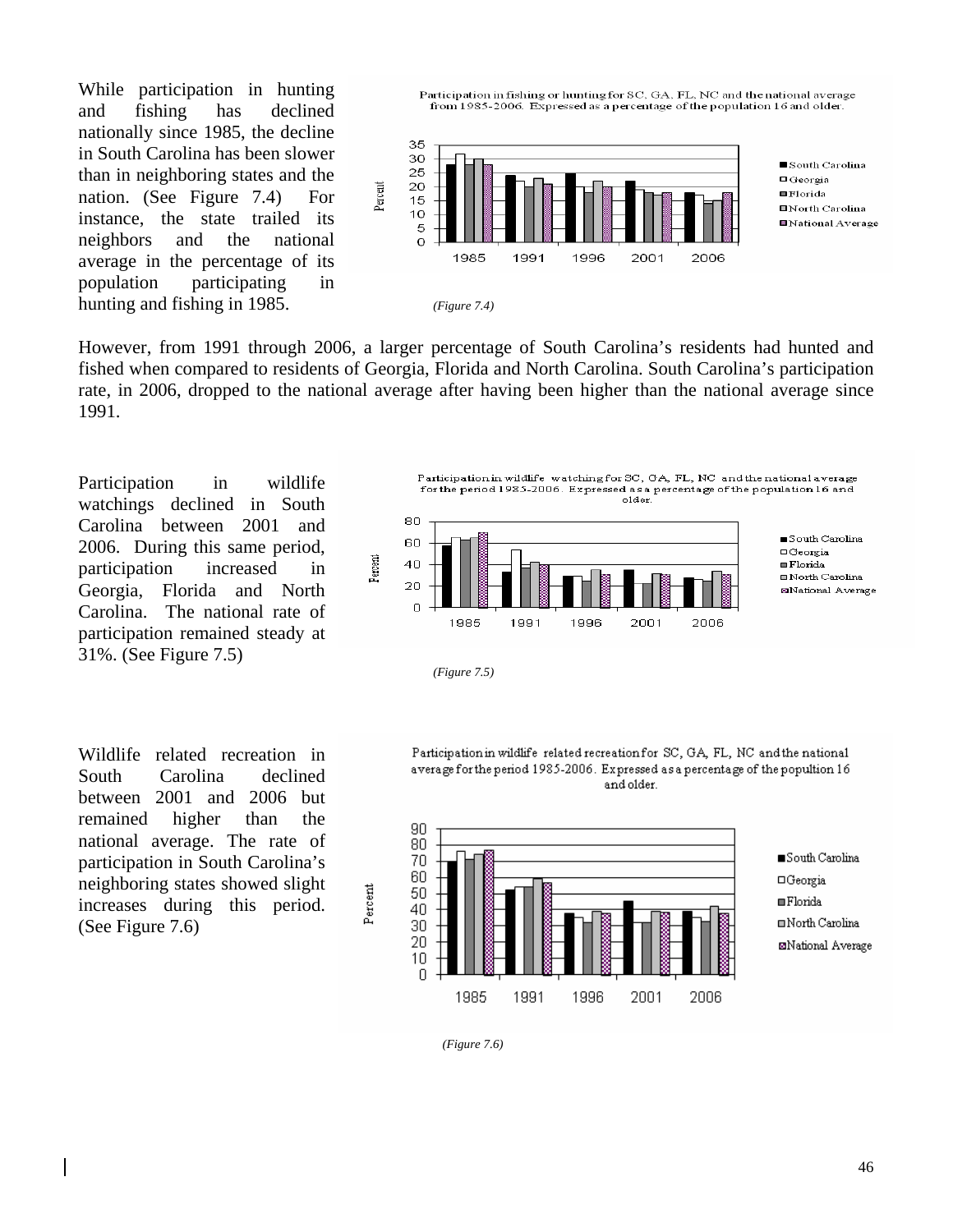#### Marine Resources Division

The Marine Resources Division (MRD) is the chief advocate for, and steward of, the state's marine resources. The Division's goals include: (1) achieving a greater understanding of the state's marine resources; (2) proactively managing the state's marine resources and habitats for sustainable use while enhancing the status and quality of those resources; (3) promoting a greater understanding and appreciation of the state's marine resources; and, (4) enhancing access to the state's marine resources.

#### **Program: Marine Resources Division: Marine Resources**

Marine recreational fishermen represent a large and significant portion of the DNR customer base. This customer base represents a diverse group of both licensed and non-licensed consumptive and nonconsumptive users including anglers targeting finfish, oysters and clams, shrimp, and crabs. The customer focus in this case can be broadly summarized as: (1) to understand the long- and short-term status and trends of SC marine resources; (2) to protect, conserve, and enhance fishing opportunities and access for SC citizens and guests; and, (3) to provide outreach and education to constituents on coastal natural resource conservation priorities.

In order to meet these needs the Marine Resources Division utilizes staff and funding opportunities from a wide variety of sources. The MRD is a regional leader in marine resource management generating \$4.10 dollars in federal grants and contracts for every state appropriated dollar.

The South Carolina Marine Gamefish Tagging Program is an angler-based project that utilizes recreational anglers for deploying external tags in marine game fish. In addition to providing fisheries managers with valuable information on fish stocks, the Program also has an important outreach component which seeks to promote catch/tag and release, and overall resource conservation. In the past year, 220 certified fish taggers tagged 2,797 fish considered as priority species. With the help of recreational fishermen, 301 tagged fish were reported recaptured, with over 60% of those recaptures being red drum. As a result of these efforts, SC fishermen have been releasing alive, 94% of the red drum, the most popular recreational finfish, promoting angling ethics, and conserving this gamefish for future generations. (See Figure 7.7) Although release rates of red drum have increased over recent years, fishery independent monitoring conducted by the MRD provides some evidence that the estuarine population of sub-adults may decrease over the next few years due to natural variability in year classes entering the fishery. This may be offset, in part, by the red drum stocking program which used saltwater fishing license and other funds, to add 2,000, 15-inch long juveniles; 2.5 million, 2-inch fingerlings; and 61 million genetically marked 2-3 day-old larvae at multiple sites throughout South Carolina's estuaries in

FY 2006-07. In addition to red drum, striped bass and cobia were produced and stocked in South Carolina waters in 2007. Nearly 100,000 genetically marked 1.5-2 inch striped bass were released in the Ashley River in the spring and over 11,000, 7-8 inch stripers were released in the fall. Over 53,000, 3-5 inch cobia fingerlings were genetically marked and released in Port Royal Sound in the summer of 2007, while over 400, 10 inch cobia juveniles were released in the fall.



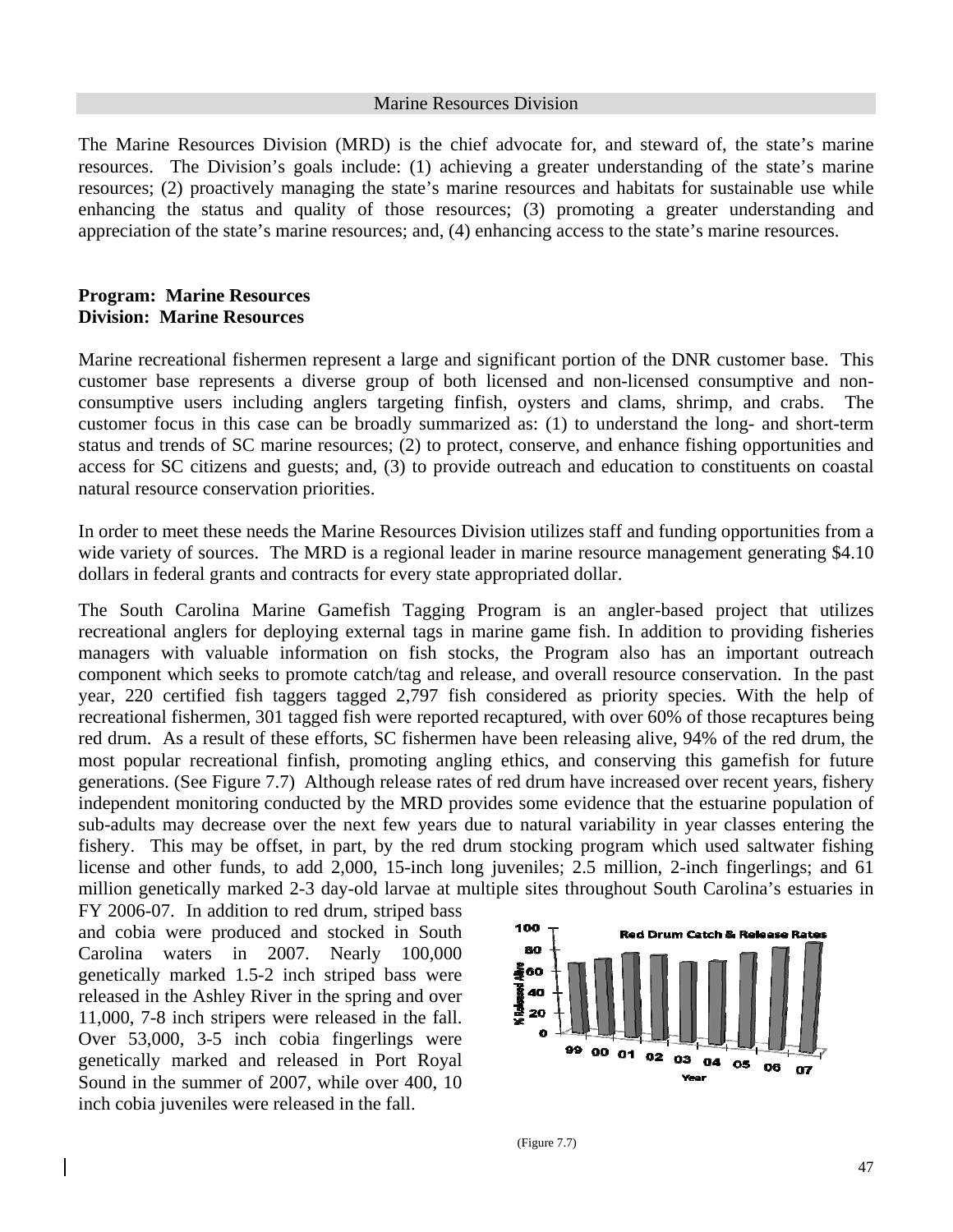During FY 2007-08, there were 103,991 resident (up 3.2%) and 30,862 (up 7.0%) nonresident saltwater recreational fishing licenses sold to shell fishers and boat anglers. Boat anglers represent a large portion of the DNR customer base. This customer base is extremely important, not only because of its size and continued growth, but also because it helps support a number of recreationally oriented programs through the revenue created by licenses sales. Shore-based anglers are another important component of the DNR customer base. Not enough is known about this group due in part to the lack of a shore-based marine recreational fishing license. This does not allow the Agency to fully assess fishing effort and mortality and impedes data collection for surveys used in management decisions.

Two programs that are excellent examples of how the MRD fulfills its obligation to these SC saltwater fishing license holders by increasing and improving saltwater fishing opportunities are: (1) the Oyster Shell Recycling Program, and the (2) Marine Artificial Reef Program.

Oyster shell recycling saves taxpayer dollars by recovering discarded shells from oyster roasts that are then returned to the marine environment by the DNR. Shells attract larval oysters that grow into new oyster reefs and serve as finfish habitat, as well as ecosystem engineers, filtering water and removing nitrogen. In addition to planting and recycling shell, the Program also monitors oyster recruitment to



*<sup>(</sup>Figure 7.8)* 

planted reefs to assure effectiveness and accountability and has involved the public - in the award-winning SCORE program - to help build a number of these reefs. FY 2007-08 was a very productive year for the program with a record number of 15,300 US bushels of shell recycled. During the spring and summer months, 49,142 bushels of shell were planted in Georgetown, Charleston, Colleton, and Beaufort counties using the Agency's push boat and barge, and commercial contractors. Innovative research efforts are also evaluating alternative materials for oyster reef substrates. (See Figure 7.8)

The Marine Artificial Reef program was established in 1975 and the 49 permitted artificial reef sites currently have a total economic impact exceeding \$83 million dollars and generate approximately 1,000 jobs. A survey of SC saltwater recreational license holders in 2006 found that 32% of active saltwater anglers fish on the state's permitted reef sites. Recycling of waste materials into offshore habitat is an

example of improved economic benefit from environmental conservation. Over the past thirteen years, 256 deployments have expanded the amount of fishable bottom on these sites by 20,376,700 cu. ft. (See Figure 7.9) There was a decrease in the number of deployments and bottom coverage in FY 2007-08 when compared with recent years due in part to the completion of the deployments in FY 2006-07 from the deconstruction of the old Cooper River Bridges in Charleston Harbor. A decrease was also seen in the amount of habitat created in FY 2007-08 due to the lack of availability of larger items to deploy. *(Figure 7.9)* 

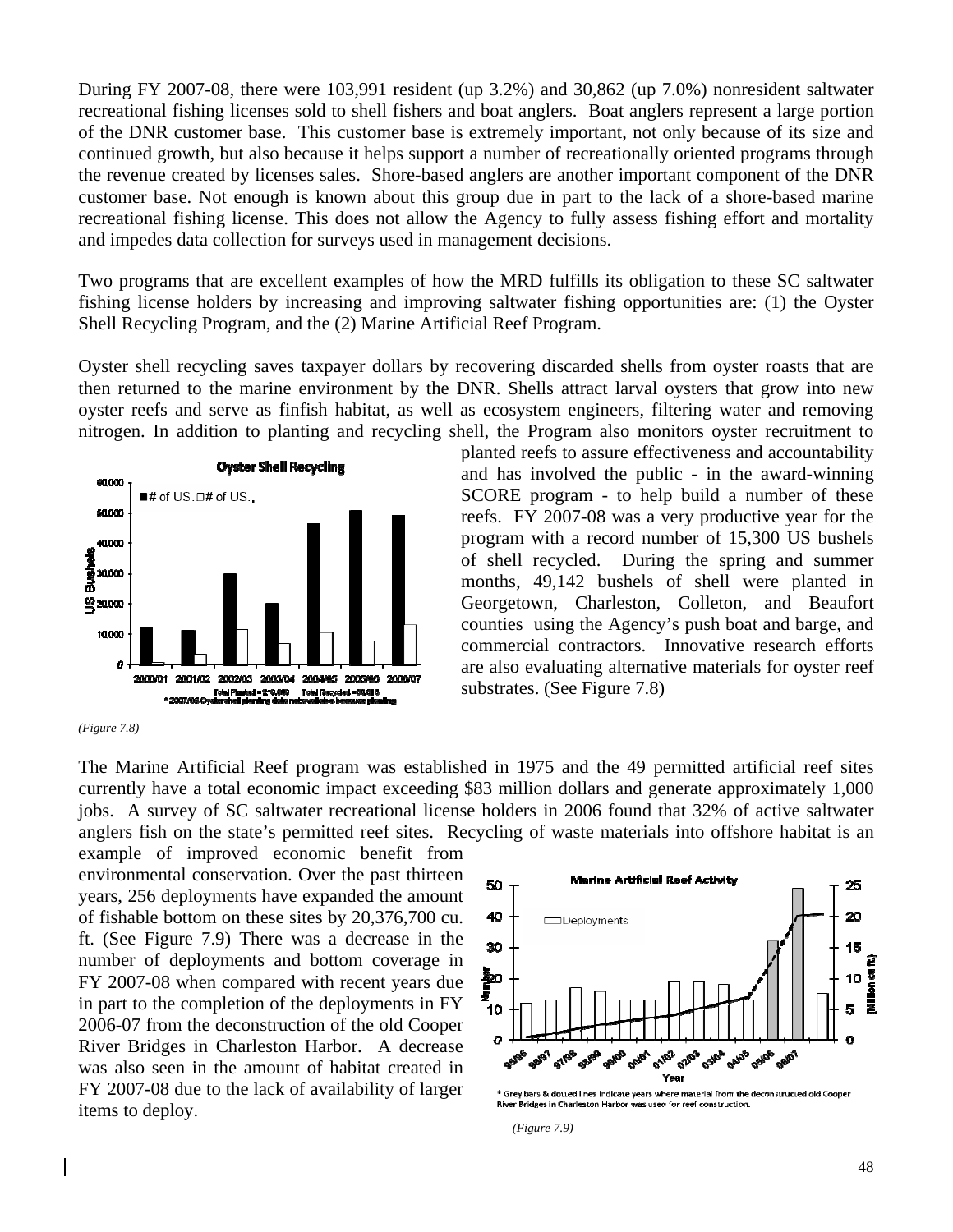Two of the largest scheduled deployments were canceled because the owners decided to scrap the material instead of hauling it offshore due in large part to the increased cost of fuel which has made it difficult to find towing companies willing to go very far offshore.

The SC seafood industry is an important component of the state's coastal economy and heritage. It also plays an important role in the lives of 1,500-2,000 commercial fishermen and wholesale and retail seafood dealers, another significant component of the MRD customer base. It also provides a foundation for the state's growing coastal tourism industry. During calendar year 2007, the total weight of wild saltwater stocks landed in this state was 10,652,157 lbs. with an ex-vessel value of \$17,108,171. The customer focus in this case can be broadly summarized as the desire to ensure sustainable, economically viable marine fisheries. Significant components of the SC seafood harvest are shrimp and blue crabs. During FY 2007-08, 434 commercial shrimp trawl licenses were sold, an increase of 5 (1.2%) from the previous year but a decrease of 121 (22%) over the past 5 years. Rising fuel costs and declining shrimp prices have created an economic hardship for commercial shrimpers causing reduced fishing effort among the fleet. The commercial shrimp season typically opens in spring and closes sometime after New Years Day depending mainly on environmental factors. Landings are comprised largely of two species, white and brown shrimp. In addition, the fall 60-day recreational baiting fishery of shrimp was comprised of 9,488 licensed fishermen in fall 2007. After early rapid expansion, the baiting fishery has stabilized in recent years although the fishery continues to account for a substantial annual harvest.

The commercial blue crab fishery had 351 licenses (eight nonresident) in FY2007-08, representing an increase of 31 (9.7%). This fishery operates year round, and fishermen are not limited in the number of traps they may license. The MRD utilizes not only licensing and permitting requirements, but also good science and management to help sustain the shrimp and blue crab fisheries.

Monitoring the public's understanding and perceptions about marine resources is an important aspect of the MRD's activities related to resource management. A scientifically conducted public opinion survey of licensed recreational anglers in 2006 found that 90% of active licensed anglers were very or somewhat satisfied with saltwater fishing in the state. A majority of these anglers (55%) believe the quality of saltwater fishing has improved or remained the same over the previous five-year period (22% had no opinion). The survey also found that 82% of anglers are satisfied with current fishing regulations, and of those who participated in oyster harvesting, 74% rated the health and quality of the oysters as excellent or good. When asked if they were satisfied with the MRD as a government agency, 81% of residents responded that they were either very satisfied or somewhat satisfied (11% did not know).

Education and outreach efforts are also an important component of the Division. In FY 2007-08, the Division conducted an Open House where over 1,500 people toured facilities and examined 43

educational exhibits showcasing the research, management, and outreach done by the Marine Division. The Division has also actively participated in the South Carolina Marine Educators' Association, judged local science fairs, and hosted career shadowing for students.

The recorded outreach efforts by the MRD have increased over the past four years, although it is important to note some of this increase may be due to a more focused monitoring effort. (See Figure 7.10)



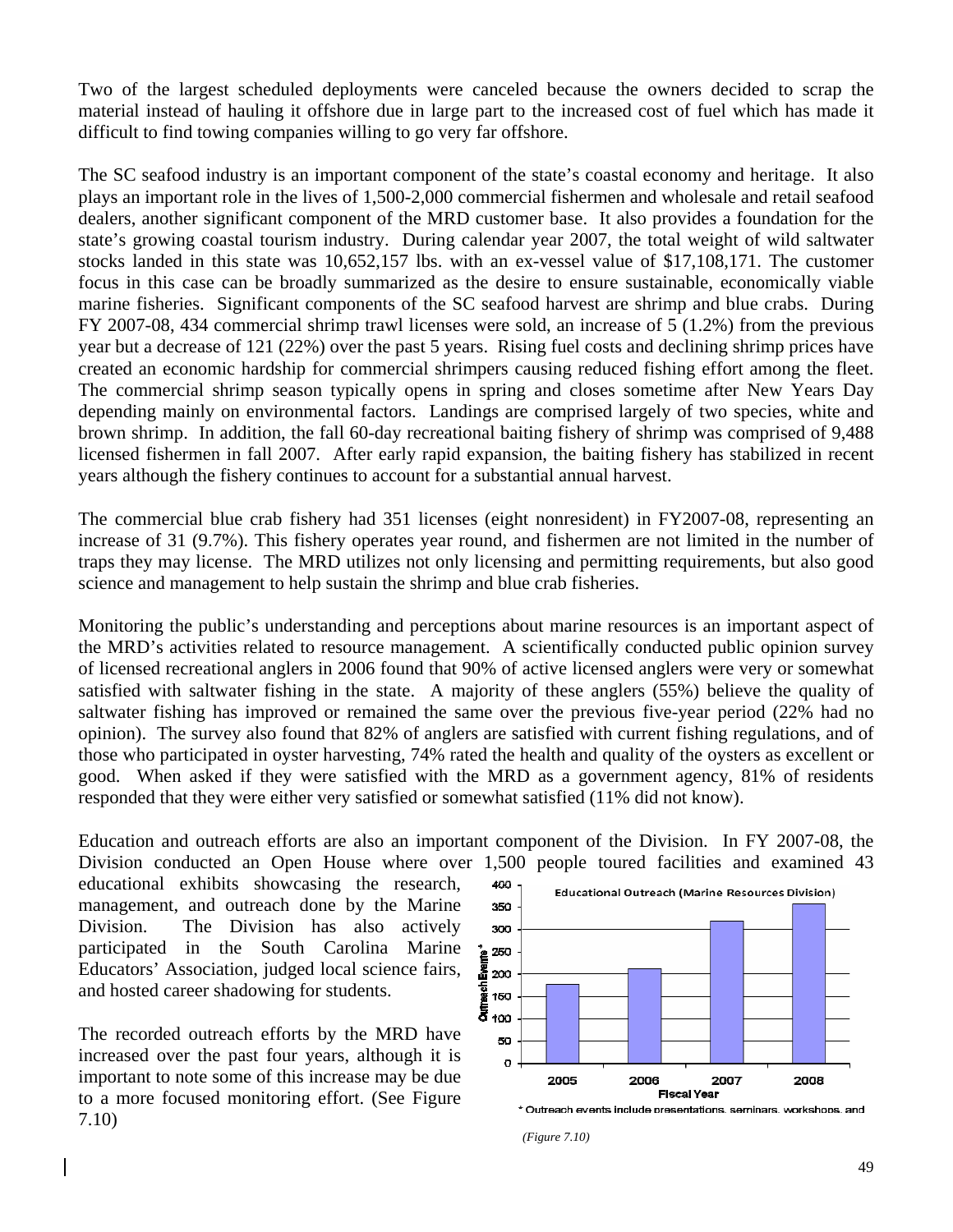The mission of the Land, Water and Conservation (LWC) Division is to understand and protect the state's land and water resources through scientific study and analysis, planning, management, conservation, and education activities.

#### **Program: Geological Survey Division: Land, Water & Conservation**

The Geological Survey continues to be the sole source provider of geologic map information to the public within the state. Geologic mapping represents original research and digitization of geologic information and are core competencies and long-term baseline measures in the operational plan. Stakeholders and the STATEMAP Advisory Committee collaborate to define critical socio-economic needs for new geologic information. Land-use planning and protection of the environment are determining factors in the establishment of priorities. Development of geologic map information in those areas is proactive and will help to mitigate the impact of geologic hazards, man's impact on the environment, or subsequent cost of clean-up. During FY 2007-08, priority was given to the Mountain Bridge, Aiken, Lake Marion, and Ridgeland areas. Approximately 740 square miles were mapped. Cycle time for introduction of new map products was maintained at 21 months (planning to completion) and continues to be controlled by external funding, e.g. STATEMAP (U.S. Department of Interior, Geological Survey).

Digitization adds value and increases usability of the map information. During FY 2007-08, 62 map products were either digitized or revised. This baseline is defined by customer satisfaction, preference, referral, and acquisition. At the beginning of FY 2007-08, digital products covered 19.8% (112 of the 566 quadrangles) of the state. The addition of 18 new products increased digital map coverage to 23%, with over 50% of the total mapped quadrangles in digital format. In comparison, North Carolina presently has 8% digital map coverage, while Georgia has only 3.5%. (See Figure 7.11)



 *(Figure 7.11)* 

#### **Program: Aquatic Plant Management Division: Land, Water & Conservation**

The purpose of the South Carolina Aquatic Plant Management Program (Section 49-6-10) is to prevent, identify, investigate, manage, and monitor aquatic plant problems in public waters of the state. The Program works closely with the Aquatic Plant Management Council (Section 49-6-30) and funding is cost-shared between available federal, state, and local (public and private) sources. During FY 2007-08, aquatic plant management operations were conducted on 34 water bodies at a cost of \$773,263 using local, State Water Recreation Resource funds, and U.S. Army Corps of Engineers funds. Corps funding was obtained to control phragmites in spoil areas along the Intracoastal Waterway from Georgetown to Charleston and also spoil sites in Charleston Harbor. Field operation expenditures increased by 7% primarily due to cost of living increases to the state contractor and increased work on the Santee Cooper Lakes. The ultimate success of the Program is measured by the presence of aquatic nuisance plants in the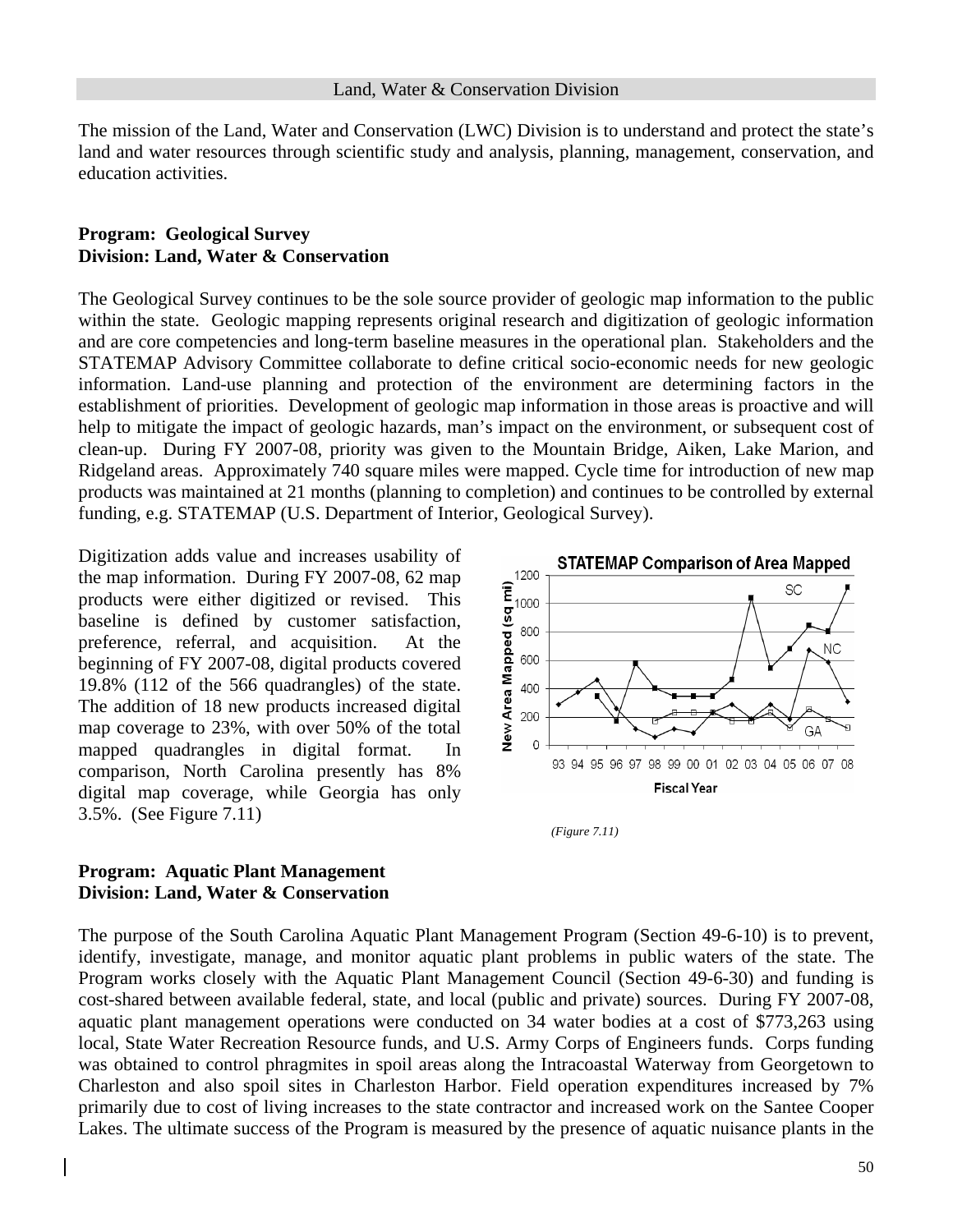Nuisance Aquatic Plant Coverage in Public Waters



state's public waters. During the past year, the total area infested with nuisance aquatic vegetation was 7,002 acres. This represents a 12% decrease in coverage from FY 2005-06. It also represents an 83% decrease from peak coverage in FY 1995-96. To enhance public trust in the Agency, all data pertaining to management activities is in useable GIS format and is readily available through internet access of the website. (See Figure 7.12)

*(Figure 7.12)* 

The Aquatic Plant Management Plan guides the Aquatic Nuisance Species Program in addressing issues that involve invasive or problematic aquatic species. Originally, the 2007 Aquatic Plant Management Plan outlined 4,316 acres of control work scheduled for 27 public water bodies and 8 state parks. Based on input from Agency managers, and regional and county planners, the focus in 2008 remained on phragmites control in coastal South Carolina. To improve efficacy of general operations, phragmites work was coordinated with the DNR's Wildlife and Freshwater Fisheries Division, the US Fish and Wildlife Service, and several county entities to include several of the Agency's DNR Wildlife Management Areas and National Wildlife Refuges including Donnelley/Bear Island WMA, ACE Basin Refuge, Santee Coastal Reserve, Yawkey Wildlife Center, Santee Delta WMA, Samworth WMA, and locally impacted sites. This effort provided increased habitat opportunities for waterfowl and reclaimed other important areas. Approximately 1,738 acres were treated at a cost of \$324,574, which represents a 16% decrease in acreage from 2005's high of 2,083 acres, and a decrease of 6% from the planned acreage of 1,850 acres in 2007. Funding was secured for additional phragmites control work in the Intracoastal Waterway from Georgetown to Charleston and also in Charleston Harbor (577 acres). The phragmites invasion of coastal South Carolina has been slowed; however, additional work will be necessary in future years. Maintenance stocking of grass carp was suspended for this year on the Santee Cooper Lakes due to the historically low water levels. Goose Creek (85 fish) was stocked.

In all, a total of \$773,263 was spent on 4,208 acres to control invasive plants. Local sponsors provided 34% of the cost, while funds from the state's Water Recreational Resource Fund (boat gas tax) paid for 46% of all control costs. USCOE funding was only available for phragmites control on spoil areas and accounted for 8% of total expenditures, while the US Naval weapons station contributed 13%. Native, beneficial vegetation increased on the Santee Cooper Lakes (up to 11% coverage before the historic low lake levels). Grass carp continued to provide effective control of hydrilla on the Santee Cooper Lakes and provided excellent control on Lake Murray.

#### **Program: Environmental Review Division: Land, Water & Conservation**

The Environmental Review Program coordinates the Agency-wide review of environmental permits and other environmental actions affecting natural resources in the 38 inland counties of the state. Primary program objectives are to: (1) keep abreast of local, state, and federal environmental regulatory requirements; (2) coordinate the inter-divisional review of all environmental review requests; (3) ensure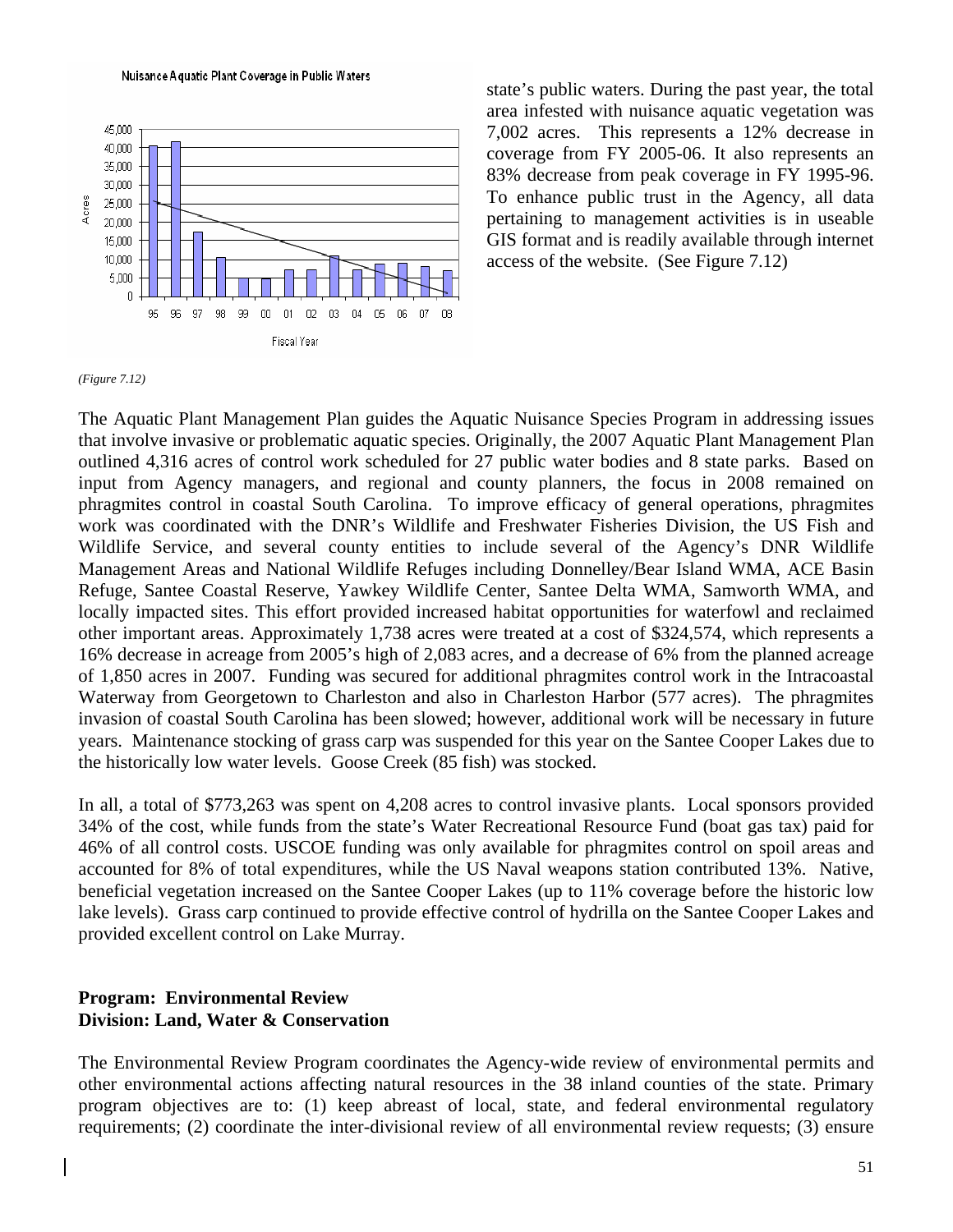that all Agency comments and positions on environmental reviews are scientifically sound, timely, and in conformance with the DNR's policies and procedures; and, (4) ensure that all comments and positions are unified and that the Agency speaks with one voice.

Customer satisfaction and mission accomplishment may be assessed by the timeliness of review completion and response, and by the comprehensiveness of reviews conducted. For the period 1999 - 2008, more than 90% of all requested environmental reviews were completed within the requested time period. The number of comprehensive reviews conducted (those for which a field site visit and/or a G.I.S. evaluation are performed) has increased steadily since 2005. (See Figure 7.13)

Number of Comprehensive Environmental Reviews



#### **Program: Flood Mitigation Division: Land, Water & Conservation**

The Flood Mitigation Program's purpose is to minimize the impact of floods and reduce flood-related disaster costs in South Carolina. The Program provides technical assistance to communities through the administration of the National Flood Insurance Program and through financial assistance for flood mitigation planning and projects using funding from the Federal Emergency Management Agency (FEMA).

During FY 2007-08, Program staff trained over 200 community officials and professionals, provided technical assistance to over 3,000 citizens, and delivered information with over 2,000 website visits. The Program undertook its second year of the Flood Map Modernization Initiative that will provide more accurate GIS-based Flood Insurance Maps. To date, FEMA has awarded the DNR approximately \$23 million to support the effort. Program staff assumed a new, cooperative agreement program with FEMA to support the Map Modernization effort. The new phase of map modernization, known as "Risk Map" (Phase I), which has been funded since 2003, ends in 2010. The program is one of the few in the nation that qualified for initial year "Risk Map" funding for the City of Greenville. "Risk Map" is the map maintenance phase of map modernization. One measure of Program effectiveness is community participation in the National Flood Insurance Program (NFIP). Two hundred and nine communities now participate in NFIP, with South Carolina ranking sixth in the nation for flood insurance policies in effect. The number of policies in FY 2007-08 exceeded 220,808, and has steadily increased over the past 20 years, with 18% growth this past year. During FY 2007-08, FEMA added two new grant programs: Severe Repetitive Loss and the Repetitive Flood Claims Programs. Funding will be sought to implement these new programs.

#### **Program: Hydrology Division: Land, Water & Conservation**

During FY 2007-08, the Hydrology Section advised the Governor's Savannah River Committee on saltwater intrusion, drought management strategies, and surface-water allocation issues for the Savannah River Basin. The DNR's Hydrologists also advised representatives from the Attorney General's Office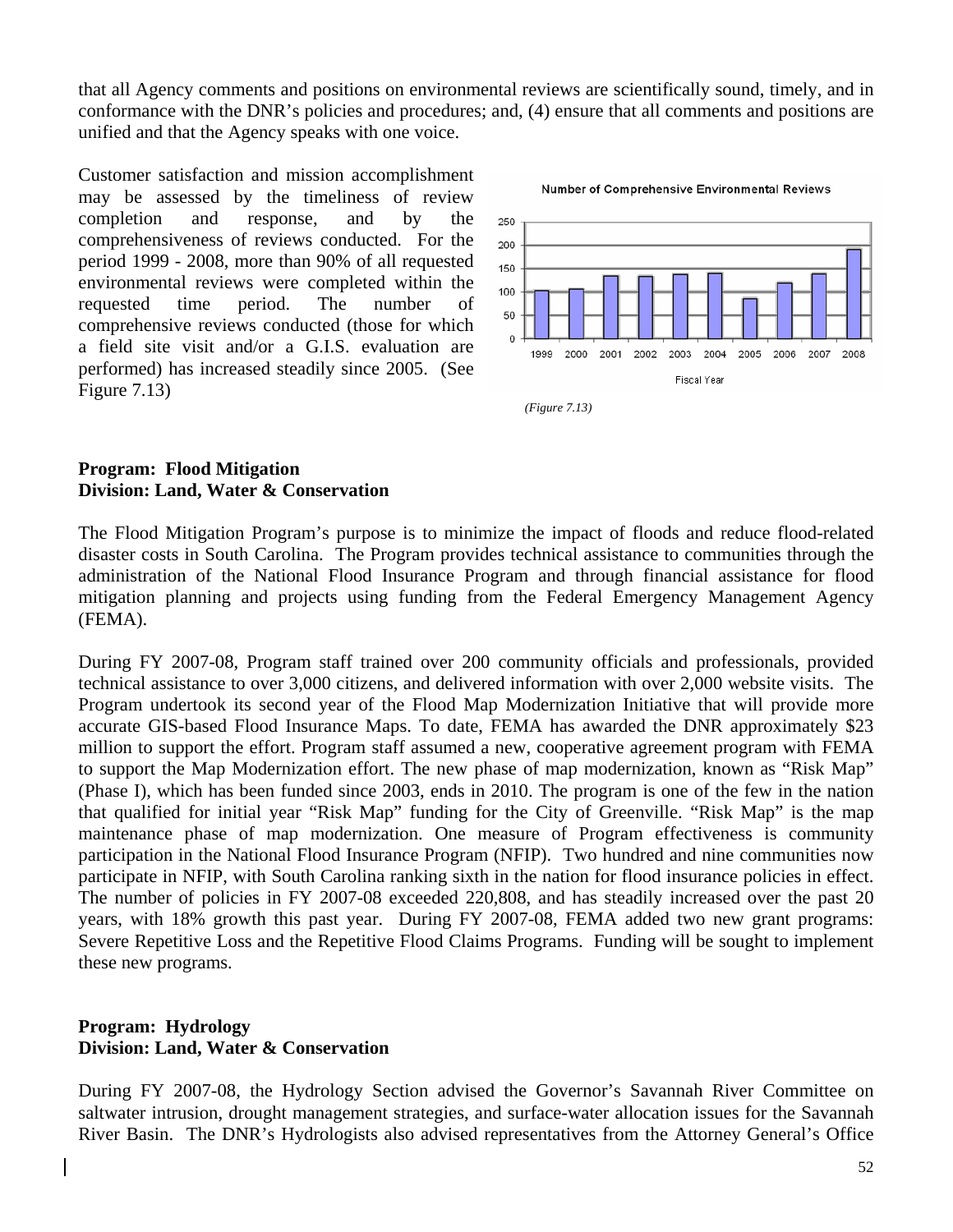on hydrologic issues associated with South Carolina's lawsuit against North Carolina to prevent some transfers of water out of the Catawba River Basin. Staff reviewed and suggested improvements to proposed legislation concerning permitting of surface-water withdrawals and statewide water planning.

Staff continued to work with South Carolina Electric & Gas on the Federal Energy Regulatory Commission's (FERC) relicensing application for the operation of the Saluda Dam hydropower facility at Lake Murray. Specifically, staff reviewed and assisted with an In Flow Increment Measures (IFIM) study of the lower Saluda River and the development of a hydraulic/hydrologic model for water allocation. Staff also reviewed Duke Energy's Broad River Water Supply Study and sections of the Lee Nuclear Station Environmental Report with respect to the impact of proposed new nuclear power plants on water availability in the Broad River. Staff worked with DHEC and the USGS-Georgia District to develop and refine a saltwater-transport model to evaluate saltwater intrusion in the Upper Floridian aquifer and to assess the impact of ground-water pumping in the Savannah and Hilton Head areas on the movement of saltwater into that aquifer. As part of that study, a report was prepared describing historical chloride levels in wells throughout Beaufort County.

During the past fiscal year, ground-water levels were monitored in 107 wells; surface water flow at 100 gauging stations; saltwater intrusion in two wells at Edisto Island; and, pond levels at one Carolina bay. Fifty-three well records were added to the Piedmont well database; 159 well-site recommendations were made in the Piedmont; and, 21 springs were added to the statewide spring's database. One technical report was published, and two scientific reports were presented at hydrologic conferences. Twenty-nine presentations were made to water professionals and the general public regarding the state's water resources. Staff responded to 884 requests for technical assistance during the year. Seven new Coastal Plain observation wells were drilled on Agency-owned property in Jasper, Sumter, and Chesterfield Counties. The geophysical logging equipment was installed in a new van and the logging program is once again functional. Potentiometric maps showing water-levels in the three main Coastal Plain aquifers were also prepared.

#### **Program: State Climate Office Division: Land, Water & Conservation**

During FY 2007-08, the State Climate Office (SCO) fulfilled the Office's mission through outreach, research, publication dissemination, and technical and severe weather assistance provided to state agencies and the citizens of SC (Sections 49-25-10 et seq., Code of Laws of South Carolina, 1976, as amended). The SCO administers the *South Carolina Drought Response Act*, which requires the Office to coordinate and execute a statewide drought response program. During the 2007-2008 drought, the SC Drought Response Committee convened 4 times to review drought conditions and issue declarations. Six hundred water systems were surveyed to identify their water conservation efforts during this severe drought. The 2007 through 2008 drought efforts also included implementation of the Regional Drought Monitor Application. As a member of the State's Emergency Response Team, SCO staff participated in quarterly hurricane task force meetings and training. Office staff issued 16 weather outlooks, 14 fire weather outlooks, 12 severe thunderstorm/tornado advisories, 9 tropical cyclone advisories, 29 weekly tropical updates, and 4 cold weather advisories.

The SCO completed an analysis of the spatial and temporal temperature and precipitation trends for 65 stations in South Carolina, North Carolina, and Georgia for the period 1901-2005. The Office is a cooperating institution in the Carolinas Integrated Sciences and Assessments (CISA) project, which integrates climate science and water management in North and South Carolina.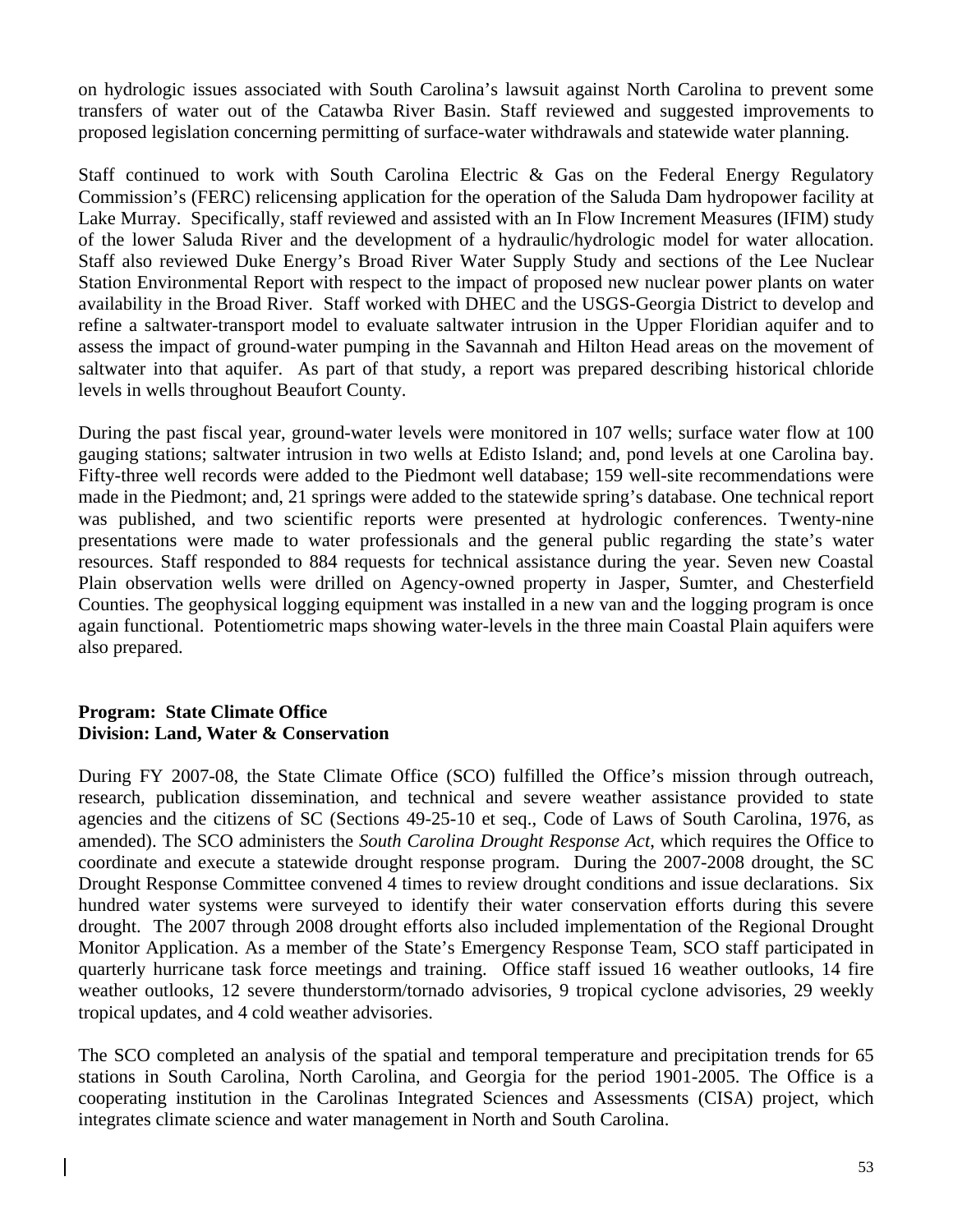The SCO provided 57 presentations to various organizations during FY 2007-08. The Office also operated a Weather Alert notification network providing severe weather notification and tropical advisories for 376 subscribers. The subscribers were federal, state, and county agencies, municipalities, and school districts. During 2007, the SCO logged 589 phone and email requests for climate data and



*(Figure 7.14)* 

#### **Program: Habitat Protection Division: Land, Water & Conservation**

The Habitat Protection Section includes the Heritage Trust and River Conservation Programs. The Section's mission is to protect land through acquisition of significant natural and cultural properties and work with communities through community-based planning efforts to protect and manage river corridors. Another objective is to ensure that lands acquired by the DNR are compatible with the Agency's mission and may be easily incorporated into the existing management program.



**Annual Removal of Litter/Trash with** 

*(Figure 7.16)* 

averaged 12,500 monthly information retrievals from the SCO web site. The SCO answered 272 media inquiries in FY 2007-08. A new weather forecast summary was implemented for the SC Soybean Rust Newsletter, which is distributed electronically by Clemson to over 300 subscribers.

The State Climatologist provides a monthly weather and climate segment for South Carolina Educational Television. Staff also author and archive a weekly state weather summary documenting temperatures, precipitation, and extreme weather events. A summary of State Climatology Office activities from 2005-2008 is shown in Figure 7.14.



The Agency Habitat Committee promotes enhanced coordination of several of the DNR's programs including the Heritage Trust Program, the National Estuarine Research Reserve Program, Focus Area Initiative, Scenic Rivers Program, and the Forest Legacy Program. Staff coordinates with the Environmental Review team to provide guidance on FERC relicensing issues and selection of appropriate mitigation sites when the intent is for the DNR to hold title to such property.

# **Annual Number of Volunteers with** Beach Sweep/River Sweep 2003-07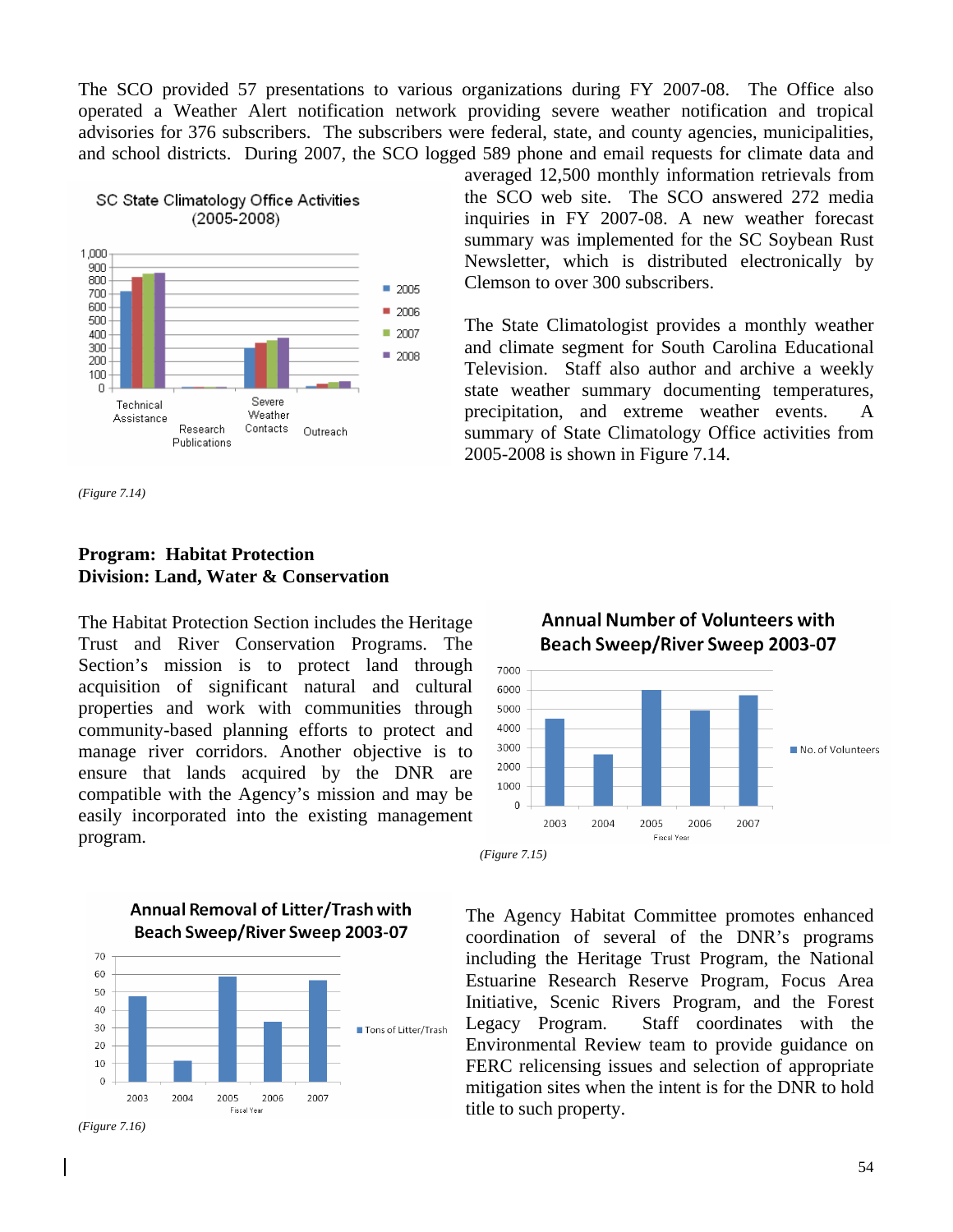Over 3,600 man hours were volunteered to river management through advisory councils, and other meetings, and to conservation activities in FY 2007-08. The Little Pee Dee Scenic River Management Plan was published and eligibility studies were completed leading to two new State Scenic River designations: (1) a 57-mile section of the lower Lynches River; and, (2) a 30-mile section of the Catawba River. Finally, over 5,700 volunteers at 128 sites in South Carolina participated in Beach Sweep/River Sweep in FY 2007-08, retrieving over 56 tons of trash. (See Figures 7.15 / 7.16)

During FY 2007-08, the Heritage Trust Program participated in the purchase of six properties comprising 13,858 acres at an average cost of less than \$2,000 per acre. (See Figure 7.17) Currently, 70 Heritage Preserves protect more than 82,000 acres statewide. Overall, the Habitat Protection Section acquired eight different properties comprising 13,926 acres. The properties, located in seven different counties, were acquired using a variety of local, state, and federal funds. Partnering with other conservation entities

proved essential in safeguarding these areas. Properties acquired during the fiscal year include the remaining interest in the Woodbury tract in Marion County; an addition to the Gopher Tortoise Heritage Preserve in Aiken County; two inholdings at Jocassee Gorges in Pickens County; additional property adjoining the Catawba River in Lancaster County; additional habitat at Donnelley Wildlife Management Area in Colleton County; a partial interest in a Yemassee Indian site in Beaufort County; and, a valuable inholding between Ashmore and Chandler Heritage Preserves in Greenville County.



 *(Figure 7.17)* 

#### **Program: Conservation Districts Division: Land, Water & Conservation**

During FY 2007-08, Agency staff provided technical assistance to the public in conjunction with the 46 Conservation Districts and the U.S. Department of Agriculture-Natural Resource Conservation Service (NRCS). Technical duties of staff included planning and application of soil and water conservation practices, promoting wildlife habitat, monitoring soil erosion, assessing sediment and storm water problems, and conducting technical clinics and workshops.

Concentrated technical assistance in planning and implementation of Farm Bill program applications was provided through a cooperative working agreement with NRCS. Under this agreement, staff provided enhanced landowner assistance in Aiken, Chester, Dillon, Edgefield, Horry, Lancaster, and Orangeburg counties. During FY 2007-08, technical assistance totaling 1,500 staff-days was provided under this



agreement for land protection and management, conservation planning, water quality, and watershed protection.

Through Farm Bill conservation programs, \$25.2 million in federal cost share assistance was provided for installation of Best Management Practices. (See Figure 7.18)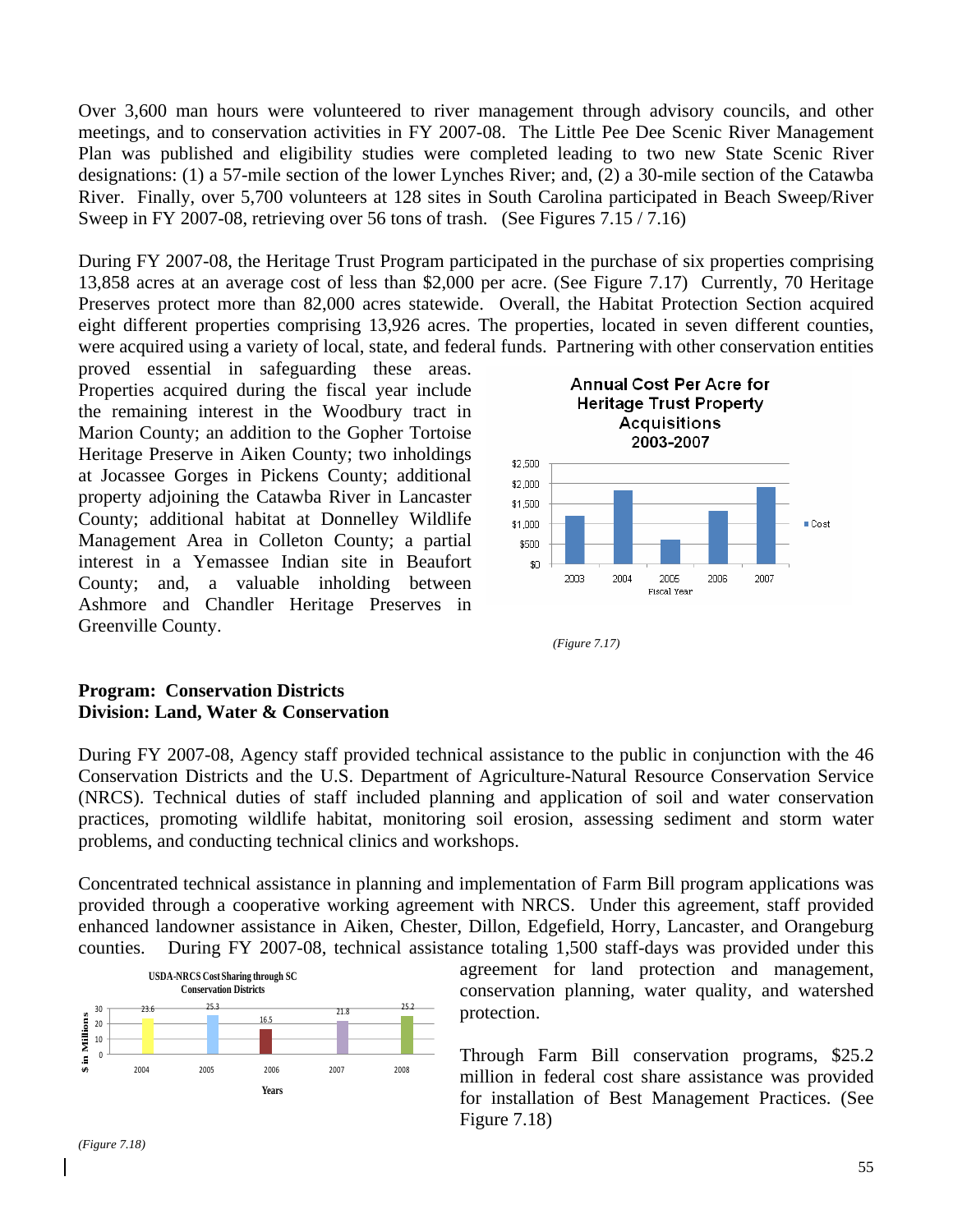An additional 289,915 acres were placed in a conservation plan, bringing the grand total to 8.5 million total acres in the state covered by a conservation plan.

Staff continued implementation of contract agreements to provide technical and administrative assistance in five watersheds covering 400,920 acres in nine counties. These watersheds are targeted by SCDHEC to receive special funding under the Federal Clean Water Act to address water quality issues. Staff completed contract work in the Upper Little Pee Dee watershed in Dillon and Marlboro Counties; the Scape Ore watershed in Lee and Kershaw Counties; and the Big Swamp watershed in Williamsburg and Florence Counties. In addition, staff completed administrative support to the Bush River watershed project in Newberry County. Implementation will continue in the Spears Creek watershed in Kershaw and Richland Counties through 2008.

A State Conservation Cost Share Program was developed in October 2007 and funding for the program was sought from the State Legislature. The DNR seeks approximately \$2,985,898 million in recurring funds for additional staff and cost-share funding to conserve significant cultural and ecological resources, and to implement ecosystem-based conservation practices that are consistent with local community needs and Agency strategic initiatives.

Staff assisted the 35 Watershed Conservation Districts with administrative, legal, and technical support. Issues addressed include easement challenges and interpretations, property rights issues, navigability and maintenance questions, budgeting, inspections, and watershed district law interpretation.

In cooperation with the state and federal partner agencies, the DNR's staff participated in several conferences that focused on natural resource issues. The 2008 Annual Conservation Partnership Conference focused on watershed management and water quality/quantity. Staff also participated in the Legislative and Mid-year Conference of the SC Association of Conservation Districts and the regional conference of the National Association of Conservation Districts. In October 2007, South Carolina hosted the national conference of the National Association of State Conservation Agencies.

Section staff was involved in the planning and installation of outdoor classrooms and nature trails at several sites around the state. Staff provided technical assistance such as site-plan assistance; identification of plant, soil, and water resources; and, installation of structures. Staff provided on-site expertise at the Congaree Bluffs Heritage Preserve in Calhoun County and the Blue Heron Environmental Center in Jasper County.

Three statewide outdoor education events were conducted during the year: (1) the annual Institute for Natural Resource Conservation at Lander University; (2) the SC Envirothon; and, (3) the Carolina Coastal Adventure held near Lake Moultrie.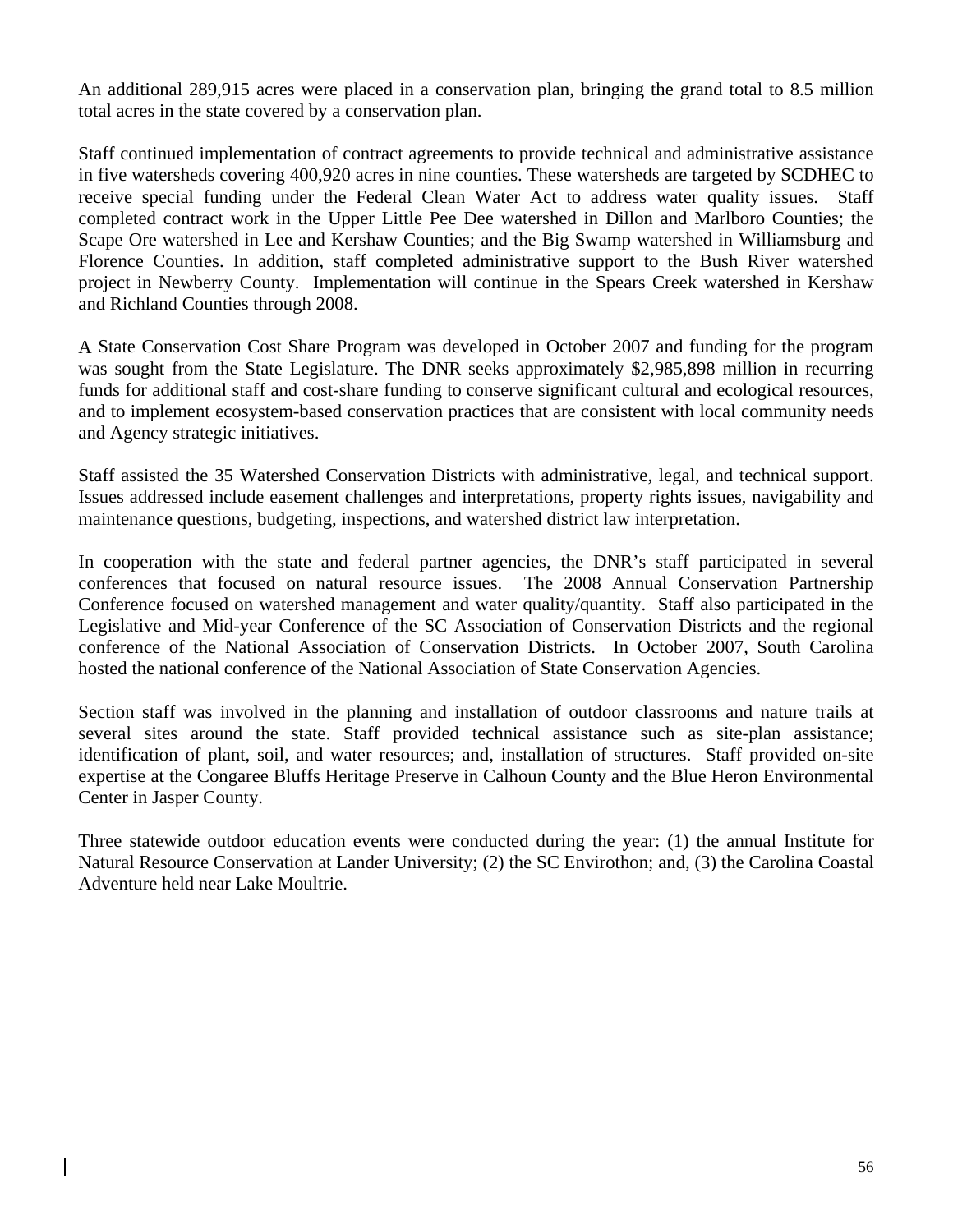#### Law Enforcement Division

The core mission of the DNR's Law Enforcement Division is: (1) to conserve and protect the state's natural resources for social, economic, recreational, and commercial benefit while providing maximum human utilization; (2) to preserve the peace and protect human lives and property; (3) to develop public support through outreach, education, and safety programs; and (4) to enforce the state's criminal laws through the detection, apprehension, and prosecution of persons who violate those laws. In addition to the primary natural resources and boating enforcement missions, the Division routinely assists other public safety and law enforcement agencies with homeland security, civil disturbance prevention, response to natural and man-made disasters, search and rescue missions, manhunts, the enforcement of public safety laws, and crime prevention.

#### Program: Law Enforcement Operations **Division: Law Enforcement**

In order to assess mission performance and the effectiveness of efforts to protect the state's natural resources and those who utilize them, the Division collects, assesses, and reports officer activity and criminal violation data. Officer activity data includes 16 individual mission related work measures. Criminal violations data is collected from summons tickets and warning tickets. This data is collected and processed monthly and reported back through the chain of command within the Division via email reports to supervisors, providing them with information relative to the performance of officers in the field. Senior staff within the Division can assess manpower and resource allocation and conduct appropriate planning based on this data. This past fiscal year, the Division began a process of calculating and analyzing specific work measures across regions and units for comparison of work productivity over time. These measures are being used effectively to evaluate efficiency and effectiveness of law enforcement officer activities for individual officers, field units, field regions, and the Division.

The Division developed its own strategic plan in FY 2007-08 to act as a road map for operations. It contains a mission statement, the Division's strategy, and three broad over-arching goals with respective objectives. This Plan was formalized and printed for all members of the Division as a reminder and guide to follow in the operations of the Division.

 FY 2007-08, Agency officers identified and resolved a total of 34,772 violations of the law through the In issuance of summons and warning tickets, an overall increase of 30.9% from the previous fiscal year's total of 26,557. (See Figure 7.19) The increase in the number of violations resolved by officers is in part attributable to several initiatives within the Division. First, senior leadership within the Division initiated a management accountability strategy whereby supervisory Captains, Lieutenants, and First Sergeants actively reviewed monthly output data related to officer work measures. This data is the end-result of



reporting measures that were initiated several years ago. This new strategy involved review of work measures both up and down the chain of command to create conditions of accountability among officers, unit supervisors, and region supervisors. Secondly, the Division hired and placed an additional 28 officers into field service during FY 2007-08 thereby increasing the officer corps by 12.5%. More officers in the field resulted in a greater opportunity for the detection and resolution of violations.

 *(Figure 7.19)*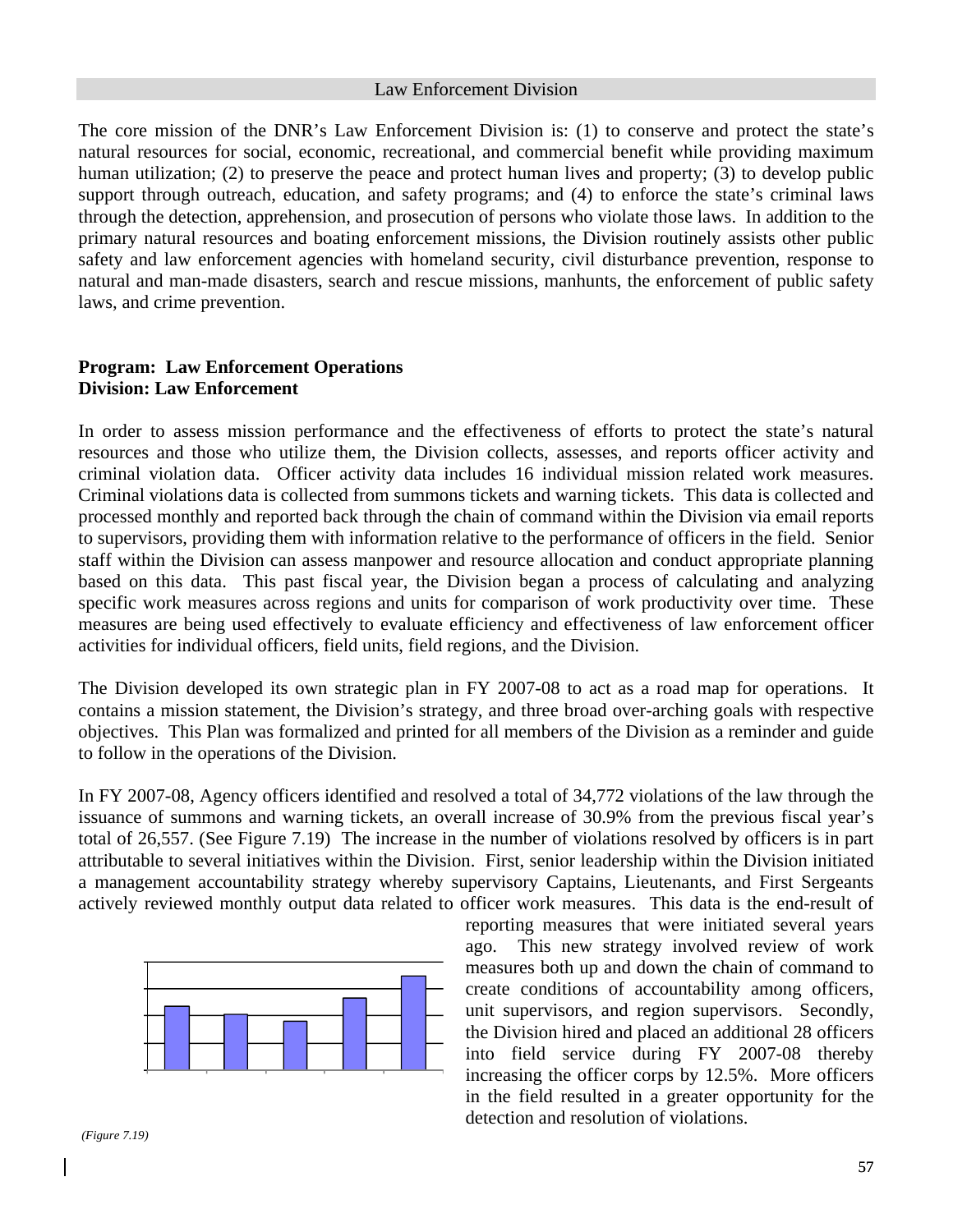Summons tickets were used to resolve 13,752 of the violations, or 39.5% of the total. Warning tickets were issued for the remaining 21,020 violations, or 60.5% of the total. (See Figure 7.20) This data represents a consistent approach by the Agency's officers in the resolution of violations encountered in the field. Officers are as likely to educate the public regarding a violation through the use of warnings, as they are to bring formal charges. This ratio has remained fairly consistent over time as summonses in previous years have, on average, accounted for 40% - 45% of the violations resolved, while warnings have, on average, accounted for 55% - 60%. *(*



In FY 2007-08, Agency officers expended 8,336 man-hours assisting other law enforcement agencies, and made 2,854 arrests for public safety violations including trespass, litter, drugs, alcohol, and disorderly conduct. The Division saw a 16.5% increase in the number of hours spent assisting other agencies, while summonses for public safety violations increased by 39%. The DNR's officers spent another 3,721 manhours conducting search and rescue missions, an insignificant increase of only  $\frac{1}{2}$  of 1%. Combined, these numbers continue to reflect the broad spectrum of law enforcement duties carried out by Agency officers. New legislation passed by the General Assembly during 2007-08 reflects this reality. This legislation allows the DNR's officers to issue Agency summons tickets for all state misdemeanors that can be tried in magistrates, municipal, or family court.

The Division entered the second consecutive year of a rebuilding effort in the wake of severe budget cuts from previous years. This past fiscal year, the Division was able to hire 28 more officers to continue replacing officer positions lost during previous budget cuts.

The primary mission of the DNR law enforcement officer is to protect the natural resources and those who utilize them. This mission takes on many forms, including crime detection, arrest and prosecution of offenders, formal education efforts, and gaining compliance through informal educational efforts including warnings and instructions. Immeasurable crime deterrence is achieved through officer presence in the field. Ultimately, the role of the officer is to gain compliance with the laws; provide information to the sportsman, boaters, and the public; educate resources users; and, ensure that the resources are conserved for the enjoyment and use of the public.

#### **Program: Hunter Safety Division: Law Enforcement**

The Law Enforcement Division collects and monitors data on several key functions that relate to job performance and constitute satisfaction. The areas that are monitored reflect areas of concern to the DNR and to the hunting public. For FY 2007-08 there were 10 hunting accidents that were reported to the Agency, 8 were nonfatal, and 2 were fatal. (See Figure 7.21)



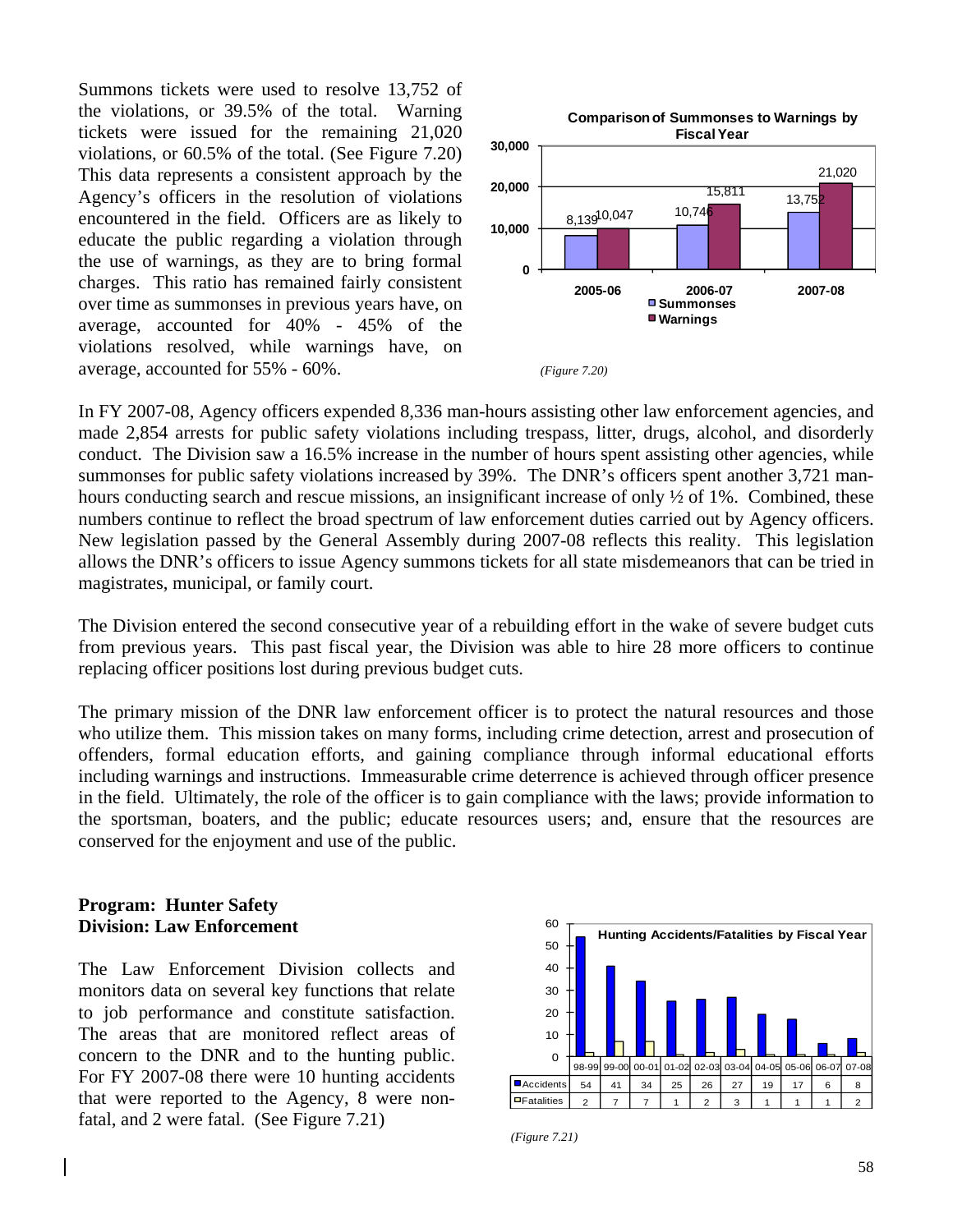The Hunter Education Course is mandatory for all hunters born after June 30, 1979, prior to purchasing a license to hunt. However, there are many hunters who take the course in an effort to improve their



knowledge of hunting and other outdoor skills even though they are not required to attend. Many South Carolina hunters who travel out-of-state to hunt will take the course in this state in order to comply with the laws of the state in which they will be hunting. For FY 2007-08, the total number of student participants in the Hunter Safety Program was 7,869. This represented a fluctuating decrease of 38% from the previous year. The graph shows that the level of students participating in Hunter education has vacillated between 7,500 and 10,000 annually for the past 10 years. (See Figure 7.22) However, the safety message is being delivered effectively as the number of hunting related accidents annually remains low.

#### *(Figure 7.22)*

A new outreach program was introduced by the Division in FY 2006-07 called *Archery in the Schools*. This Program is an outreach effort to bring youth into hunting and shooting sports. In FY 2007-08, the

Division enrolled 10,125 students in 81 schools into the Program, which introduces them to the sport of Junior Olympic style archery. This represented a 74% increase in student enrollment over the previous fiscal year. (See Figure 7.23) A second measure of success in the development of this Program is the addition of schools into the Program. School participation increased by 37% in FY 2007-08 with the number of schools increasing from 59 to 81.





Another new outreach program initiated by the division is the Take One Make One program. This Program specifically targets youth and young adults who have not experienced previous hunting activities. These youth are paired with volunteer hunt club members and private land owners who sponsor and participate in an active hunting, fishing, and shooting sports mentoring program. In FY 2007-08, the Program hosted 41 events with 442 participants. This represented the most events and participants in a single fiscal year since the Program's inception.

#### **Division: Law Enforcement Program: Boating Safety**

The Law Enforcement Division collects and monitors data on several key functions that relate to job performance and constituent satisfaction. The areas that are monitored reflect areas of concern to the DNR and to the boating public. To increase public awareness of the importance of wearing a Personal Flotation Device (PFD) while boating, "Zippit", the Agency's Boating Safety mascot, was created. (See Figure 7.24)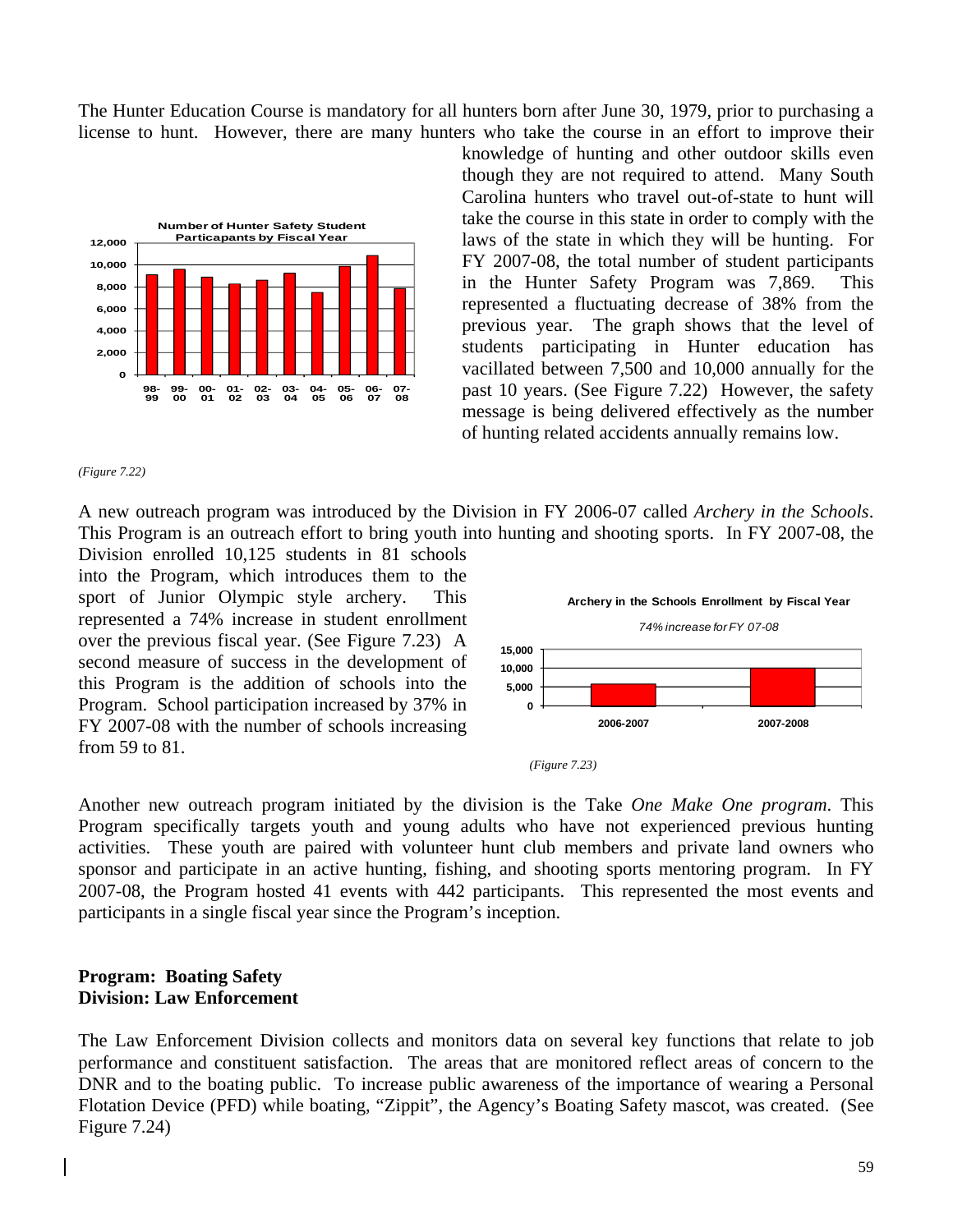

Zippit represents a wearable PFD that is required by law as boating safety equipment. Zippit is aimed at promoting safety among all boaters but is particularly appealing to children and youth. As part of the Program officers give "Zippit" t-shirts to youth who are observed on vessels wearing PFD's. Other promotional items are distributed as well during safety checks and boat courtesy inspections.

boating safety promotion program with the Wendy's For FY 2007-08, the Division entered into a joint Corporation. Youth who are checked on the waterways wearing life jackets are issued citations for "having been caught wearing a life jacket" and on the reverse side is a coupon for a free frosty from a Wendy's restaurant.

*(F igure 7.24)* 

For FY 2007-08, the Division responded to 99 boating incidents and 25 boating incident fatalities. The number of non-fatal incidents remained virtually the same while fatalities increased by 13. Watercraft registrations increased during this period, while accidents remained virtually the same. While the number of registered watercraft and users continues to increase, and the number of accidents and fatalities remains stable, the Division strives to continually increase the awareness of boating safety through education courses, courtesy boat safety inspections, public service announcements, and officer contact. The fact that the number of users continues to increase dramatically and incident numbers remain constant is an indicator that the Division's message is being delivered effectively.



#### *(Figure 7.25)*

In FY 2007-08, officers conducted 2,060 courtesy boat inspections, and identified 459 violations that were prevented before an individual launched a vessel. (See Figure 7.25) This Program has become one of the more effective outreach efforts put in place by the Division. These inspections are prelaunch checks of safety equipment and registrations intended to ensure the vessel operator is legal and the watercraft is safe before going on the water. They are conducted by officers, and deputy officers, and provide another opportunity to deliver the safety message to the public. These are examples of the Division's commitment to a proactive approach to public safety and the enhancement of recreational boating activities in the state.

The Division continued a joint alcohol enforcement program this year between the State Highway Patrol and the DNR's Law Enforcement Division utilizing mobile breath alcohol-testing vans (BAT-Mobiles). The use of this tool has had a tremendous and noticeable impact on the rate and efficiency of BUI enforcement by this team. The agencies produced a joint public service announcement featuring both law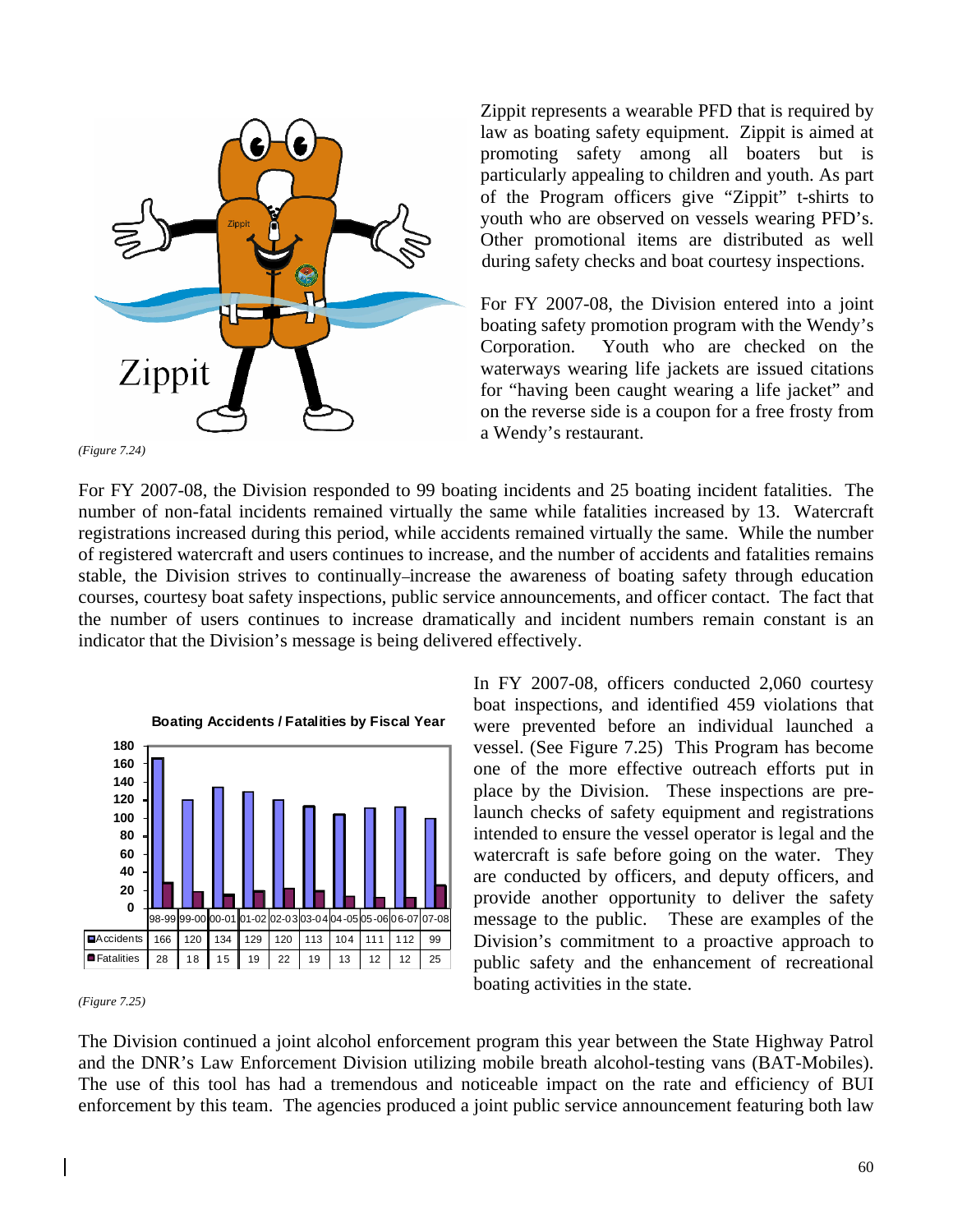enforcement entities efforts to reduce DUI and BUI violations on the highways and waterways of the state.

The Agency's Boater Education Course is mandatory for boaters under the age of 16 who operate a watercraft powered by a 15 horsepower or larger motor without adult supervision. There are many other boaters who take the course in an effort to improve their knowledge of boating related issues even though they are not required to attend. The Division promotes boating safety courses and allows them to be taken on-line, as home study, or in a classroom. For FY 2007-08, the total number of student participants in the DNR's Boating Safety Program was 3,184. (See Figure 7.26)



A good measure of constituent trends is reflected in the continued growth in the number of boats registered in the state. Growth of recreational boating in South Carolina has required the Agency to work closely with the boating industry and boating groups and associations to address specific issues and concerns. This approach has allowed the DNR to be successful in obtaining legislation and additional resources to deal with specific boating related issues and the general growth of boating activity. The partnering has also led to the development of public service announcements to address boating issues and educational tools.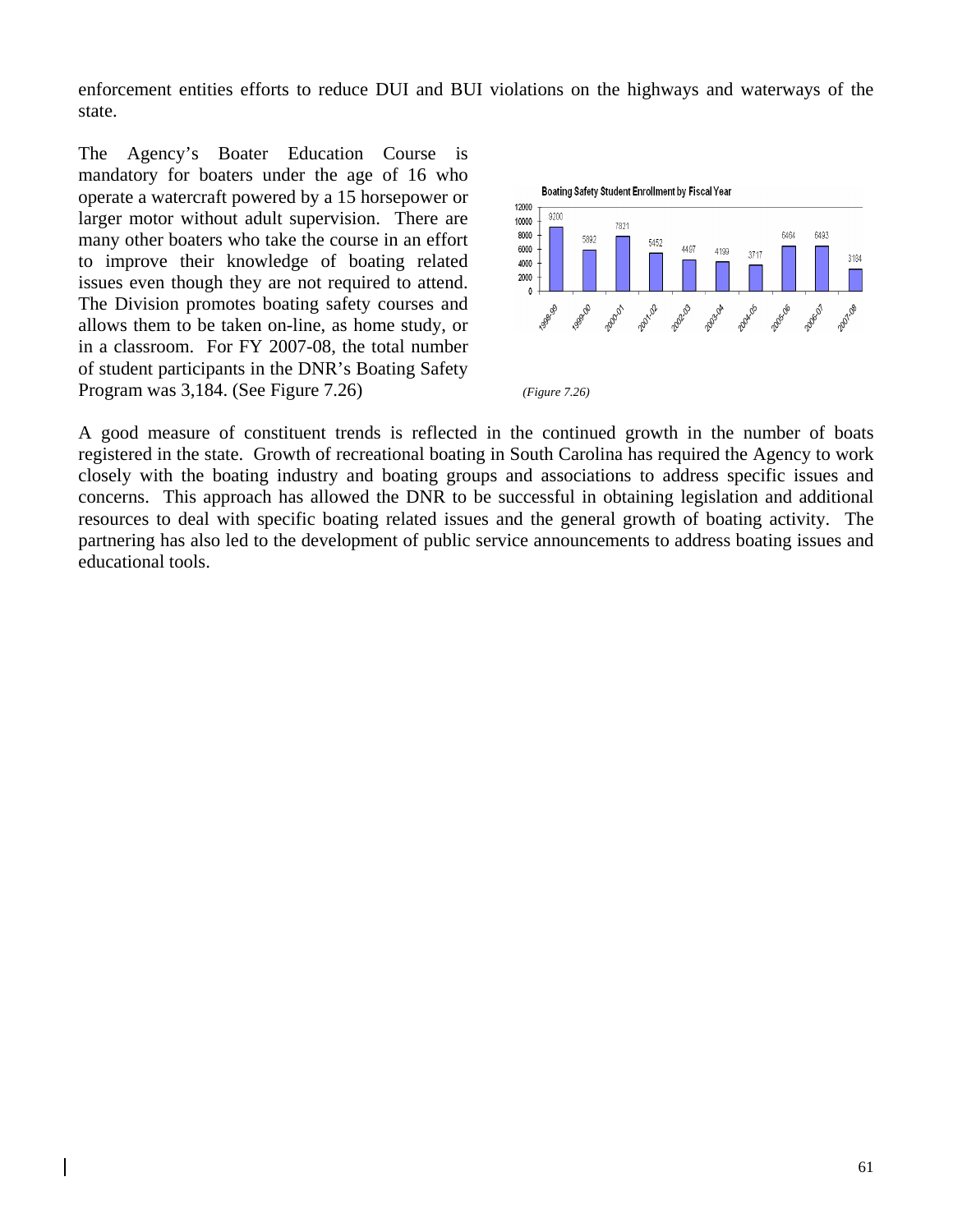#### Outreach & Support Services Division

The Division of Outreach and Support Services (OSS) supports all divisions and programs of the DNR. OSS provides Agency-wide support in the areas of procurement, accounting, engineering, human resources, legal, audit, legislative, mail services, graphics, duplicating, editorial advisement, photography, video, and news/media services. The Division also has the responsibility of administering all Agency funds, including federal, state and other revenue sources. The Division is accountable for the Agency's fixed asset system, which includes property inventory management and the disposal of surplus equipment. The Boating Access Section provides assistance to the state, counties, and municipalities in the design, construction, and renovation of public boating access facilities throughout the state.

#### Program: Watercraft Registration and Titling **Division: Outreach & Support Services**

All watercraft and outboard motor titling and registration for the State of South Carolina are handled through the Watercraft Titling and Registration Program. For the past several years, South Carolina has ranked  $4<sup>th</sup>$  in the nation in per capita boat ownership, a ranking which remains steady. Currently, 430,377 boats are actively registered in the state, a 1% decrease from 2007. This area remains a particular focus point for the DNR and customer service is of vital importance. In the ever-constant quest for more

convenient and efficient methods of accomplishing the task of renewing registration of watercraft, three methods of renewal are offered. Consumers can renew by physically coming into one of the regional offices, by mail, or electronically using the Internet. As anticipated, electronic methods are growing in popularity. In 2008, the number of consumers utilizing this option rose to 10% of the 81,023 renewals, up from the 1% from the previous year. An enhanced online watercraft system launched in October 2007, now offers customers the option of requesting a duplicate registration card, registration decal or duplicate outboard motor decals from the convenience of their home. Customers are also able to view registration records online at any time of the day or night via. (See Figure 7.27)



*(Figure 7.27)*

In March 2007, a new feature was launched to assist individuals preparing to buy previously owned watercraft or outboard motors that have been titled in South Carolina. "SC Boat Facts" allows a buyer to check the current financial lien status, the personal property tax status, and registration status of a watercraft or outboard motor. If personal property taxes are delinquent, the prospective buyer can see to which county taxes are owed.

#### **rogram: Licenses Sales P Division: Outreach & Support Services**

With a volume of 839,696 licenses purchased last year - representing the Agency's front line of constituent interaction in many cases - customer service is a primary factor. A goal for this past year was to increase licenses sales by further enhancing customer service and making the purchase of hunting and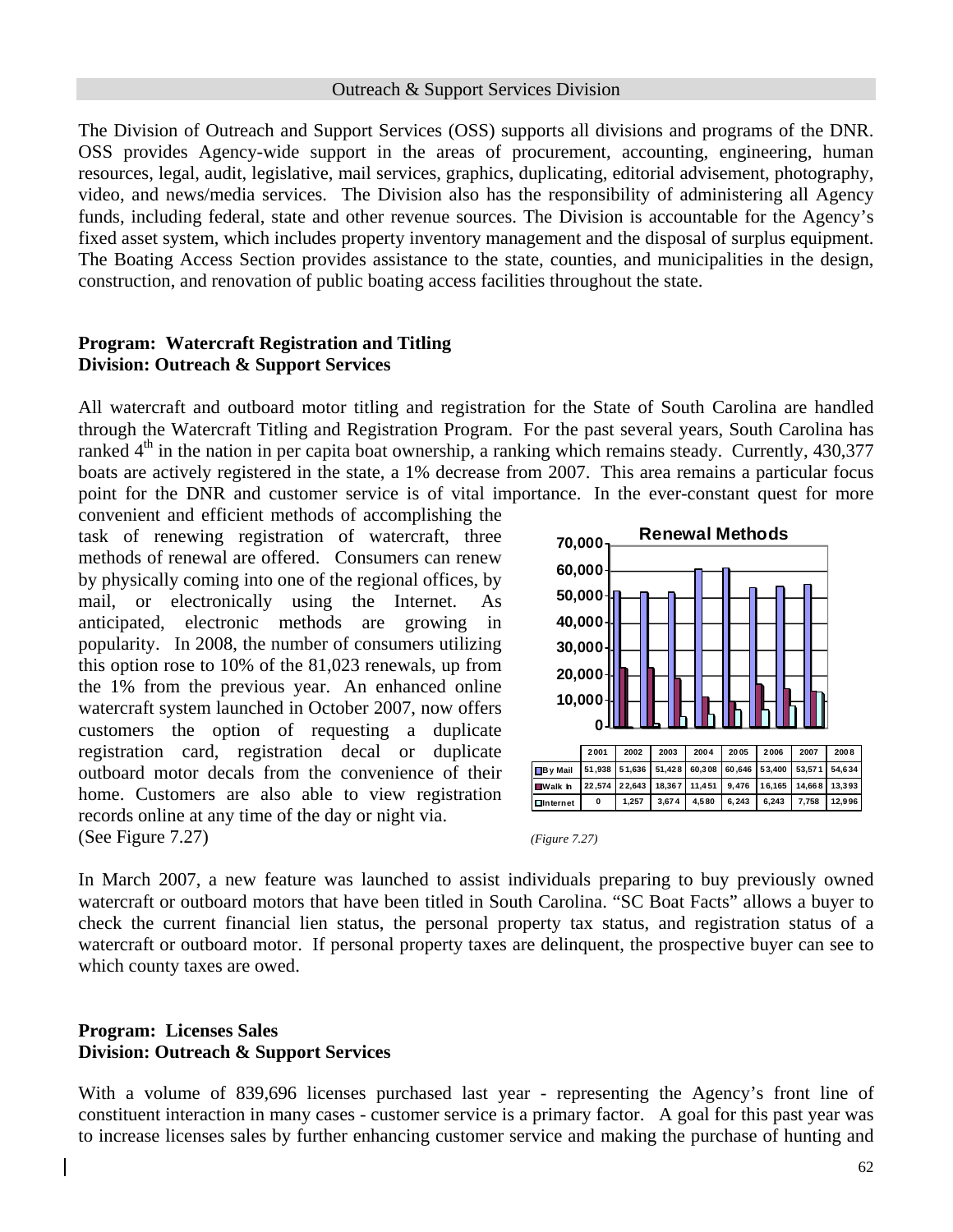fishing licenses more convenient. In June of 2008, approximately 291,000 multi-purpose mailers were sent to customers allowing them to purchase licenses, permits, and tags through the mail or the Internet. This convenient mailer offered the option of using check or credit card - credit card purchases were referred to the DNR's website - to order hunting or fishing licenses, anterless deer tags, shrimp baiting licenses, and non-game fish tags. In addition to the 291,000 multi-purpose mailers, 73,000 postcards were mailed to Agency customers that had purchased hunting or fishing licenses over the past two years. The postcards were Hunter, Angler, or Combination-based depending on what the customer had previously purchased. License orders were processed and returned to the customers, saving the time and expense of a trip to their local license vendor and allowing the Agency to maintain more accurate customer data in-house. For the past five years, the response rate has held at around 11%. Since 2000, license sales have been available by phone. This program was expanded six years ago to provide Internet access as well.

The Agency continues to offer 385 Manual License Agents of the 759 Total License Agents the opportunity to convert to a point of sale license system. Point of sale conversion will be mandatory by June 2009. This program allows vendors to print licenses for the customer at the point of sale. This system eliminates the twice-monthly paperwork associated with manual license sales. It also provides an immediate database of customers to the Agency for law enforcement verification and trend analysis. Currently, 368 (48%) agents are using the electronic point of sale system.

#### Program: Boater Access **Division: Outreach & Support Services**

The DNR's Engineering Section is the primary component of the Boating Access Program. This group provides technical assistance to state, county, and municipal government entities by providing professional engineering services and oversight in the design, construction, and renovation of boating access facilities within the state. In addition to boating access facilities, the group also provides design and construction management assistance for other water recreational related facilities, such as fishing piers and docks, as well as general engineering assistance to other groups within the Agency as it relates to facilities management and construction.

The Engineering Section has utilized needs assessment studies in the past to project current and future usage and needs in the area of boating access. The last statewide study - conducted in 1990 - projected growth in the demand for boating access to be in excess of 75% over the next 20 years. Of this projected growth, the largest percentage of the demand increase was, not surprisingly, projected to be in the coastal areas of the state. A study to analyze needs for boater access in the coastal counties was completed in FY 2006-07 and a final report was issued. The study is currently being utilized by the Engineering Section to prioritize projects in the coastal counties. The Engineering Section is currently around 30% complete with the initial work for a new statewide study that will provide a report on current needs and long-term statewide needs projections. This study will be completed in FY 2008-09 and will be used to complement the coastal counties study. Data from these two studies will be used by the Engineering Section to develop a long-term plan for meeting the changing boater access needs within the state as well as a longrange fiscal needs assessment for the implementation of this plan.

During FY 2007-08, the Engineering Section completed 18 projects related to boating access. These projects included repairs to existing facilities, complete renovations to existing facilities, as well as new construction of ramps and docks. The total cost of all of these projects was \$971,463. In addition to this work, the Engineering Section has worked with various Divisions within the Agency on facilities repairs and construction including the selection of a Design/Build contractor and award of a multi-million dollar repair contract for the Marine Resources Research Institute lab and classroom building at the Fort Johnson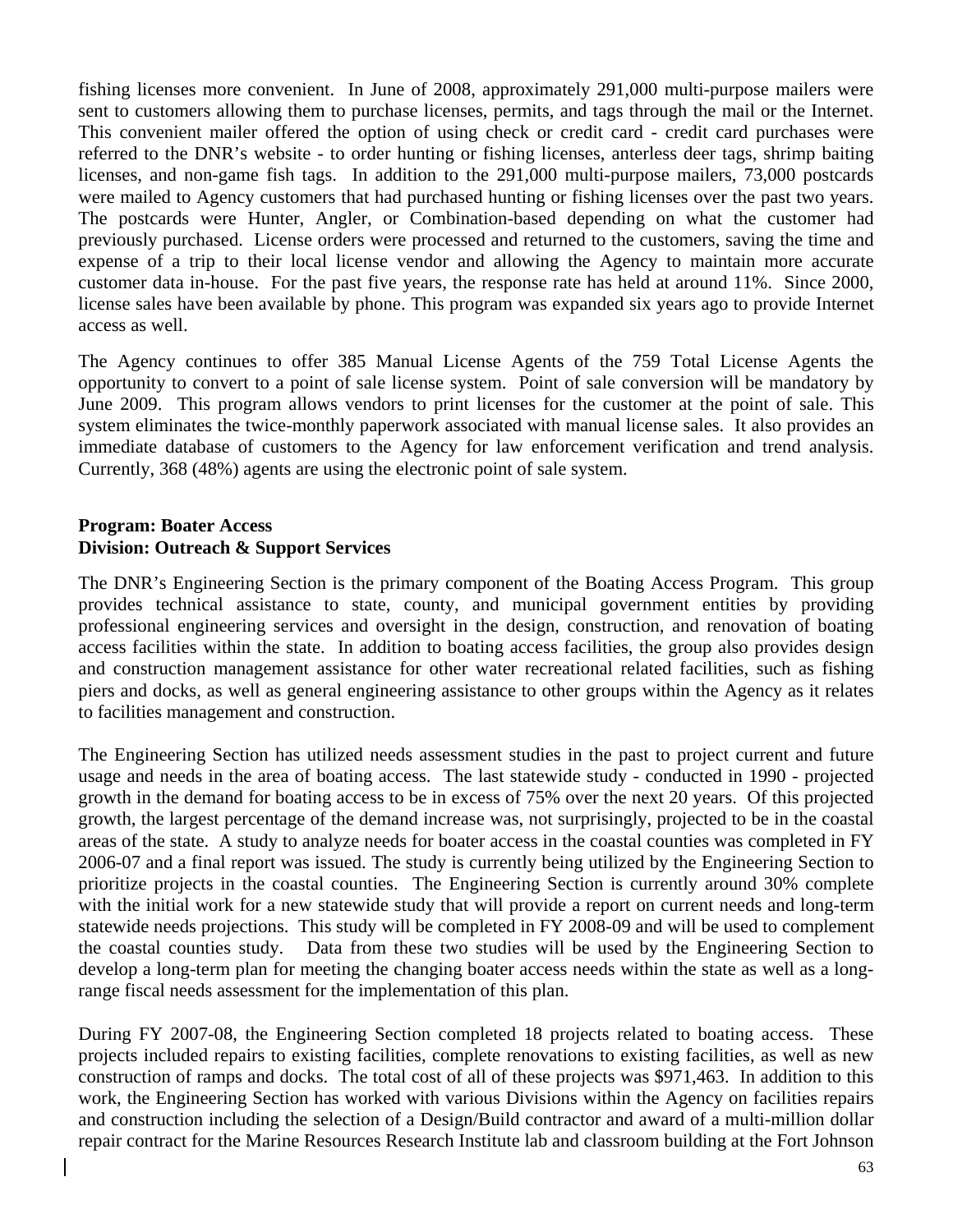complex; repairs and renovations to the labs and offices at Waddell Center; repairs at Blake House at Santee Coastal Preserve; and, Direlton House at Samworth WMA.

#### **Program: Education Program Division: Outreach & Support Services**

The Education Program operates by implementing, evaluating and updating the Agency's Outreach and Education plan. The purpose of the DNR's outreach and education plan is to strategically use outreach, communications, and education to help reach the overall mission, vision, goals, and objectives identified in the Agency's Strategic Plan.

During FY 2007-08, the Education Program instituted an Operational Plan which outlined goals, measurable objectives, strategies, timelines, budgets, and evaluation. This plan specifically identified how outreach and education would help address goals listed in the Agency's Strategic Plan.

The Program's Operational Plan's goals are:

To increase public support for the DNR (*This Goal aligns with Strategic Plan, Goal #4: Enhance*  • *public trust and confidence in the Agency)* - The Agency conducted a public opinion poll in 2004 which showed that only 17% of South Carolinians could correctly identify the DNR as the state agency that is responsible for conserving the state's natural resources. Additionally, only 24% of those surveyed understood the services offered to the public by the Agency.

To address these low percentages, the Agency recently implemented a public awareness campaign to inform the public about the services it provides South Carolinians. The DNR will continue to evaluate its strategies pertaining to the Agency's goal of increased public support. Specifically, the following evaluation methodologies (and outcome data related to each) will be reported in the FY 2008-09 Accountability Report:

- o The DNR will conduct another public opinion poll to determine if there has been a percentage increase in South Carolinians' who know that the Agency is responsible for conserving the state's natural resources. Further, the poll will seek to determine whether there has been a percentage increase in those who know of the services offered by the Agency. The poll results will then be compared to the measurable objectives identified in the outreach and education plan.
- o The DNR will survey a statistically significant portion of SC residents to ask them what strategies and tactics they remember seeing and if it changed their knowledge and support of the Agency.
- oThe DNR will continue to monitor the usage of its website (since all outreach and education materials drive the public to the DNR's website).
- Increase agency funding *(This Goal aligns with Strategic Plan, Goal #2: Improve the general operation of the Agency) –* As was identified within Section I, the key challenge for the DNR will be to continue its mission in an environment of reduced funding. As such, through its Operational Plan, the Program will seek additional funding from various sources during FY 2008-09. The strategies pertaining to the Program's goal of increased funding will be reported in the FY 2008-09 Accountability Report:
- Improve South Carolinians' understanding of the value of natural resources to their quality of life and increase South Carolinians' adoption of behaviors that help to conserve natural resources *(This Goal aligns with Strategic Plane: Goal #1 Enhance the effectiveness of the Agency in addressing natural*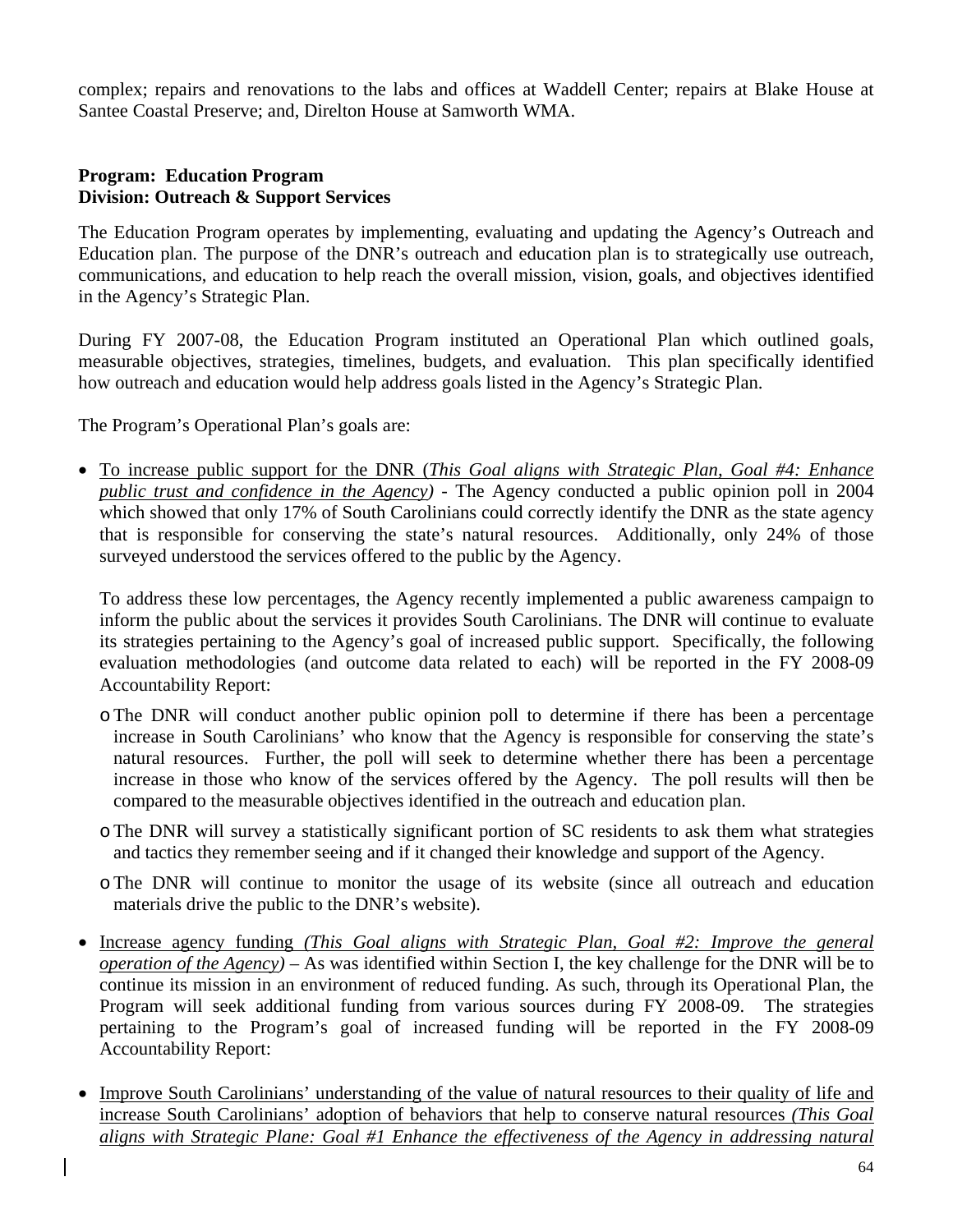*resources; and Goal #2: Improve the general operation of the Agency) - Currently, the DNR has over* 30 conservation education programs. These programs are conducted through numerous divisions and different staff members are tasked with their implementation. Many of these programs were in place prior to the 1993 merger and some may need to be enhanced to meet the expanded agency mission.

As appropriate and as education program participant information is available, the DNR will evaluate its educational programs. The DNR's education programs evaluation will determine if each aligns with the Agency's mission, if program goals are being achieved, and to what extent the programs teach the National Conservation Education core concepts adopted by the Association of Fish and Wildlife Agencies. The strategies pertaining to the Program's goal of evaluating the Agency's educational programs will be reported in the FY 2008-09 Accountability Report:

#### Program: Technology Development Program **Division: Outreach & Support Services**

The Technology Development Program was established by the Agency in 2002 to provide a holistic and integrated approach to systems, databases, and information management. The mission of the Program is to maintain operational efficiencies in computer resources while planning and implementing short and long-term technology needs. This Program provides operational support, data processing standards, information management and analysis, and application design services to the Agency through the successful implementation of five primary objectives:

#### 1) Development and maintenance of a technological infrastructure (

The primary focus of the Program's first objective during FY 2007-08 was to improve the Agency's computing environment. During the past year, the following results were achieved for this objective:

- Upgraded network circuits between the Columbia office and both the Geology and Charleston offices to provide faster access and increased capacity. (Also links to the Program's objective #4)
- Installed new network routers and switches at the Marine Resources Division to provide enhanced high-speed file transfer and data access between the Columbia and Charleston facilities. (Also links to the Program's objective #4)
- Installed video conferencing capabilities at various Agency locations to provide project and administrative meeting collaboration and remote training opportunities.
- Answered more than 7,000 requests for help desk, web (Internet and Intranet), mainframe programming, and spatial analysis support.
- Upgraded the network antivirus protection system to provide remote management capabilities while insuring the Agency's network data security and integrity.

#### (2) Development, maintenance, and integration of statewide digital spatial and tabular data

During the past year, the following results were achieved pertaining to the Program's second objective, to develop, maintain, and integrate statewide digital spatial and tabular data:

• Continued the migration of the DNR's boat registration and hunting/fishing licensing programs to a web-based Oracle solution. (Also links to the Program's objective #3)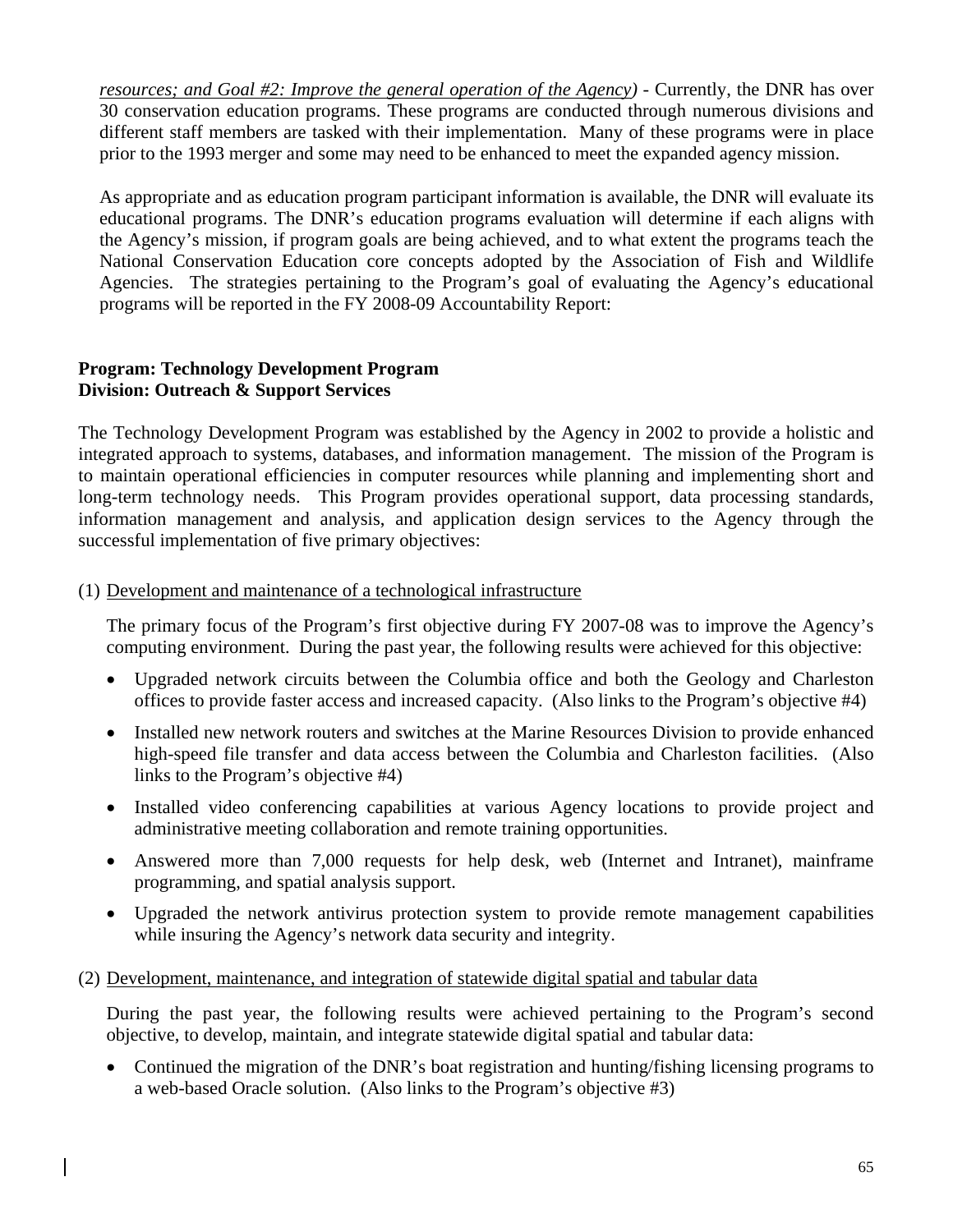• Provided at no cost to other state and federal agencies, local governments, and the public, nonsensitive spatial data maintained at the DNR through the SC DNR GIS Data Clearinghouse. This

system provides substantial data base development; processing and file transfer cost savings. The clearinghouse, which has operated since 1997, has had a substantial annual increase in GIS data downloaded via the web with 205,567 data files downloaded during FY 2007-08. (See Figure 7.28)





- Upgraded Agency's Geographic Information Systems (GIS) and Internet mapping software to provide for enhanced web-based visualization and query of various natural resources data layers without requiring special software on the web site visitor's computer.
- (3) Development, maintenance, and integration of complex spatial and statistical analyses, applications programming, cartographic, and multimedia

During the past year, the following results were achieved pertaining to the Program's third objective, to provide complex spatial and statistical analyses, applications programming, and cartographic and multimedia development:

- Continued work with the Comptroller General, Treasurer and Chief Information Office to identify programmatic needs for conversion of mainframe financial systems to the SC Enterprise Resource Planning System.
- Completed the installation and configuration of an electronic document management system to replace handling of paper and microfilm documents.
- Completed the migration of the Law Enforcement Hunter-Boater education system from MS Access to a web-based system with Oracle as the database. New capabilities were added to this system that allow certificate holders to access their records and print duplicate certificate cards without the DNR's staff assistance. (Also links to the Program's objectives #2 and #5)
- Installed new laser printers for licensing and titling program areas for local printing of all Agency licenses and boating forms. This implementation and the use of generic, non-track fed forms, has lead to substantial cost savings for the Agency by reducing printing cost of forms. It also has eliminated the need for computer operations printing thus saving staff time in responding to client needs.
- (4) Development and implementation of short and long- range system design while establishing standards and procedures for information management

During the past year, the following results was achieved pertaining to the Program's fourth objective, to develop and implement short and long- range system design while establishing standards and procedures for information management:

• Completed the upgrade of all Microsoft Office software from the older 2000 version to the most recent release of the software (2007). (Also links to the Program's objectives #1 and #3)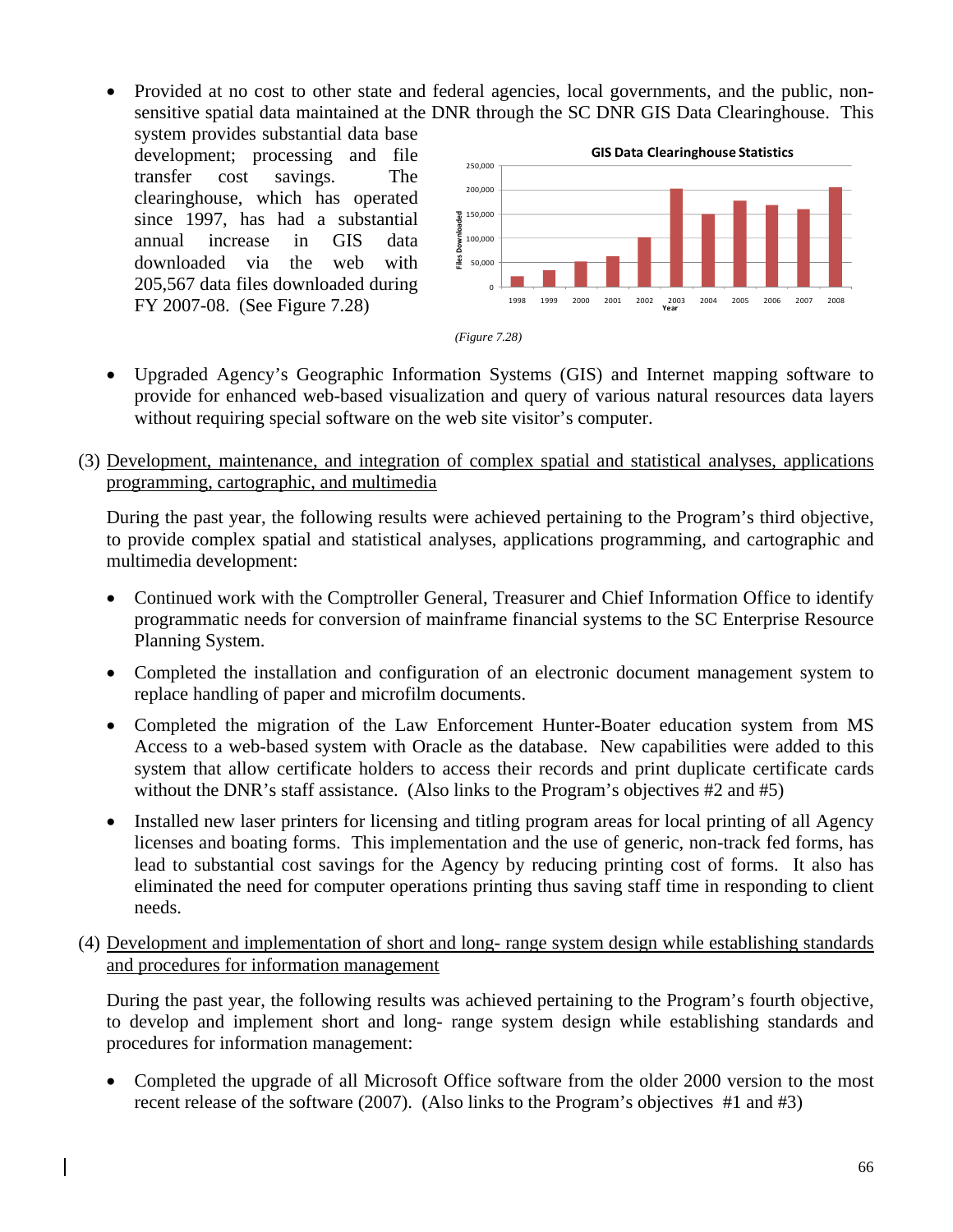5) Dissemination of information and data to the general public through the development and maintenance of the DNR's website

During the past year, the following results were achieved pertaining to the Program's fifth objective, to disseminate information and data to the general public through the development and maintenance of the DNR's website:

- Completed the on-line registration system that links the DNR's public events web calendar to the Hunter-Boater Education classes and allows the public to see the times and locations of available classes and register on-line for the class of their choice.
- Redesigned the DNR Intranet web site with a customer friendly "look and feel" and improved navigability.
- Continued to use the Internet and web-based technologies to keep citizens informed of natural resources issues and to provide information of a public concern or of a scientific and technical nature to its various constituencies. The DNR web page was redesigned in FY 2006-07. The number of successful requests for web pages has more than doubled since 2003. (See Figure 7.29)